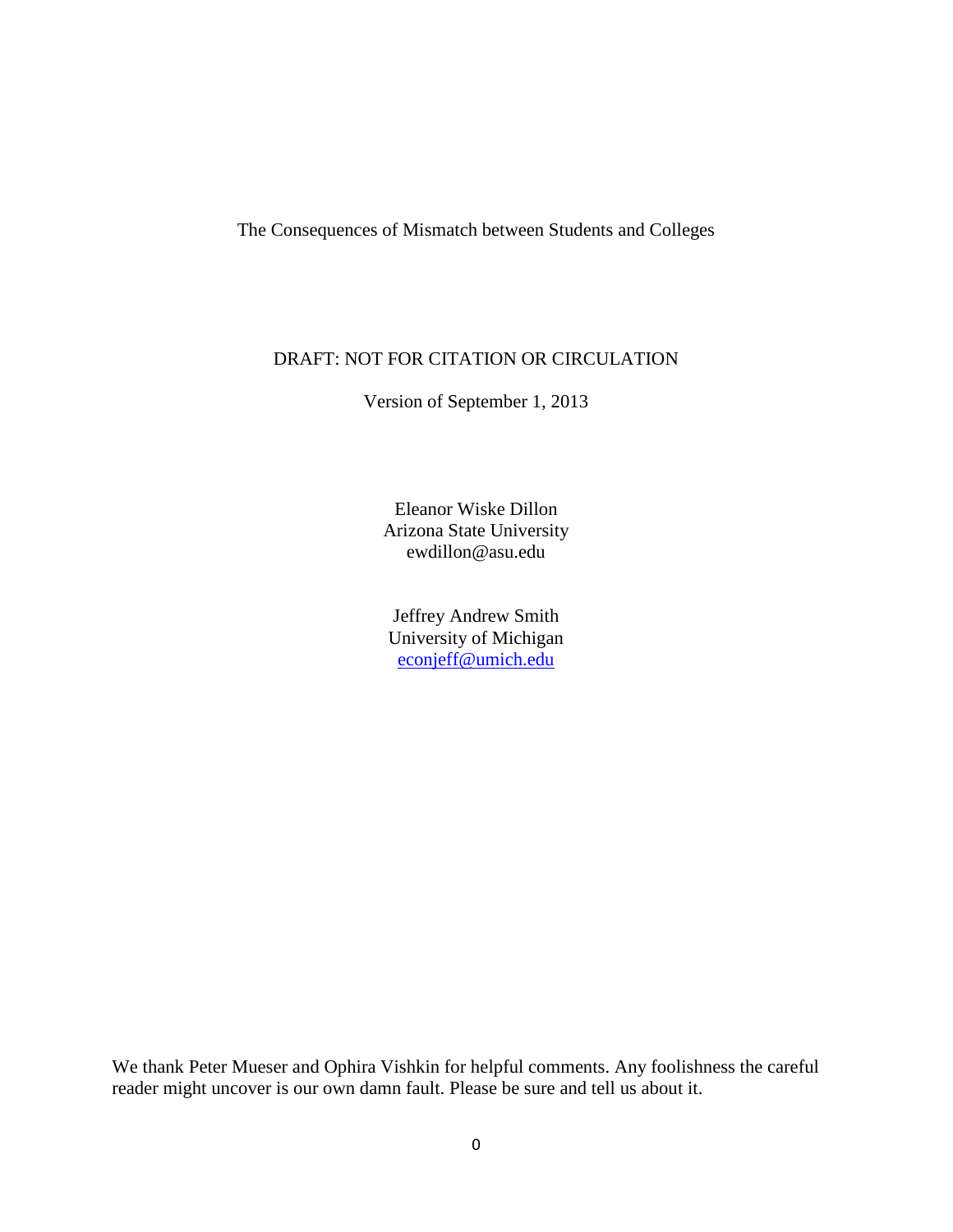#### **1. Introduction**

Academic mismatch is everywhere! You can find it in newspapers, in the trade press, in blogs and in scholarly articles and books. A student mismatches by attending a college of much higher, or much lower, quality and suggested by her ability. The literature refers to the first case as overmatching (think over-achieving) and the second case as undermatching (think underachieving). Until the last five years or so, the literature focused almost exclusively on overmatch, particularly on overmatch induced by racial and ethnic preference policies at selective colleges. More recently, undermatch has moved into the spotlight as a result of the widely-read studies by Bowen, Chingos and McPherson (2009) and Roderick et al. (2008). Our work encompasses both types of mismatch.

Despite all the attention to the prevalence and causes of mismatch, we have little evidence on the causal effects of mismatch. Mismatch matters because it may affect academic outcomes and thereby labor market and other life outcomes later on. For example, an overmatched student might flounder and drop out or perhaps they might rise to the challenge and do better than they otherwise would have done. More deeply, the effects of mismatch (if any) inform our understanding of the human capital production function. On the policy side, learning about the consequences of mismatch informs the design and operation of state university systems with diversified college quality portfolios.

Despite the current ubiquity of the mismatch conversation, we lack credible estimates of the effects of mismatch constructed using a national representative sample of undergraduates. As its primary substantive contribution, this paper applies a "selection on observed variables" identification strategy to the data from the U.S. National Longitudinal Survey of Youth 1997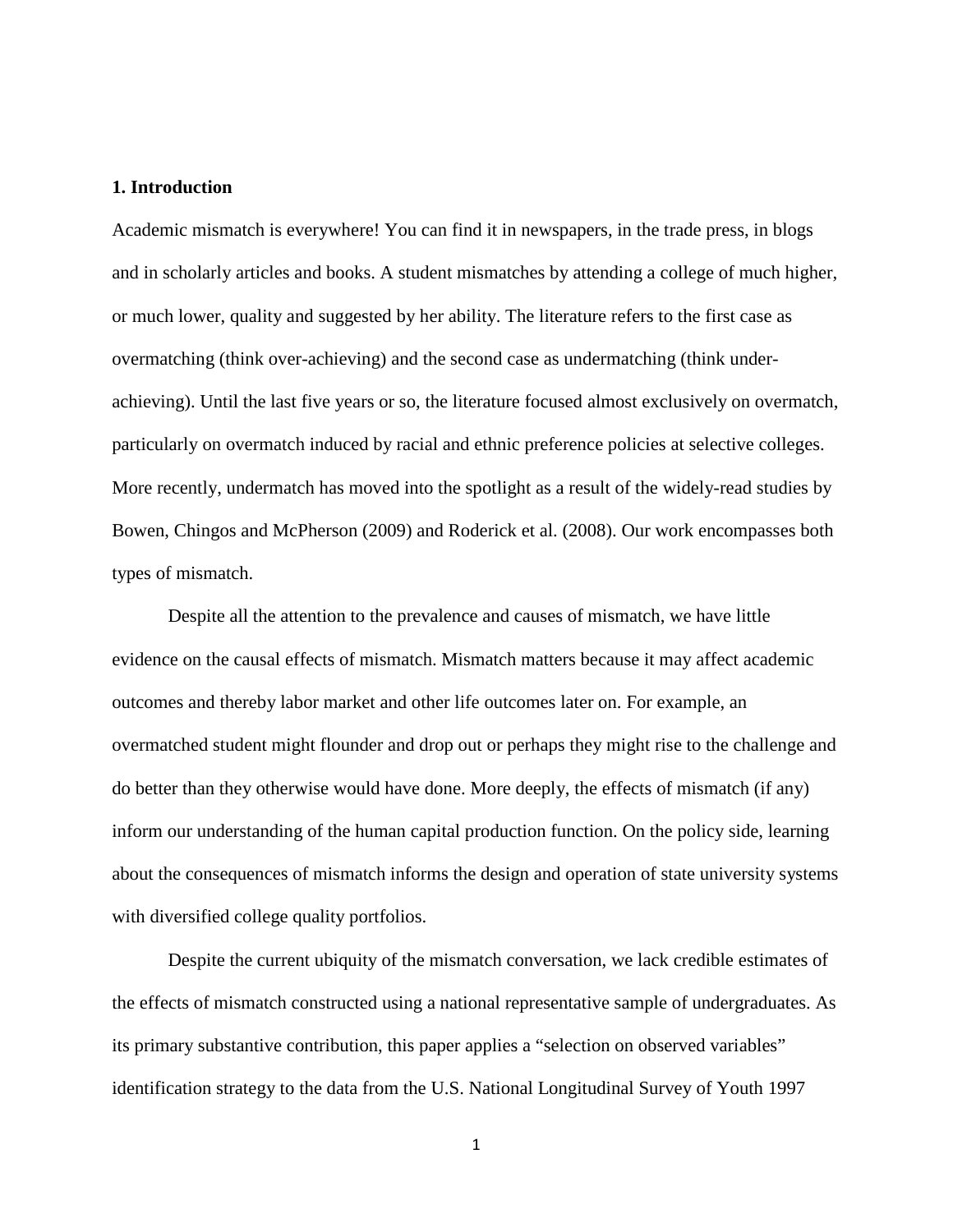Cohort to provide such estimates. These data cover the most recent cohort for which sufficient time has elapsed since the completion of high school to allow for a serious analysis of the effects of mismatch not only on post-secondary outcomes but on initial labor market outcomes as well. Though always somewhat heroic, the NLSY-97 contains a vast enough array of relevant conditioning variables to make our selection-on-observed variables assumption at least moderately compelling. We hope to conduct a formal sensitivity analysis examining the robustness of our findings to remaining selection on unobserved variables in a future version of the paper.

As our second major contribution to the mismatch literature, we examine a wide variety of outcome measures other than simply degree completion. With a couple of important recent exceptions discussed in greater detail below, the existing mismatch literature focuses primarily on degree completion as the outcome of interest. Bowen and Bok's (1998) finding of no apparent impact of on degree completion for the overmatched students in the "College and Beyond" data suggested to us that these students might find other ways to deal with better-prepared colleagues and a high pressure environment. For example, they might follow the increasingly common path of increased time-to-degree, as highlighted in Bound, Lovenheim and Turner (2010). Or they might follow scholarship athletes at some colleges in taking easy courses and completing easy majors, as suggested in journalistic exposés such as Steeg et al. (2008) and Ann Arbor News (2008). Or they might transfer to another school that represents a better match. This version of the paper examines degree completion and transfer outcomes; future versions will also examine time-to-degree and major choice within broadly defined categories, as well as earnings.

Our third major contribution to the literature arises from our incorporation of students who start at two-year colleges (with aspirations to a four-year degree) in our analysis. Dillon and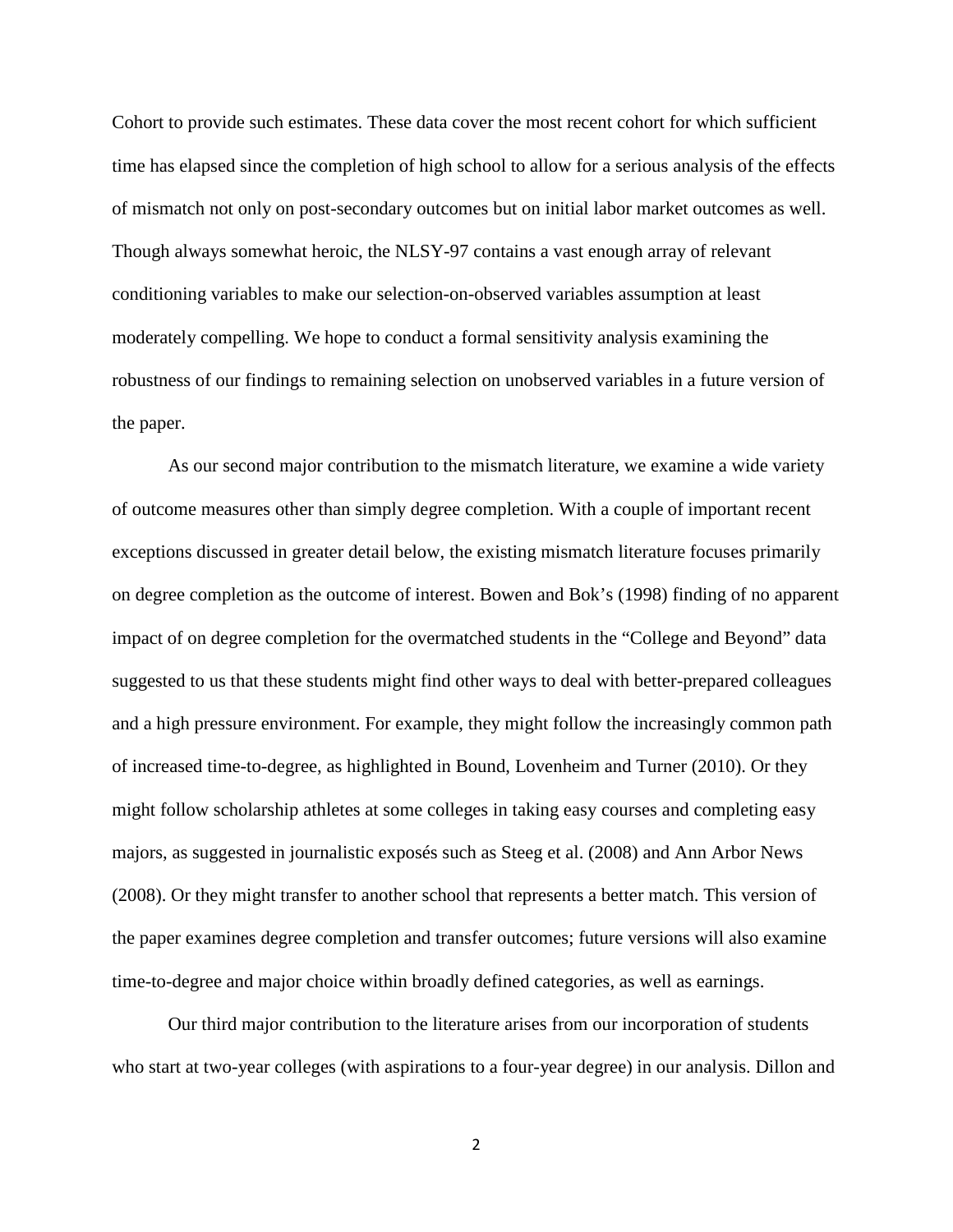Smith (2013) document the large amount of undermatch among students who start their postsecondary careers at a two-year college. Leaving these students out, as the literature commonly does, misses a potentially important aspect of the mismatch story, especially as Reynolds (2012) and others emphasize the long odds of eventual bachelor's degree attainment associated with this path. This aspect of the analysis is not yet realized in the current version of the paper.

Conceptually and empirically, we frame our analysis of mismatch as an analysis of college quality interacted with student ability. Thus, as a natural byproduct of our analysis, and as our fourth major contribution, we replicate and extend the earlier analyses of the college quality main effect in Black, Daniel and Smith (2005), but using the NLSY-97 cohort. This allows us to compare estimates of the impact of college quality for the NLSY-79 and NLSY-97 cohorts obtained from the same econometric setup and with sets of conditioning variables as close as the data allows. This aspect of the analysis is not yet realized in the current version of the paper.

Less important, but still worth noting, we contribute to the literature via both our measures of student ability and college quality which, as we discuss in detail in Section 3, embody less measurement error than those used in other papers. Also, in future versions, we plan to perform wider set of subgroup analyses both in terms of student characteristics and in terms of college institutional characteristics.

To preview our results, we find substantial amounts of both overmatch and undertmatch in the NLSY-97 cohort. Dillon and Smith (2013) argue that this mismatch results largely from the choices of students rather than the choices of college admissions offices. Our examination of the effects of ability, college quality and their interaction on college completion reveals strong main effects of college quality and ability, which comports with almost all of the existing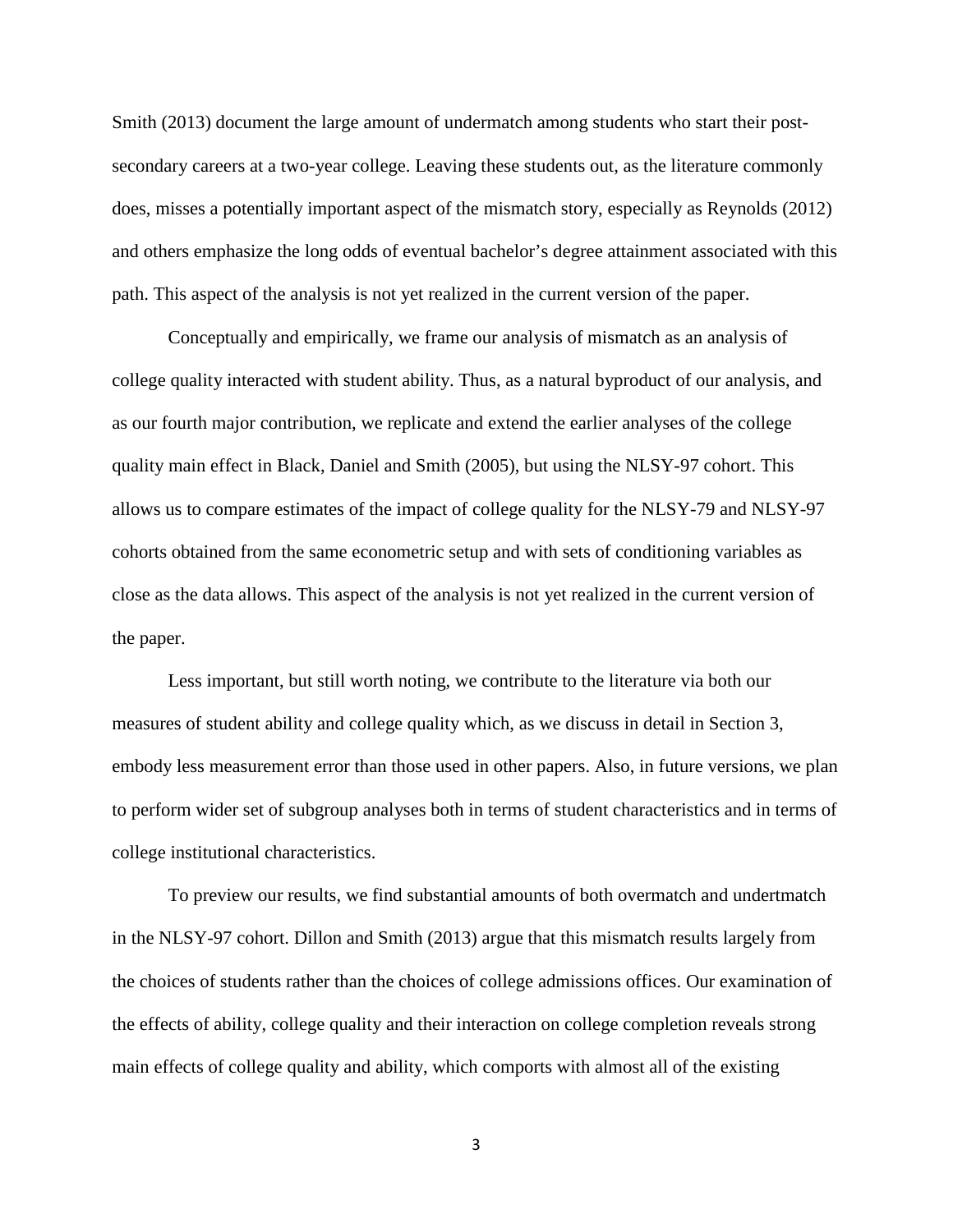literature. Most strongly, college quality raises completion probabilities for weak students, strong students, and those in between. In contrast, we find little evidence of a casual effect of mismatch. Our analysis of transfer behavior reveals patterns partially, but not fully, consistent with mismatch. We look forward with great curiosity to examining other outcomes in our ongoing work.

We structure the remainder of the paper as follows: Section 2 reviews the literature on the college quality and mismatch. Section 3 describes the many wonders of our data, with particular attention to the construction of our student ability and college quality measures, which together yield our mismatch measure, and to the outcomes we consider. Section 4 lays out our conditioning variables and justifies our identification strategy. Section 5 presents our econometric framework. Section 6 displays and interprets our findings to date. Finally, Section 7 summarizes our work so far.

#### **2. Literature**

We frame the literature on college mismatch as a subset of the literature that examines the effect of college quality on academic, labor market and other outcomes. In particular, the mismatch literature allows the effect of college quality to vary according to the ability of the student. Our brief survey here organizes the literature by identification strategy and focuses in detail on the most recent studies and the ones that, in our view, illustrate the key issues involved. Though the literature has become international in recent years, with studies for Canada such as Milla (2012) and Betts et al. (2013), for the United Kingdom, such as Hussain, McNally and Telhaj (2009) and Chevalier and Conlon (2003) as in developing countries, such as Bordón and Braga (2013) for Chile, we limit ourselves to the US literature. We also restrict ourselves to studies of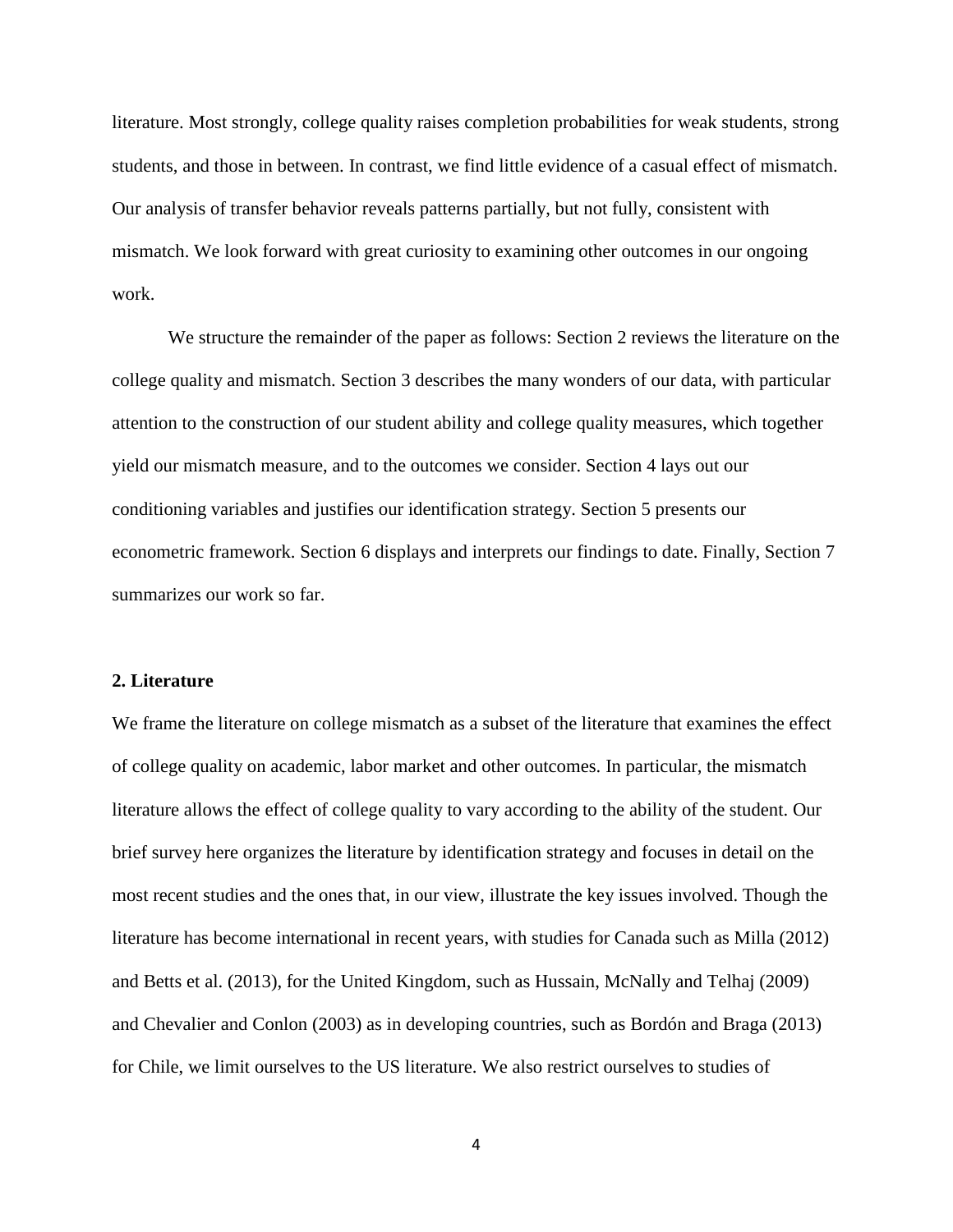mismatch at the undergraduate level, putting to the side the tendentious literature on law school quality (see Sander and Taylor (2012) and the references therein) and business school quality. Black, Daniel and Smith (2005) provide links to the earlier college quality literature. We are unaware of a good recent survey paper though one is surely warranted.

Recent studies relying on a selection on observed variables identification strategy to look at the college quality main effect include Black and Smith (2004), Black, Daniel and Smith (2005), and Black and Smith (2006). Bowen and Bok (1998) and Bowen, Chingos and McPherson (2009) examine college quality and mismatch. Turner (2002) Black, Daniel and Smith (2005), Dale and Krueger (2011) and Hershbein (2013) provide evidence on the persistence of college quality effects estimated under selection on observed variables.

Another set of papers relies on instrumental variables strategies, sometimes embedded in structural models. These papers include Light and Strayer (2000), Arcidiacono (2005), and Long (2008). Future versions of the paper will give our thoughts on the plausibility of the instruments employed on this paper and on the interpretation of the obtained estimates.

Hoekstra (2009) looks at the effect of attending a flagship university using a regression discontinuity design. This study finds large positive effects on labor market outcomes, but the setup complicates their interpretation. First, as is well known, the impacts strictly apply only to students at the margin of admission. In this sense, they inform about mismatch, as they implicitly compare the weakest students admitted to the flagship with the strongest students not admitted to the flagship. A positive finding in that sense represents strong evidence against mismatch. However, the context provides not a sharp discontinuity but rather a fuzzy one, meaning that the effect properly applies only to the "compliers" at the discontinuity, those students whose enrollment in the flagship depends on crossing the admissions threshold. Potential statistical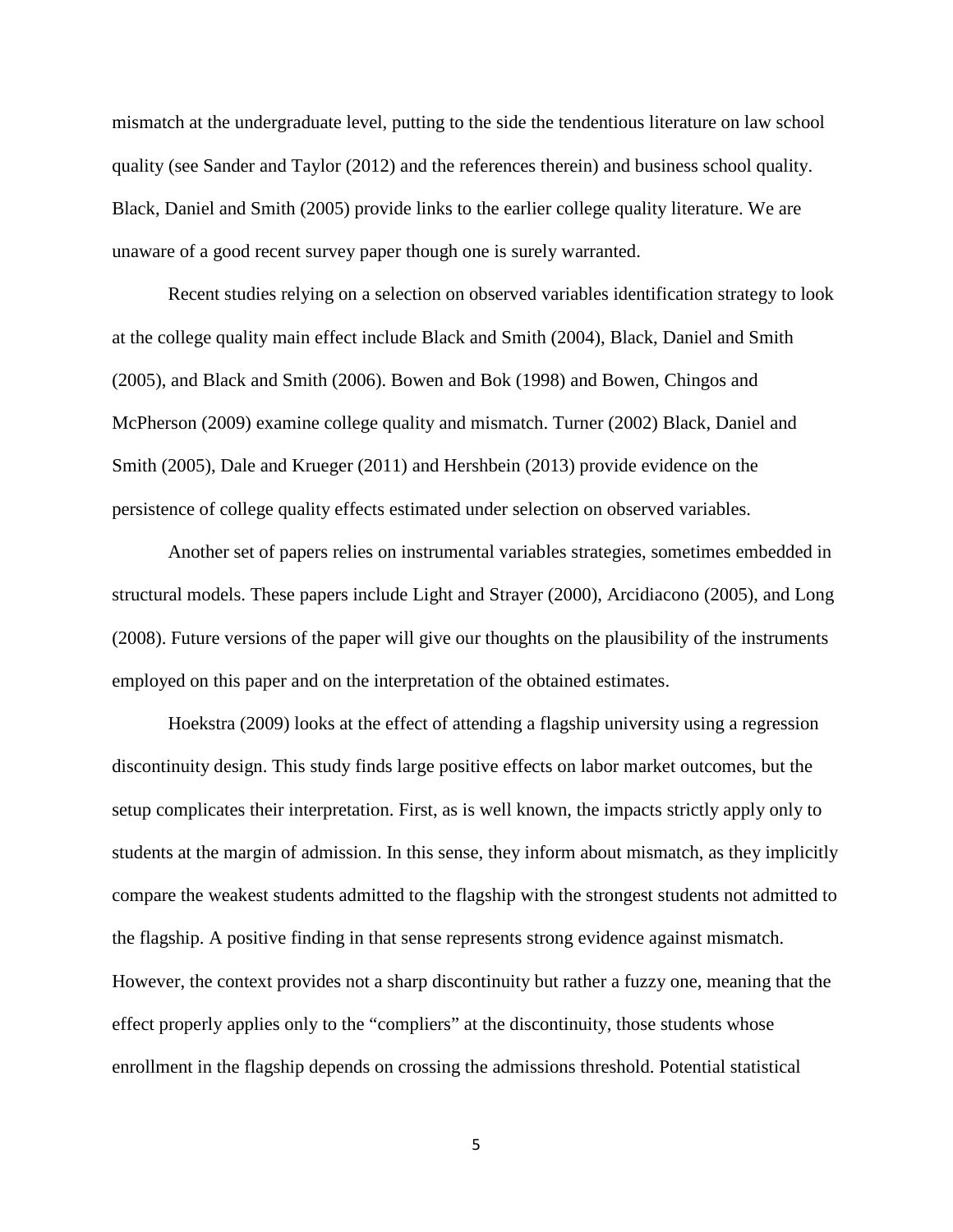discrimination issues further complicate the interpretation. If employers, at least initially, rely primarily on college attended as a proxy for ability, then the short run impact at the discontinuity will overstate both the longer-run impact and the impact for enrollees away from the discontinuity.

Dale and Krueger (2002, 2011) adopt a pair of provocative and original identification strategies that tries to get around the problem that students and their parents, as well as the college admissions officers who read their applications, have information that the researcher does not by making use of the partial revelation of that information in students' application choices and the resulting college acceptance decisions. One strategy, which they call their selfrevelation model, conditions on the average SAT score of colleges to which the student applied as well as the number of colleges to which they apply. The second strategy compares students accepted into (roughly) the same sets of colleges who make different choices regarding where to attend. We have concerns about both strategies that we will describe in greater detail in future versions of the paper.

Most recently, Arcidiacono, Aucejo and Hotz (2013) use the variation induced by California's Proposition 209, which attempted to ban racial preferences in university admissions, to study mismatch effects on minority graduation in STEM fields, while Arcidiacono, Aucejo and Spenner (2012) study the same phenomenon using administrative data from Duke University.

In future versions of the paper we will engage the literature in greater depth. At this point our takeway from the literature: First, college quality improves both academic and labor market outcomes, though this relationship may have important non-linearities at the upper end. Second, mismatch may affect some outcomes, such as major choice but any negative effects on college completion appear small, if indeed they exist at all.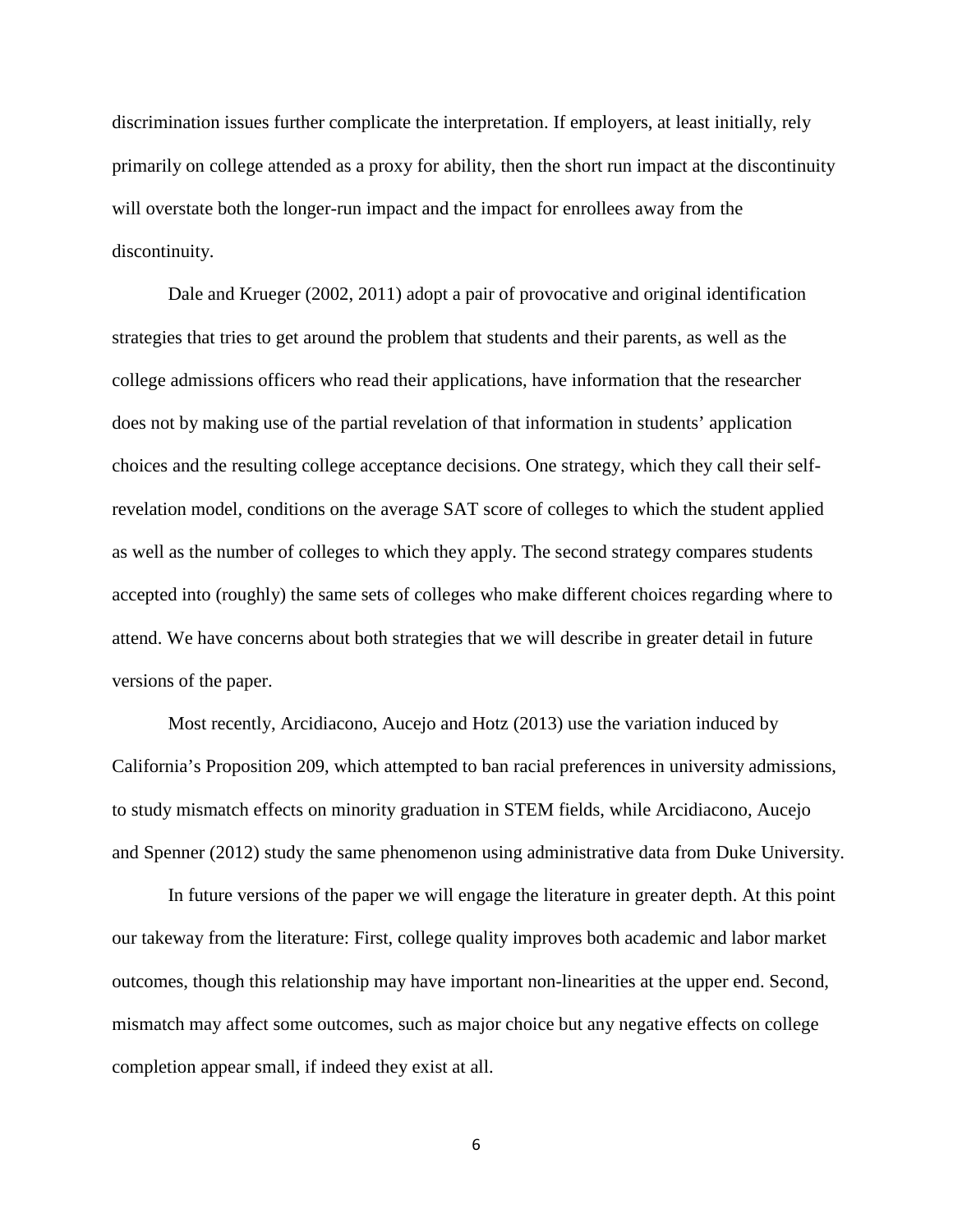#### **3. Data**

#### *3.1. NLSY*

We use the National Longitudinal Survey of Youth 1997 Cohort (NLSY97) data, which samples the population of Americans born between 1980 and 1984. The first interview was in 1997 with follow-up interviews each year since. The majority of the sample graduated high school and made their college choice between 1999 and 2002. 87 percent of the un-weighted sample graduated high school or got a GED. Of these high school graduates, 38 percent started at a fouryear college after high school. We focus in this version of the paper on students who start at a 4 year college. Appendix Table 1 lists our sample restrictions and the associated sample losses. The NLSY97 sample includes both a representative cross-section and an over-sample of black and Hispanic youths. We combine these samples in our analyses. We use probability of inclusion (in the overall NLSY97 sample) weights, constructed by the NLSY, to combine the two samples, and also to control for differing sampling and response rates in different regions of the U.S. and by age, gender, race-ethnicity groups.

One of the main strengths of the NLSY97 data lies in the rich set of individual and family covariates it provides. Using the restricted access geocode data provides additional information on the identities of colleges attended and allows the use of contextual information based on the respondent's residential location. Appendix Table 2 defines the variables we use in our analysis. Many of the variables we use have modest amounts of item non-response. Rather than do listwise deletion of observations when an independent variable is missing, which would cumulatively result in massive sample loss, we recode missing values to zero and include an indicator variable for missing values in our multivariate analyses.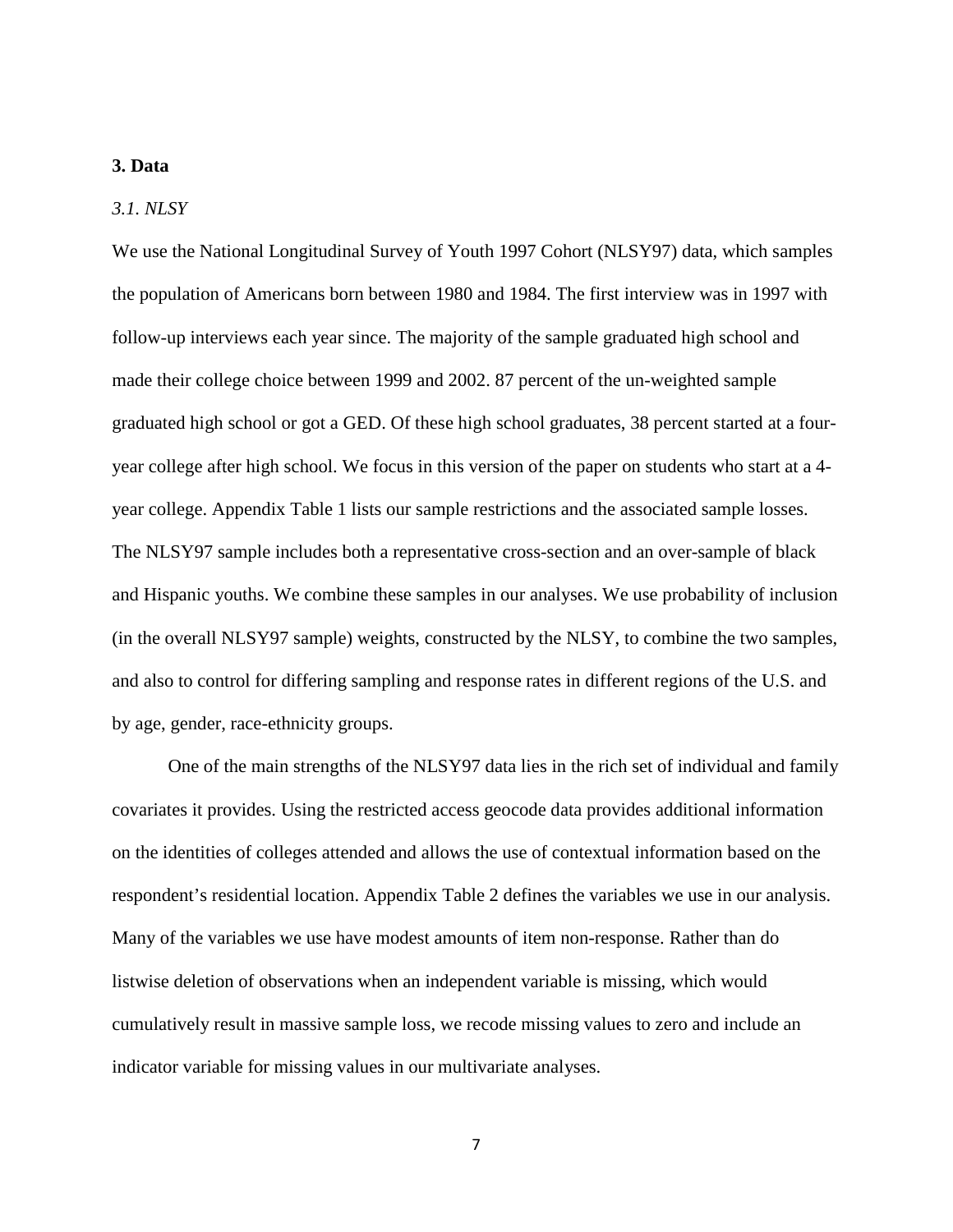We mostly use standard variables and variable definitions that do not require additional discussion here. Exceptions are the constructed ability, college quality and mismatch variables considered in detail in the next section, and the NLSY97 measures of family income and wealth. The NLSY measures these variables at a single point in time, namely the 1997 interview. As a result, they get measured at different ages for different respondents. In addition, they include only income and wealth for the household in which the respondent resides. Thus, they will miss parental income and wealth entirely for older respondents with their own households as well as the income and wealth of the non-custodial spouse in the case of parental divorce. Even without these issues, our ideal measures would include the stock of wealth available at the time of the college choice as well as expected future income and wealth. The available measures fall well short of this ideal, which has implications for how we interpret the estimates from these variables in our multivariate analysis.

#### *3.2. Ability*

Our primary measure of student ability is the Armed Forces Vocational Aptitude Battery (ASVAB). The ASVAB is designed for applicants to the U.S. military and was taken by most of the NLSY97 respondents as part of a norming exercise. NLSY respondents took the ASVAB during the first wave of the survey in 1997 and those who took the test were paid \$75 for their time. 78% of the sample, and 84% of respondents who started at a 4-year college, completed all portions of the test.

The ASVAB has twelve components, covering both the sorts of skills measured by the SAT such as algebra, geometry, vocabulary, and reading comprehension and other skills such as electronics knowledge and spatial reasoning. The ASVAB is a computer adaptive test, meaning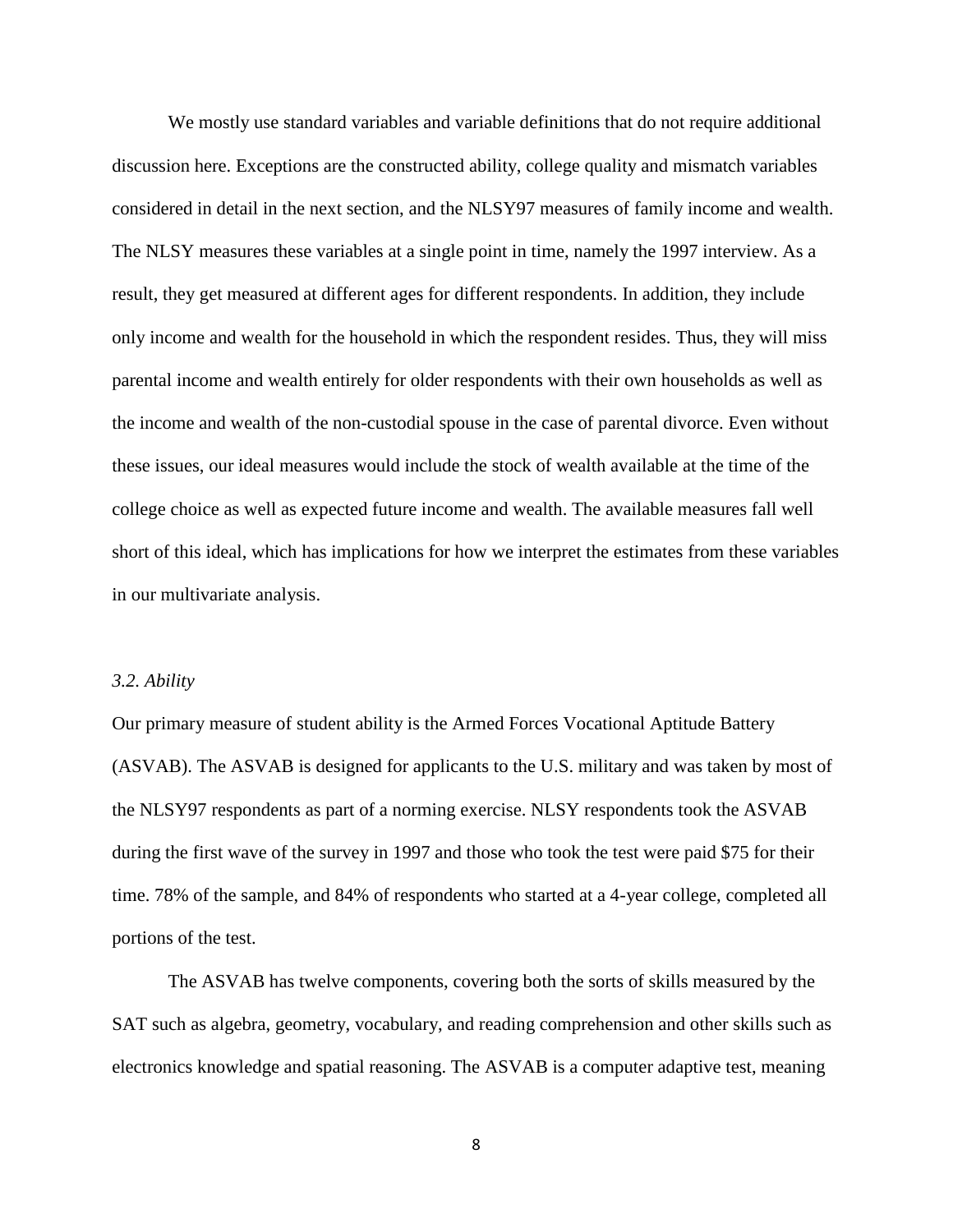that the difficulty of the questions asked in the latter part of each section of the test depends on how well respondents do on the initial questions in the section. The score for each section reported by the NLSY depends on both the number of questions answered correctly and the difficulty of those questions as estimated from an earlier sample of test takers. The ASVAB offers a somewhat richer measure of ability than the SAT or ACT score, and should be less influenced by variation in preparation because there was nothing riding on this test for the NLSY participants.<sup>[1](#page-0-0)</sup> The ASVAB score also has the useful feature that colleges do not observe it. We can therefore capture some of the college mismatch generated by colleges having incomplete information.

When survey participants took the ASVAB, they ranged in age from 12 to 18, younger than most of the larger population taking the test. We adjust the scores for age at testing and then take the first principal component of the 12 section scores as our primary measure of ability, which we call ASVAB1. We calculate each respondent's percentile within the sample distribution of college-bound NLSY97 respondents, weighted by their probability of inclusion in the survey.

As shown in Appendix Table 3, the first principal component explains 60% of the total variance in test scores across the 12 sections. The first component places the highest weight on subjects like those on the SAT (or ACT): arithmetic, word knowledge, and paragraph comprehension. Not surprisingly giving the loadings, the correlation between ASVAB1 and the respondent's SAT or ACT score equals 0.81.

 $\overline{\phantom{a}}$ 

<sup>&</sup>lt;sup>1</sup> The ASVAB test is not a straightforward measure of "innate" ability because it includes the influences and training that the student has had up to the point she takes the test. See Neal and Johnson (1996) for a more thorough discussion of what the ASVAB test is measuring. We do not mind if the ASVAB also measures intrinsic motivation, as argued by Segal (2012). More broadly, we use the term "ability" quite agnostically to mean the set of skills, innate or otherwise, that students possess around the time of the college choice.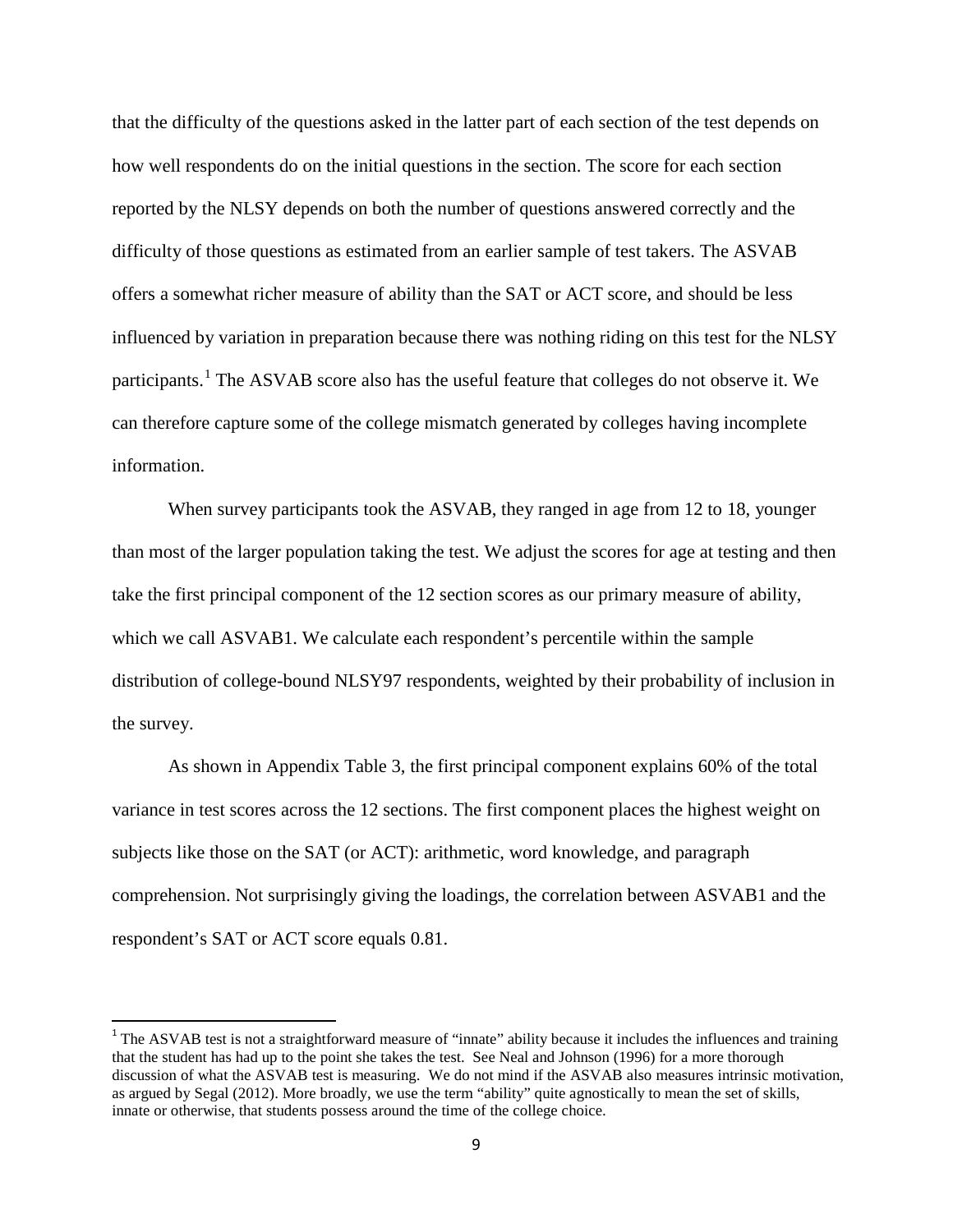The second component, which we call ASVAB2, explains a further 11% of the variance. It places the most weight on the two timed sections of the test: numerical operations and coding speed. Cawley, Heckman, and Vytacil (2001) find that the first two principal components of the ASVAB score both predict later earnings in the NLSY 1979 sample. To construct our measure of mismatch, for which we need a single measure of ability, we use only ASVAB1. However, we will explore conditioning on ASVAB2 in future versions of the paper.

While we prefer our ASVAB-based ability measure to the SAT or ACT scores commonly relied on in the literature, it remains an imperfect measure of ability. Although the ASVAB tests a richer variety of skills than most standardized tests it still does not capture all the abilities that make for a strong college student. Even if it did attempt to measure all relevant abilities, the score from a single ASVAB test would be an imperfect measure of ability because some students will perform above or below their usual level on the day of the test.

#### *3.3. College quality*

 $\overline{\phantom{a}}$ 

We construct a multifaceted index of college quality by combining measures related to selectivity and college resources. In particular, we combine data from the U.S. Department of Education's Integrated Post-Secondary Education Data System (IPEDS) and U.S. News and World Report, both from [2](#page-10-0)008.<sup>2</sup> The components of our college quality index are mean SAT score (or mean ACT score converted to the SAT scale) of entering students, percent of applicants rejected, the average salary of all faculty engaged in instruction, and the faculty-student ratio.

<span id="page-10-0"></span><sup>&</sup>lt;sup>2</sup> US News and IPEDS collect many of the same statistics and for the same college in the same year the numbers are often identical. US News has average SAT or ACT scores for the students at a number of schools that do not report test scores to IPEDS. However, US News focuses on selective schools and excludes 2-year colleges altogether. Combining data from the two sources gives us the most complete sample of colleges. We use US News data to fill in average SAT and ACT scores and faculty/student ratios when these statistics are missing from IPEDS. Rejection rates and faculty salaries come only from IPEDS.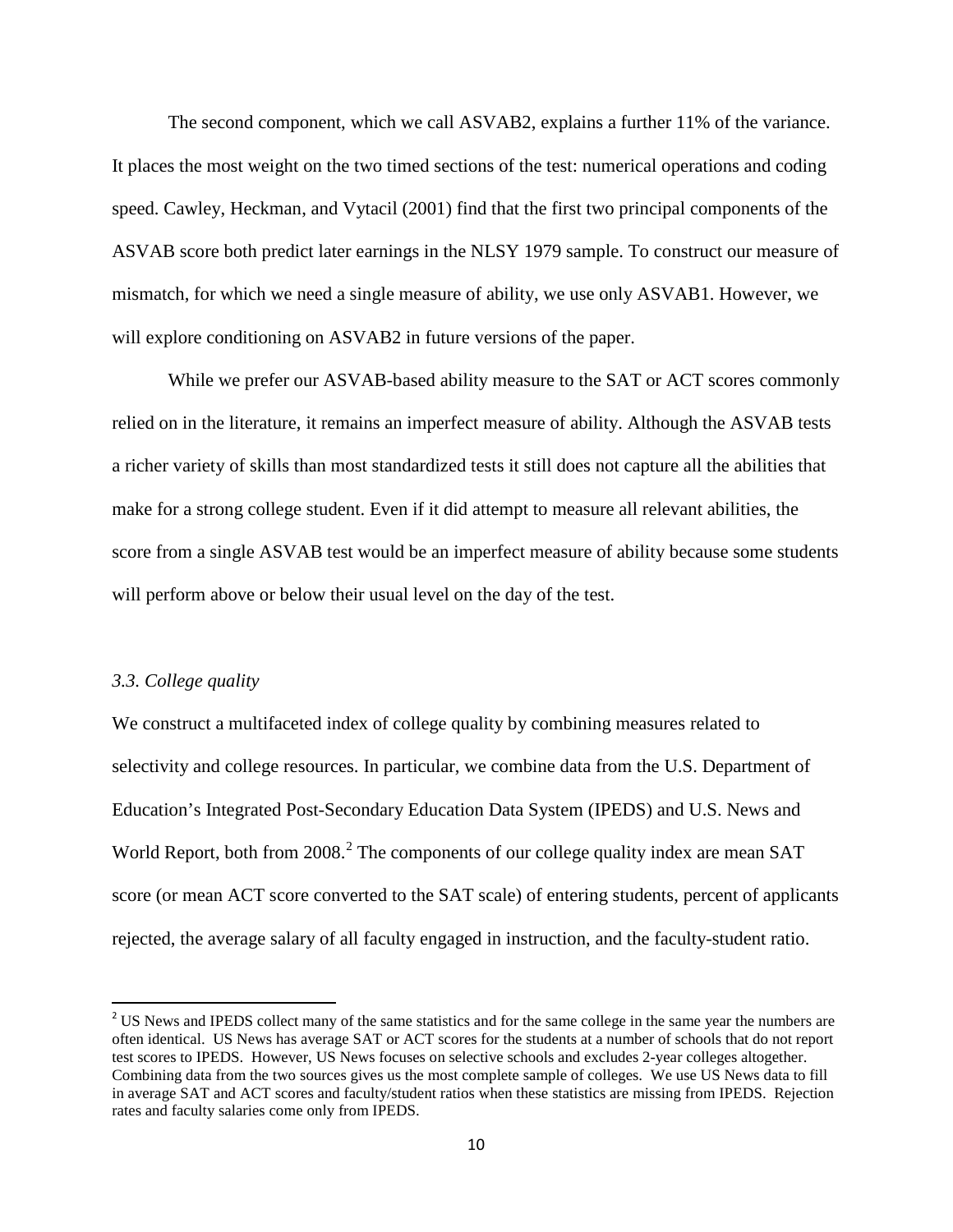Our faculty-student ratio includes only undergraduate students and faculty who do not teach exclusively in graduate or professional schools within universities. Most of the NLSY97 respondents started college between 1999 and 2002, somewhat earlier than our college quality measures. 2008 is the earliest year for which we could obtain US News data and the first year that IPEDS reported faculty-student ratios focused only on undergraduates. The other components of our college quality measure are quite stable between 2000 and 2008, so we feel the improved data available in 2008 outweigh the measurement error from observing college quality in a later year.

Following Black and Smith (2004), we use the first principal component across these four measures of quality as our quality index. Like Black and Smith (2006), we view our index as providing an estimate of latent college quality, which we view as continuous and onedimensional. Within this framework, combining multiple proxies for college quality into a single index measures latent quality with less error than using a single proxy (such as the average SAT score of the entering class) or the categorical quality ratings (e.g. from Barron's) used in much of the literature. Our index corresponds well to a priori notions of relative quality. For example, taking one corner of one state at random, the University of Michigan lies at the  $93<sup>rd</sup>$  percentile, Michigan State at the  $74<sup>th</sup>$ , Wayne State at the  $36<sup>th</sup>$ , and Eastern Michigan at the  $28<sup>th</sup>$ . Appendix Table 4 presents the loadings. At the same time, our measure does not capture differences in the quality that different students experience within the same university due to, for example, quality difference across fields of study or participation in honors programs.

This 4-factor quality index is a good measure of the quality of at least somewhat selective 4-year colleges. However, some 4-year colleges and many 2-year colleges do not report the average SAT or ACT scores for their entering classes, often because they do not require these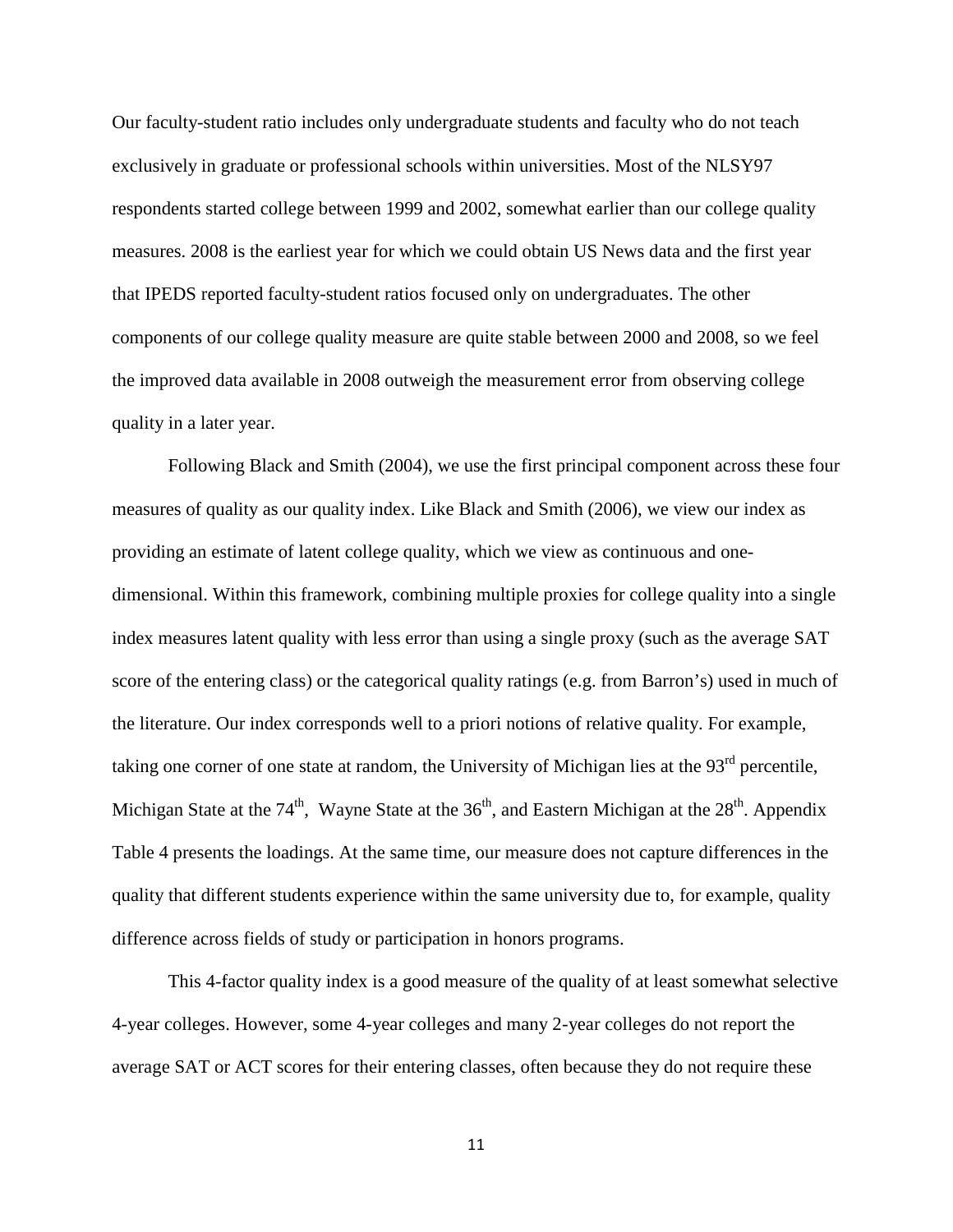tests as part of their applications. Our baseline measure of college quality, which we only construct for colleges with all four quality measures, disproportionally misses less selective schools. To address this problem, we also construct an alternative 6-factor measure of college quality that includes an indicator for colleges that do not report SAT or ACT scores (setting the average SAT scores to zero for those schools). This alternative index also includes an indicator for admitting all applicants; that is, for having a rejection rate equal to zero. This 6-factor college quality measure is our baseline measure for our analysis combining 2-year and 4-year college starters. We designed this measure to better capture college quality across both 2-year and 4-year colleges, but it also allows us to include students starting at 4-year schools that do not report SAT scores. Failure to report SAT scores and open admission policies both have negative weights in our college quality factor analysis, so these new schools are mostly in the lower part of the quality distribution. In this version, we do not make use of the 6-factor index.

Table 2 present descriptive statistics for 4-year college starters by college quality quartile using the 4-factor index.

#### *3.4 Measuring mismatch*

l

We employ three alternative measures of mismatch. Our primary measure of mismatch combines the student ability and college quality measures just described. We calculate the college's quality percentile across all four-year institutions in the United States included in the IPEDS, weighted by student body size.<sup>[3](#page-12-0)</sup> Because we weight the quality percentile by student body size, a college in the  $n<sup>th</sup>$  percentile is the college that a student in the  $n<sup>th</sup>$  percentile of the ability distribution would attend if there were perfect assortative matching of students and colleges. We consider students mismatched when they deviate substantially from this type of matching. When

<span id="page-12-0"></span> $3$  Our measure of student body size is full-time equivalent undergraduates.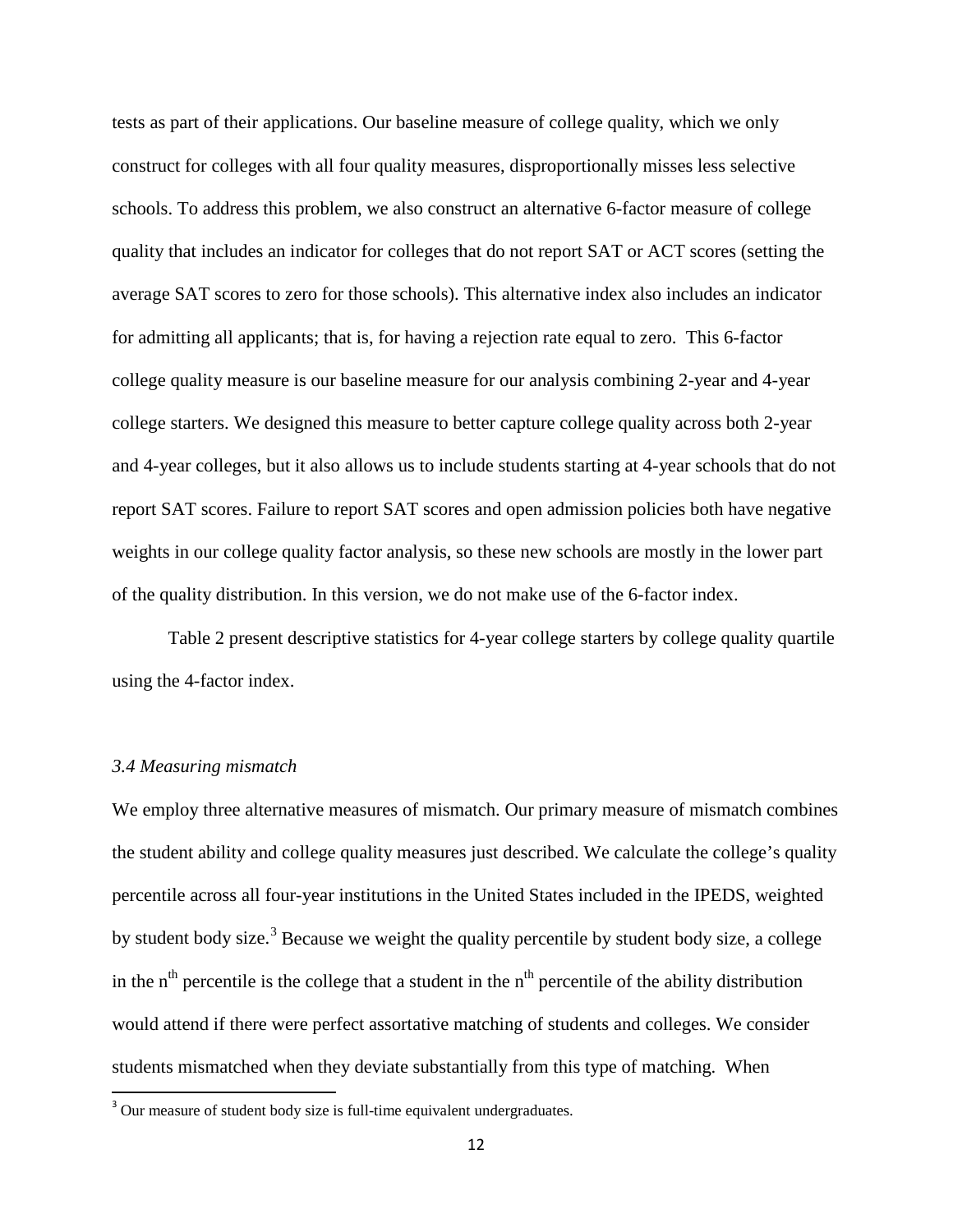considering both 2-year and 4-year college starters we calculate student ability percentiles across all 2- and 4-year starters in the NLSY97 sample and calculate weighted college quality percentiles using all 2-year and 4-year colleges in IPEDS and the 6-factor college quality measure.

In practice, substantial gaps between a student's ability percentile and her college's quality percentile are quite common. Table 1A gives the joint distribution of student ability and college quality, including only 4-year college starters. Students concentrate along the diagonal, which indicates a good match, but there are also many mismatched students. The three upper right cells, corresponding to high ability students at low quality colleges, account for 12.5% of the sample, while the three lower left cells, corresponding to low ability students at high quality colleges, account for 12.9%. A comparison of Table 1A to Table 4 of Black and Smith (2004) reveals (perhaps surprisingly given the recent policy focus on mismatch) no dramatic changes in the joint distribution between the NLSY79 and NLSY97 cohorts.

In much of the following analysis we categorize students as overmatched, well-matched, or undermatched for their college based on the difference between their ability percentile and their college quality percentile. Figure 1 reveals an approximately normal distribution for this difference. We consider students to be undermatched or overmatched, as appropriate, if their percentile difference exceeds 20. These cutoffs assign about a quarter of the sample to each mismatch category. Using binary indicators for mismatch simplifies the analysis and presentation, but loses some information relative to directly studying the differences in the ability and college quality measures. In future versions, we will examine the sensitivity of our results to changes in the cutoff used to define the binary mismatch indicators.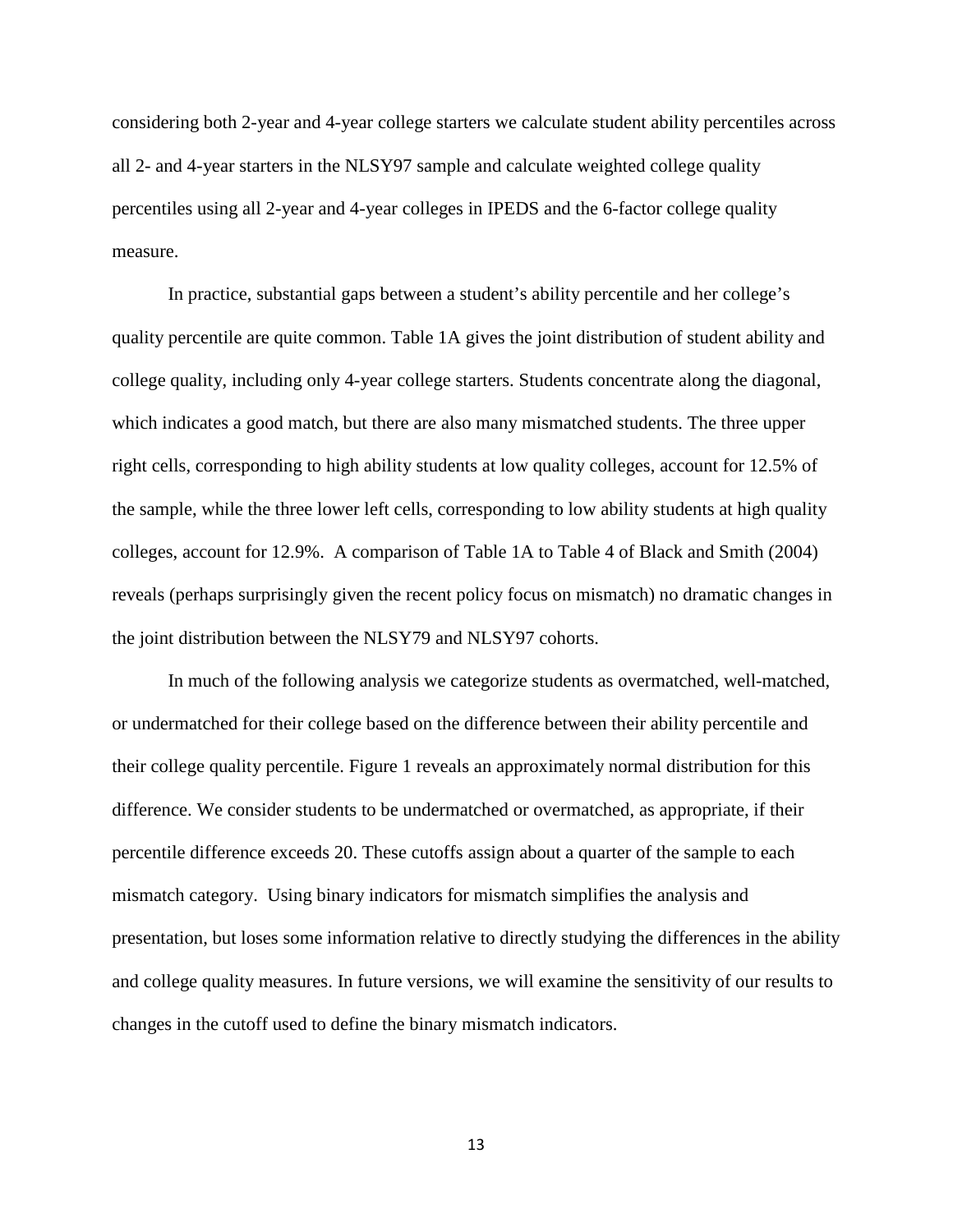We construct our second mismatch measure in the same way as the first, but using student SAT score as the measure of ability and the average SAT score of the entering class as the measure of college quality. This measure links us somewhat to the wider literature, which tends to focus on these specific variables (or on discretized versions of them). Table 1B presents the joint distribution using the SAT-based variables. This table reveals less extensive mismatch, as measured by the fraction in the six corner cells, presumably because colleges observe the student's SAT score directly but only observe proxies for ASVAB1. This measure of mismatch does not appear in the current version.

Our third mismatch measure compares the student's SAT score to the inter-quartile range of SAT scores at the student's college. This measure captures, in a crude but important way, the notion that being a bit different from the average means something different at a college with a very heterogenous (in terms of ability) student body than it means at a college with a very homogenous student body. To our knowledge, we are the first in this literature to consider variance in student ability in defining mismatch. This measure of mismatch does not appear in the current version.

Other important studies in the literature, such as Roderick et al. (2008), Bowen et al. (2009), and Smith et al. (2012) create their measures of mismatch by making tables with student test score bins on one axis and college quality bins on the other. For each student test score bin, they then determine the highest quality bin with a high probability of admission. Students in the highest bin get labeled well-matched, with undermatch then defined by the distance (measured in bins) between the bin of the college the student actually enrolled in and the well-matched bin. Relative to these measures, our primary measure employs better (in the sense of less measurement error) measures of both college quality and ability. Our first two measures also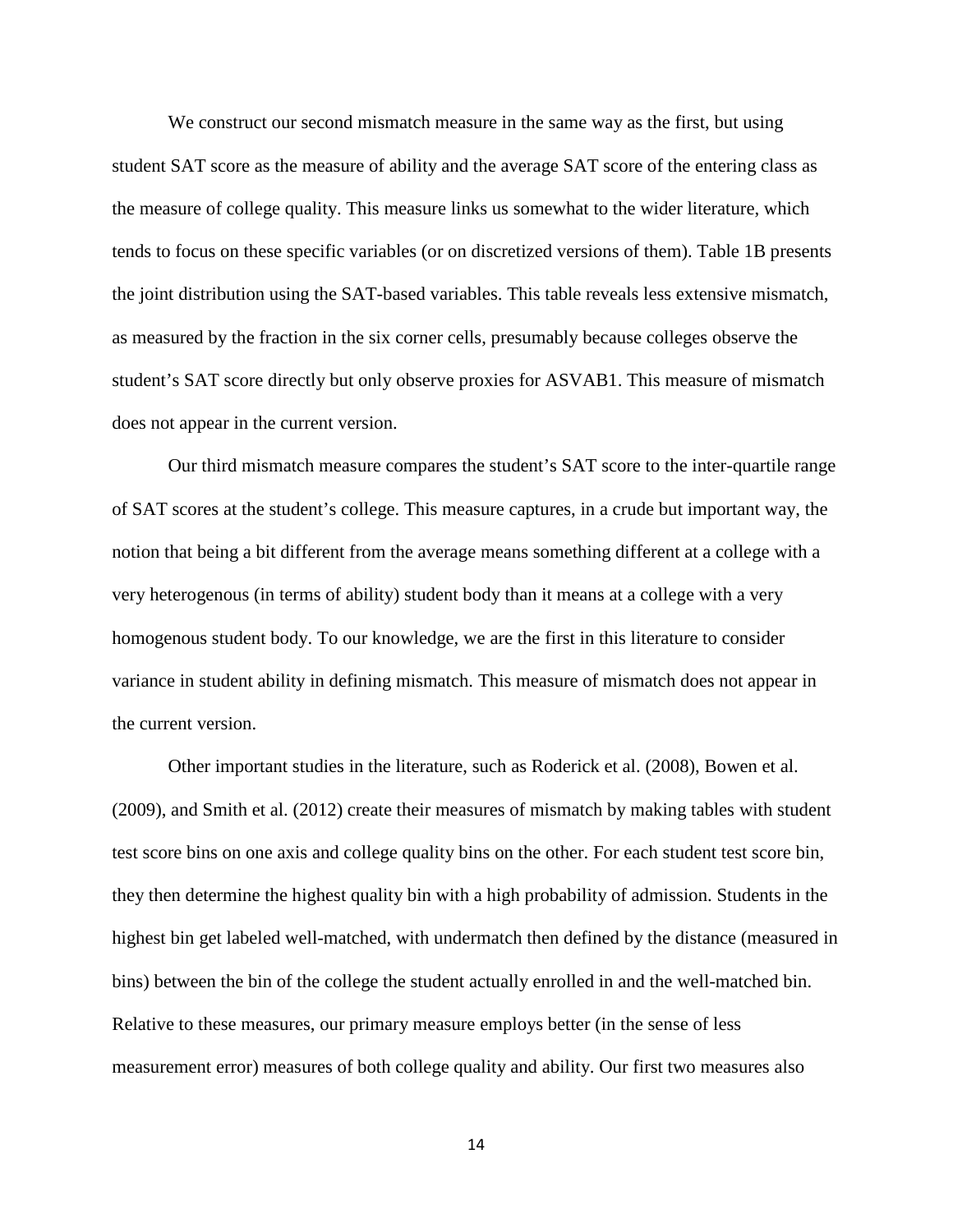have the feature that it is possible for everyone to be well-matched without violating institutional enrollment constraints. This is not the case with the other measures in the literature; for every student to be well-matched by those measures would require a vast expansion in the enrollment capacity of more selective schools. We think this is an unattractive feature. House (2013) surveys the literature on mismatch measures in (much) greater detail, and demonstrates by applying multiple measures to a common data set that the amount of mismatch varies widely depending on the particular measure adopted.

Table 3 presents descriptive statistics separately for undermatched, well-matched and overmatched students.

#### *3.5. Outcomes*

As noted in the introduction, we view our analysis of outcomes other than just completion of a BA or BS as an important component of our contribution. In the current version we examine four outcomes: graduation within five years, dropout, transfer to a higher quality college, and transfer to a lower quality college.

Table 4 presents summary statistics for these three outcomes and a few others for our sample. Among our 2,101 4-year college starters, 28 percent graduate in four years (or less), 46% graduate in five years and 61% graduate in six years or more. Thus, our data contain substantial variation in time-to-degree. Of the remainder, the majority left school without a four-year degree, though small fractions remain in school at a 2-year or 4-year institution or left the data before the final year. As Bound, Lovenheim and Turner (2010) point out, time-to-degree has increased over time and now represents in important implicit source of variation in both the direct cost and the opportunity cost of obtaining a degree.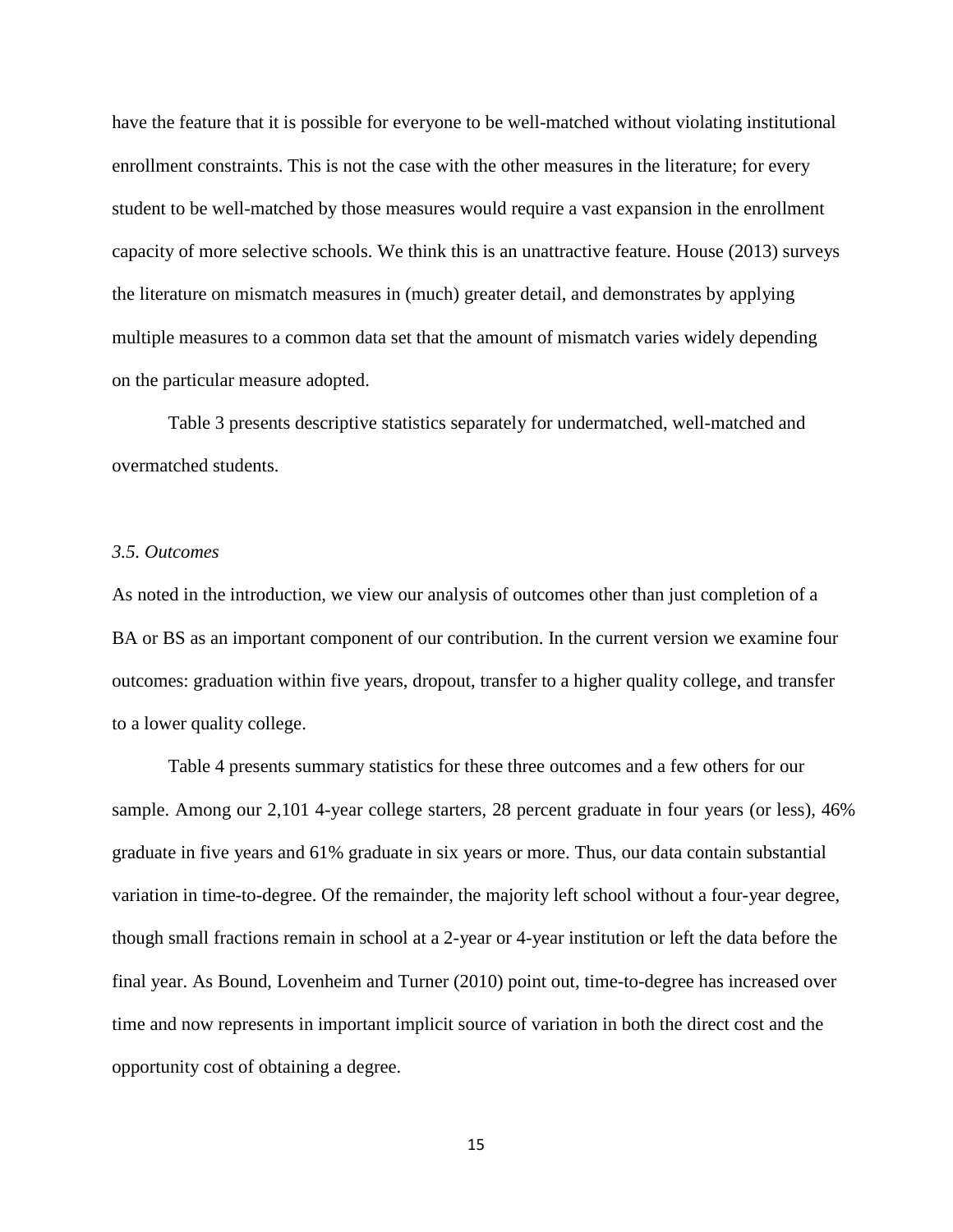Table 5 breaks down the numbers by college quality and student ability. The data clearly show both that, unconditionally, completion probabilities increase in college quality. Relatively less important than the college quality gradient, but still clear in the data, conditional on college quality degree completion probabilities generally increase in ability. Our multivariate analysis below shows that these patterns hold conditionally as well.

Table 5 also includes information on transfers. We define a transfer up as a move that increases college quality by at least 10 percentile points on our scale; a transfer down has a similar definition but in the other direction. Consistent with the somewhat earlier cohort studied by Goldrick-Rab (2006), we find a great deal of transfer behavior among our students. As with time-to-degree this represents a change from earlier cohorts; for example, Light and Strayer (2000) note that in the earlier NLSY-79 cohort, they do not find enough transfers to bother with in their analysis. Transfer down (which includes transfer to any 2-year college) occurs substantially more often than transfer up and occurs surprisingly often even among students in the lower half of the quality distribution. Transfer up declines strongly with initial quality and shows hints of mismatch, with high ability students more likely to transfer up.

As foreshadowed in the introduction, future versions of this paper will also present impacts on some or all of the following: four-year graduation and six-year graduation (in place of the single five-year graduate measure considered at present), employment during college, college major category, college grades, enrollment in graduate programs, completion of a graduate program, debt, drug and alcohol use, and earnings.

#### **4. Identification**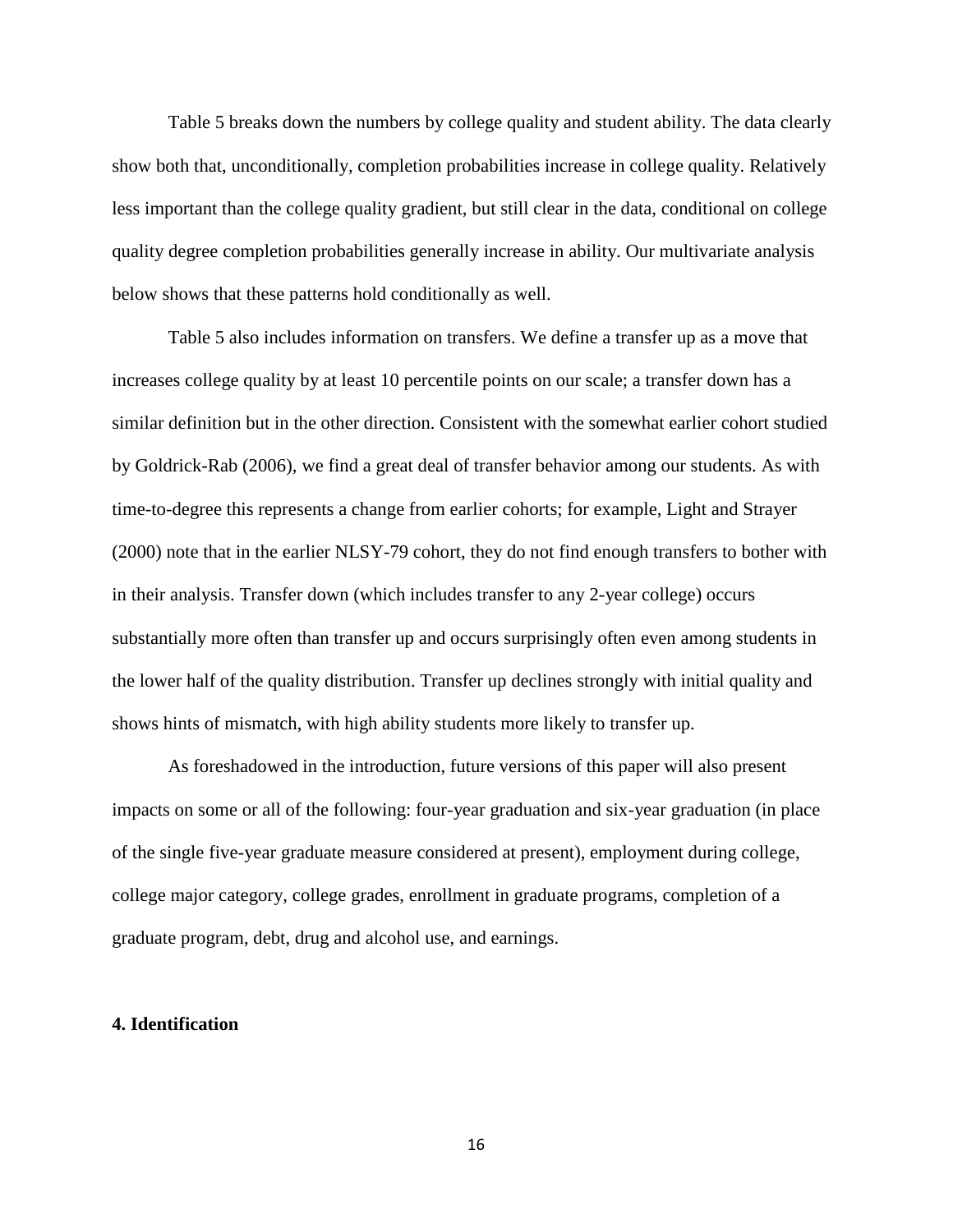We adopt a "selection on observed variables" strategy in this paper. More formally, we assume that we have a sufficiently rich conditioning set that the remaining variation in college quality that serves to identify our effects is uncorrelated with the error term in the outcome equation. To accomplish this, we need two things. First, we need the observed covariates included in our model to capture either directly or as proxies all the factors that affect *both* (not either but both) college quality choice and the outcomes we study. We consider that case shortly. Second, in order to avoid identification via functional form, we need there to exist variables not included in our model that vary college quality choices in ways unrelated to the unobserved component of the outcomes. Put differently, we need instrumental variables to exist, even though we do not observe them, as they produce the variation in college quality we implicitly (want to) use in our estimation.

The estimates in the current version condition on the following variables: sex, race / ethnicity indicators, number of other children in the household, indicators for parental wealth quartiles, indicators for parental education categories, indicators for census region, indicator for rural residence, log median income at the census tract level, percent of adults with a 4-year college degree at the census tract level, log of average 2-year in-state tuition, log of average 4 year in-state tuition, and indicators for having a matched public 4-year college (in the same state) and matched private 4-year college within 50 miles. All of these variables affect either undermatch or overmatch or both in our earlier study of the determinants of mismatch, Dillon and Smith (2013). In most cases, we also have clear predictions regarding how we expect them to affect the outcomes we study. For example, parental education affects college completion independently of its effect on college quality choice if more educated parents can provide better advice on how to succeed in college and/or if parental education proxies for the otherwise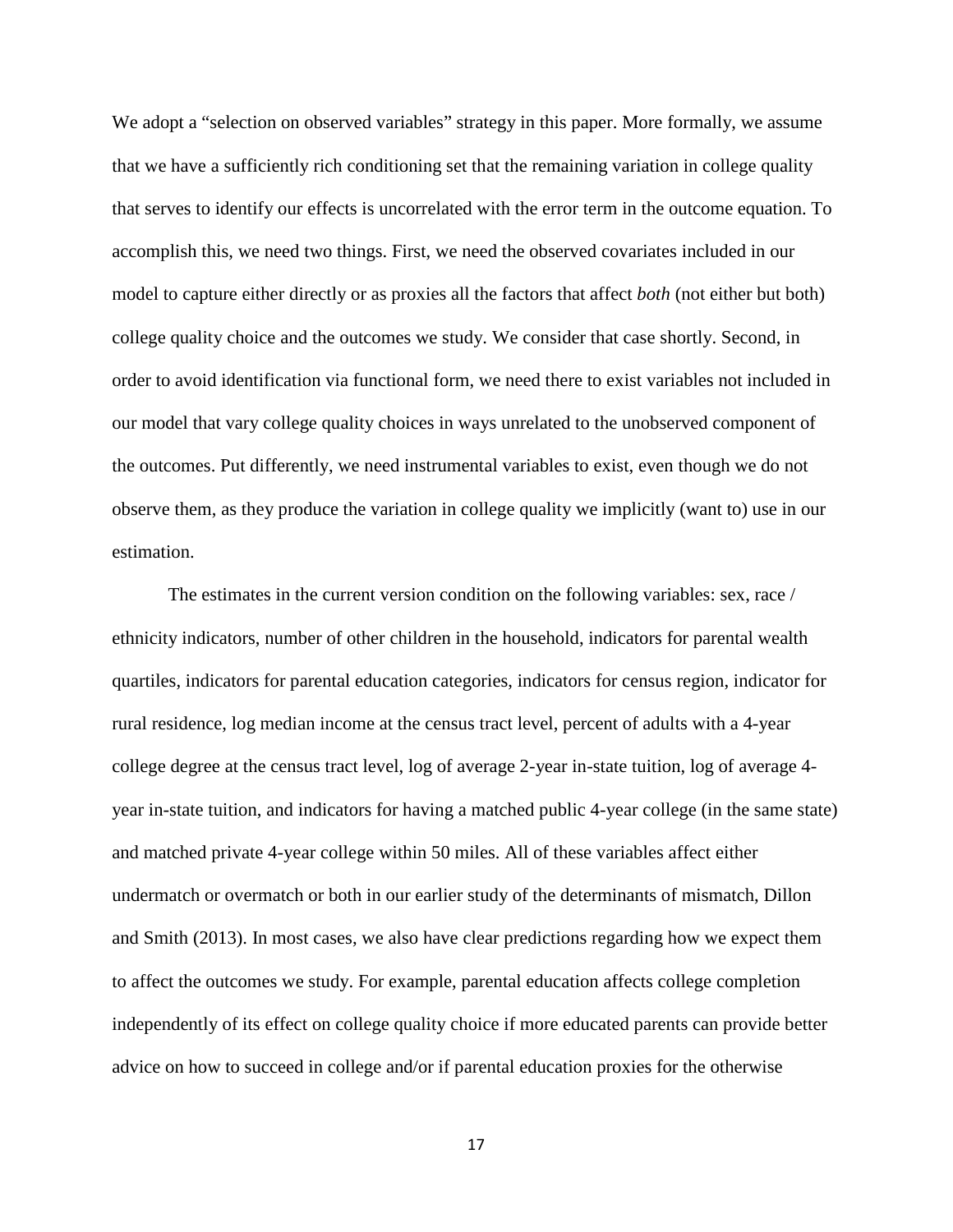unobserved component of pre-college academic preparation (i.e. it is correlated with the measurement error in student ability). The two indicators for a well-matched college nearby likely represent the least obvious inclusions for most readers. Indeed, in the spirit of various papers using distance to college as an instrument, such as Card (1995) and Kane and Rouse (1995), we might think of these as instruments rather than as conditioning variables. We include them as conditioning variables because we worry that they correlate with living at home, which likely has its own treatment effect on the outcomes we study, particularly completion. At the same time, we do not condition on living at home because it represents an intermediate outcome..

Note that we do not condition here on SAT score, ASVAB2, or high school grades, which we view as alternative proxies for student ability, broadly conceived. This increases the interpretability of the estimates at the cost of making the selection on observed variables assumption less plausible at the margin. In future versions, we will explicitly discuss the results obtained when including these additional variables (short answer, they do not change much). We will also consider constructing an ability super-index that includes the ASVAB tests and the SAT components and the high school GPA.

Should we expect our conditioning set to suffice for selection on observed variables to hold, at least approximately? We can make this case in two ways. First, we can think about what we know from existing theory and empirical evidence regarding what we should condition on, and then ask whether our conditioning set contains those things, or at least compelling proxies for those things. We clearly want to condition on family resources, both intellectual and financial. More money makes many things about college easier, including longer time-to-degree, more frequent visits home, not having to work during school and so on. More money may also affect the college quality choice, particularly for students without a good match nearby and/or a good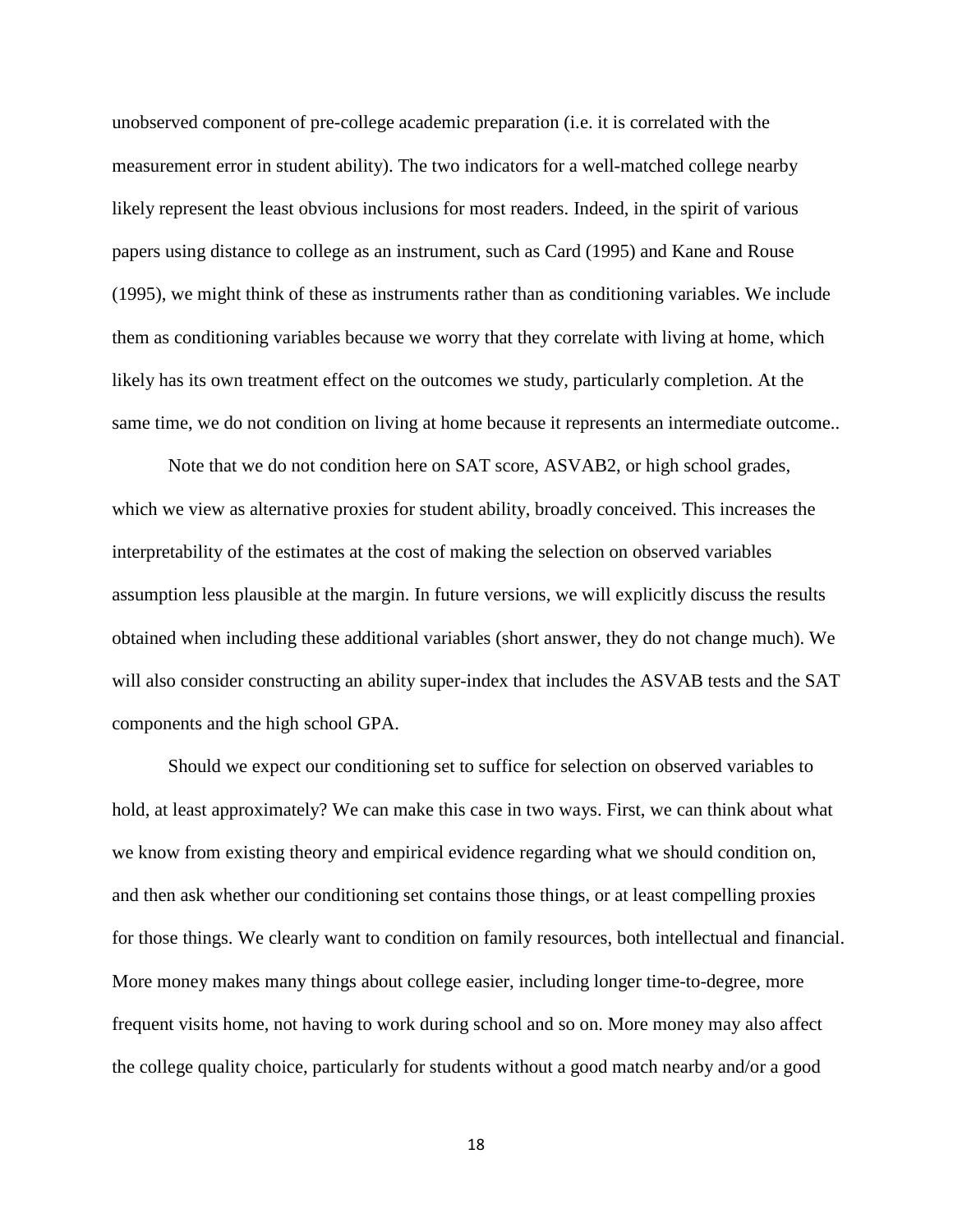college nearby. Parental education will correlate with their knowledge of the college choice process and of how to succeed at college in both the institutional and academic senses. More educated parents may also have a stronger taste for education, and so may push their children harder to finish. As in Becker and Lewis (1973), parents face a quality-quantity tradeoff. As such, number of other children may reflect both resources and preferences. We include direct measures parental resources, education and number of children. We also expect that our census tract income and education variables will both help with measurement error in the parental resource variables and proxy for primary and secondary school quality as well as peer pressure and expectations. We also clearly want to condition on student ability, and we do so flexibly. As noted below, we plan to condition on additional student characteristics in future work.

The second way to think about our covariate sets asks whether the marginal covariates make any difference to the estimates. In the framework of Heckman and Navarro (2004), we might imagine that there exist multiple unobserved factors that we need to condition on in order to solve the problem of non-random selection into colleges of different qualities. We can then think of our conditioning variables as proxies for those factors. In a world with just one unobserved factor, as we increase the number of proxies in our conditioning set, the amount of selection bias in our estimates should decrease to zero. The same holds with two unobserved factors so long as we keep adding proxies for both. Turning this around, if we observe that the estimates stabilize as we increase the richness of the conditioning set, this provides evidence that we are doing a good job of proxying for the unobserved factors, unless there exists an additional unobserved factor uncorrelated with our covariates. We note that Black, Daniel and Smith (2005), using the earlier 1979 NLSY cohort data and a covariate set similar to ours find such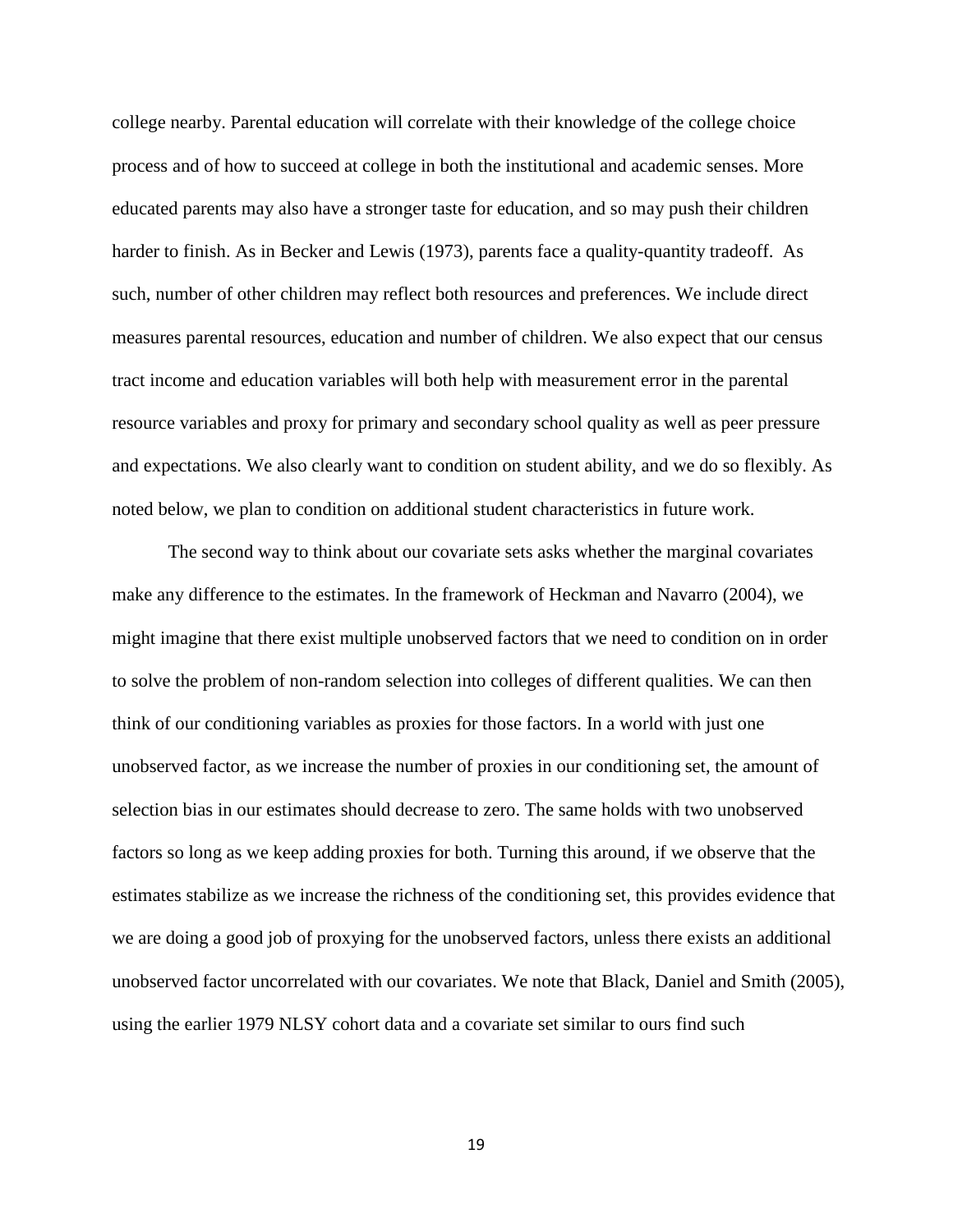stabilization of the college quality main effect they estimate. As described below, we plan a similar exercise in future versions of this paper.

As noted above, in addition to having the correct covariates in our model, we need the correct kind of variation (and, ideally, lots of it) conditional on those covariates. In our view, the literature suggests plenty of exogenous variation conditional in college quality choices conditional on our observed covariates. In this context, what normally represents a sad feature of this literature, namely the consistent finding that many students, parents, and high school guidance counselors have little or no idea about how to choose a college, provides aid and comfort for our identification strategy. For example, the literature on "one-offs" (the occasional strong student at a weak high schools), such as the important recent contribution by Hoxby and Turner (2012), shows the difference a small amount of reliable information can make in college choice (and college mismatch) for many students. Similarly, the literature provides many examples of small behavioral economics tricks having non-trivial effects on college choices. Here we have in mind findings that in Pallais (2012) that you can change college choices by changing the number of colleges to which students can send their ACT scores for free or the finding that having H  $\&$  R Block help with the federal financial aid form can have real effects on college-going, as shown by Bettinger et al. (2009). Finally, many students explicitly choose among colleges, at least at the margin, for reasons unlikely to be strongly related to outcomes, such as because of the local amenities or because their best friend from high school is going there and so on.

Future versions of the paper will incorporate an even richer set of covariates as well as selected interaction terms using the current conditioning variables. Our list of additional conditioning variables to explore includes variables related to parental income, high school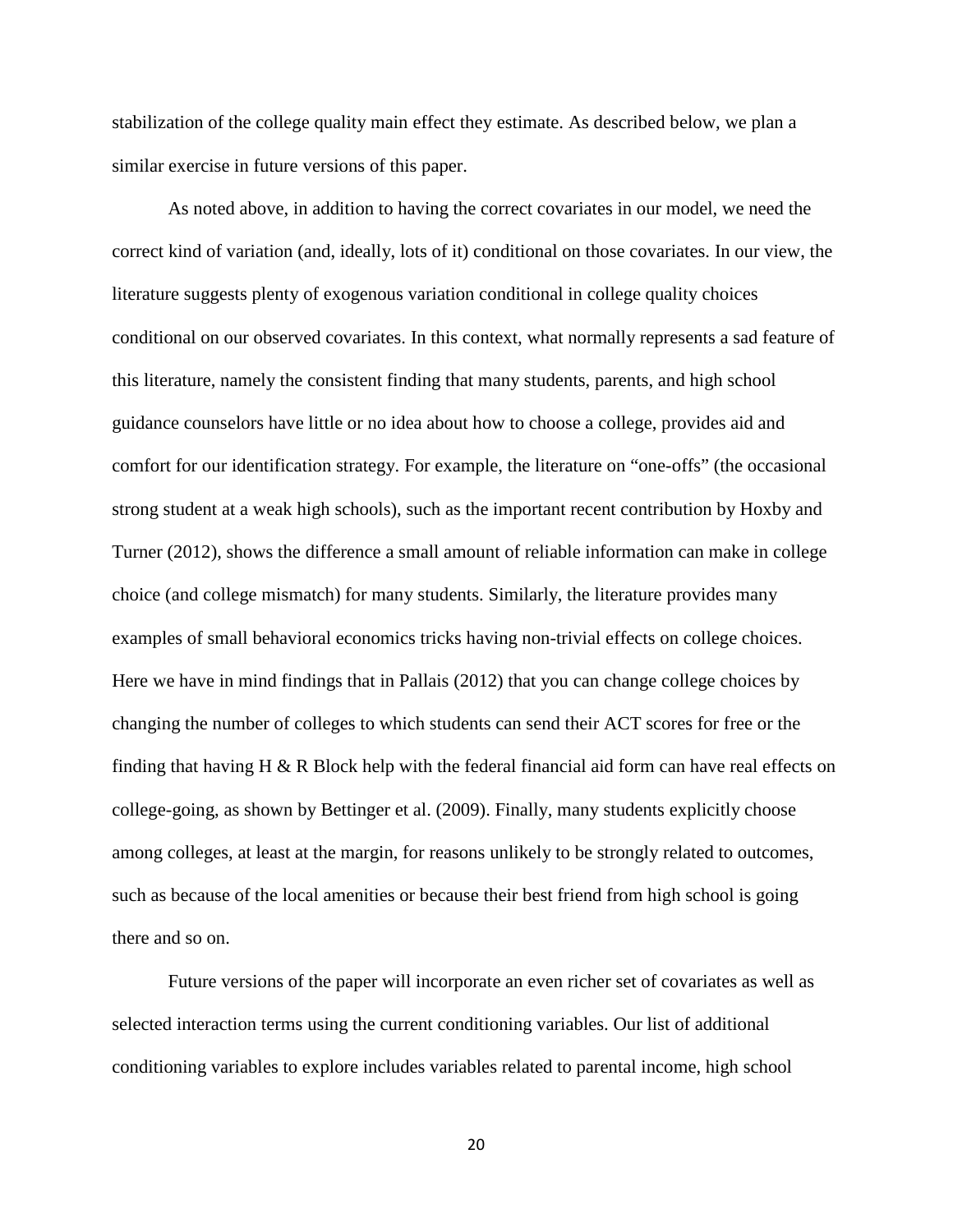grades and course-taking, health and appearance (such as body mass index), religiosity variables, home environment variables, and various measures of non-cognitive skills. As noted above, we plan an analysis in which we examine the sequence of estimates that results from adding groups of additional variables to our existing specification, as in Black, Daniel and Smith (2005, Table 4). Following Heckman and Navarro (2004), should the estimates stabilize in the course of this process, we will view this as suggestive evidence that we have done a good job of satisfying the selection on observed variables assumption in our context, subject always to the proviso that some other unobserved factor, completely unrelated to our observed covariates, may yet lurk in the shadows of the error term and generate bias in our estimates.

What, if anything, can we say about the nature of any remaining bias due to selection on unobserved variables? Putting aside mismatch for the moment and thinking just about the college quality main effect, two worries usually arise. First, we might expect students, their parents, and college admissions officers have access to information on student quality that we, the researchers, do not. To the extent that those unobserved bits affect admissions in the expected way, with better unobserved bits leading to admission to higher quality colleges conditional on the observed bits, and worse unobserved bits the reverse, then we would expect an upward bias in the estimated effect of college quality because it proxies in part for unobserved student quality. Second, we might worry about measurement error in college quality, as in Black and Smith (2006). Though our use of a quality index based on multiple proxies should help with this issue relative to the common strategy of using only the average test scores of the entering class, some measurement error likely remains, and we would expect it to push the estimated coefficient toward zero. Of course, we have no basis for arguing that these two biases cancel out in practice.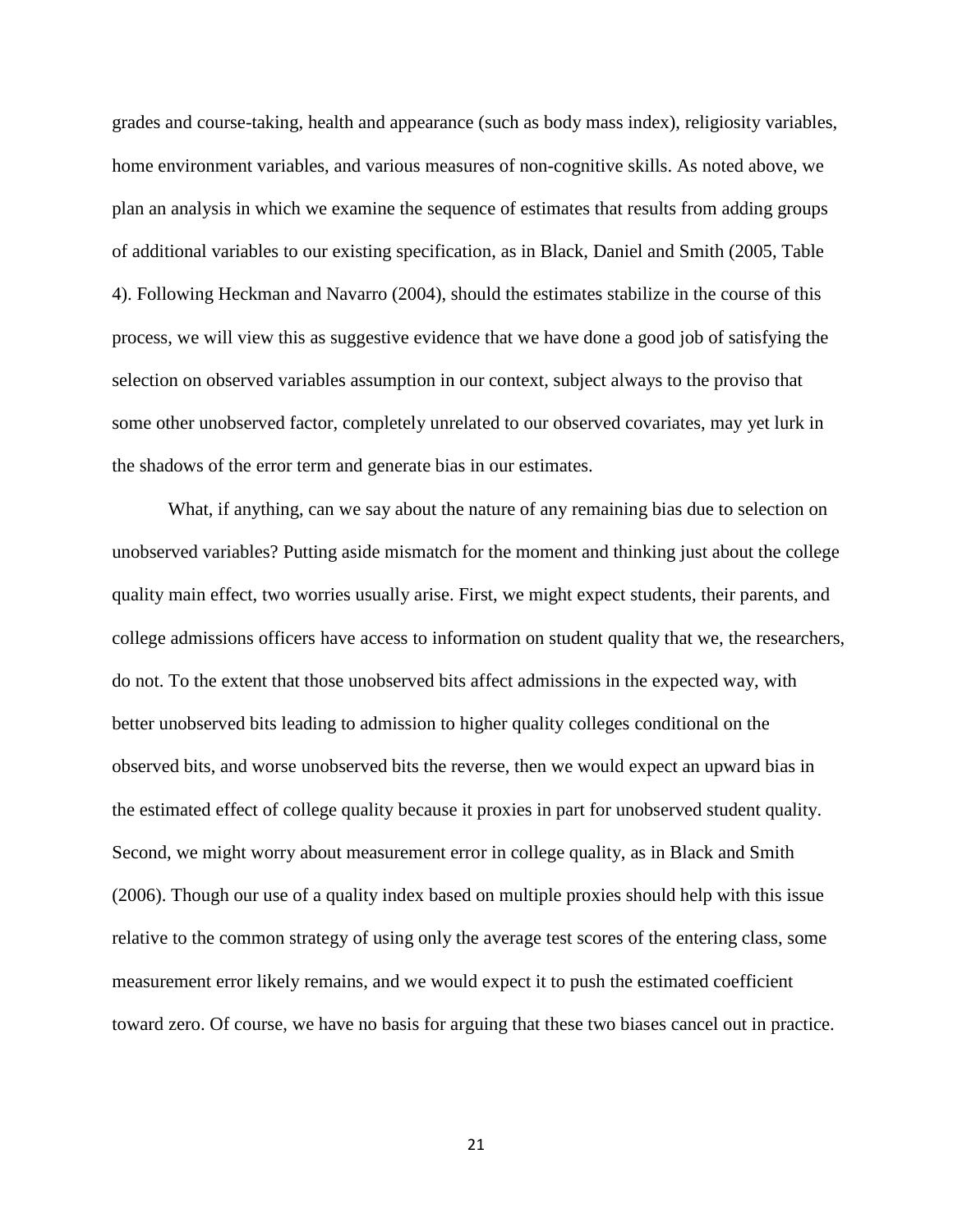Now think about the interaction of college quality and student ability. If we overstate the effect of a high quality college for all students, then overmatched students will look better than they should relative to other students of the same ability. Similarly, undermatched students will look relatively worse than they should. Thus, upward bias in the estimated effect of college quality should lead us to understate the effects of overmatch and to overestate the effects of undermatch. Measurement error in ability, in contrast, should attenuate our estimates of both overmatch and undermatch.

We are considering doing an analysis along the lines of Altonji, Elder and Taber (2005) or Ichino, Mealli and Nannicini (2008) to quantitatively examine the sensitivity of our estimates to any remaining selection on unobserved variables in a future version of the paper.

#### **5. Econometric framework**

To determine whether the data provide evidence of negative (or positive?) effects of mismatch, we want to look flexibly at the relationship between ability and quality and the outcomes of interest, conditional on other variables. We can think of several alternative econometric frameworks that would allow us to do so. This section describes the one we adopt for this version of the paper; at the end of the section we briefly note some alternatives we plan to explore.

In the spirit of starting simple, in this paper we estimate linear models of outcomes on conditioning variables and on indicators for combinations of college quality quartile and ability quartile. In order to avoid the notoriously tricky "dummy variable trap" we include indicators for only 15 of the 16 possible combinations, with ability quartile one and college quality quartile one as the omitted category. We also include a number of conditioning variables as described in the preceding section. Dressing up our approach in econometric finery, we can view it as a partially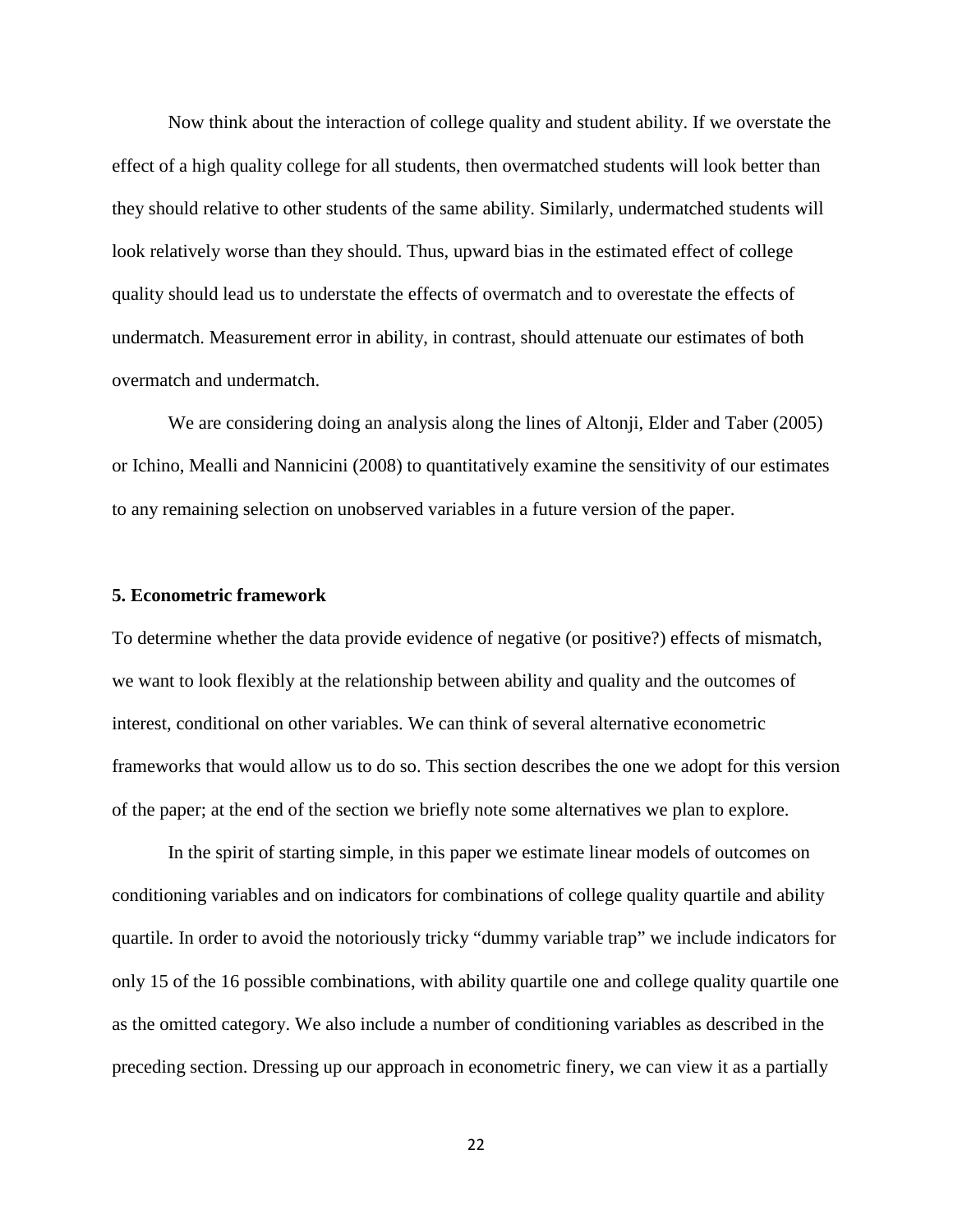linear model in which we non-parametrically estimate the impacts of ability and quality while conditioning parametrically on the other variables. The indicator variables for combinations of ability and quality become non-parametric once we promise to increase the number of categories (but not too quickly!) on those happy occasions when our sample size increases. Note that we cannot proceed with the even simpler approach of a linear model with ability, quality and mismatch entered parametrically because of perfect collinearity.

As we examine only binary outcomes, we estimate linear probit models. Formally, we estimate the conditional probability function as:

(1) 
$$
\Pr(Y = 1 | A, Q, X) = \Phi\bigg(\beta_0 + \sum_{m=2}^{16} \beta_m D_m + \beta_X X_i + \varepsilon_i\bigg).
$$

In (1), *Y* denotes the binary outcome of interest, *A* denotes student ability, *Q* denotes college quality, *X* denotes a vector of other covariates and  $m = a(q-1)$  where  $a \in \{1, 2, 3, 4\}$  denote quartiles of student ability and  $q \in \{1, 2, 3, 4\}$  denote quartiles of college quality. Due to the nonlinearity of the probit, we present average derivatives (or finite differences in the case of binary covariates) of the conditional probability rather than coefficient estimates as we regard these as more interpretable.

In future work, we will examine an alternative version of (1) that uses a flexible polynomial in ability and quality in place of the indicators. That approach has the benefit of capturing any within-quartile mismatch missed by the current approach. It comes at the cost of requiring a careful specification search in order to avoid the oft-observed instability of estimates based on higher order polynomials away from the center of the data. We may also examine a multi-treatment weighting estimator like that in Cattaneo (2010), treating the 16 combinations of ability quartile and quality quartile as separate treatments.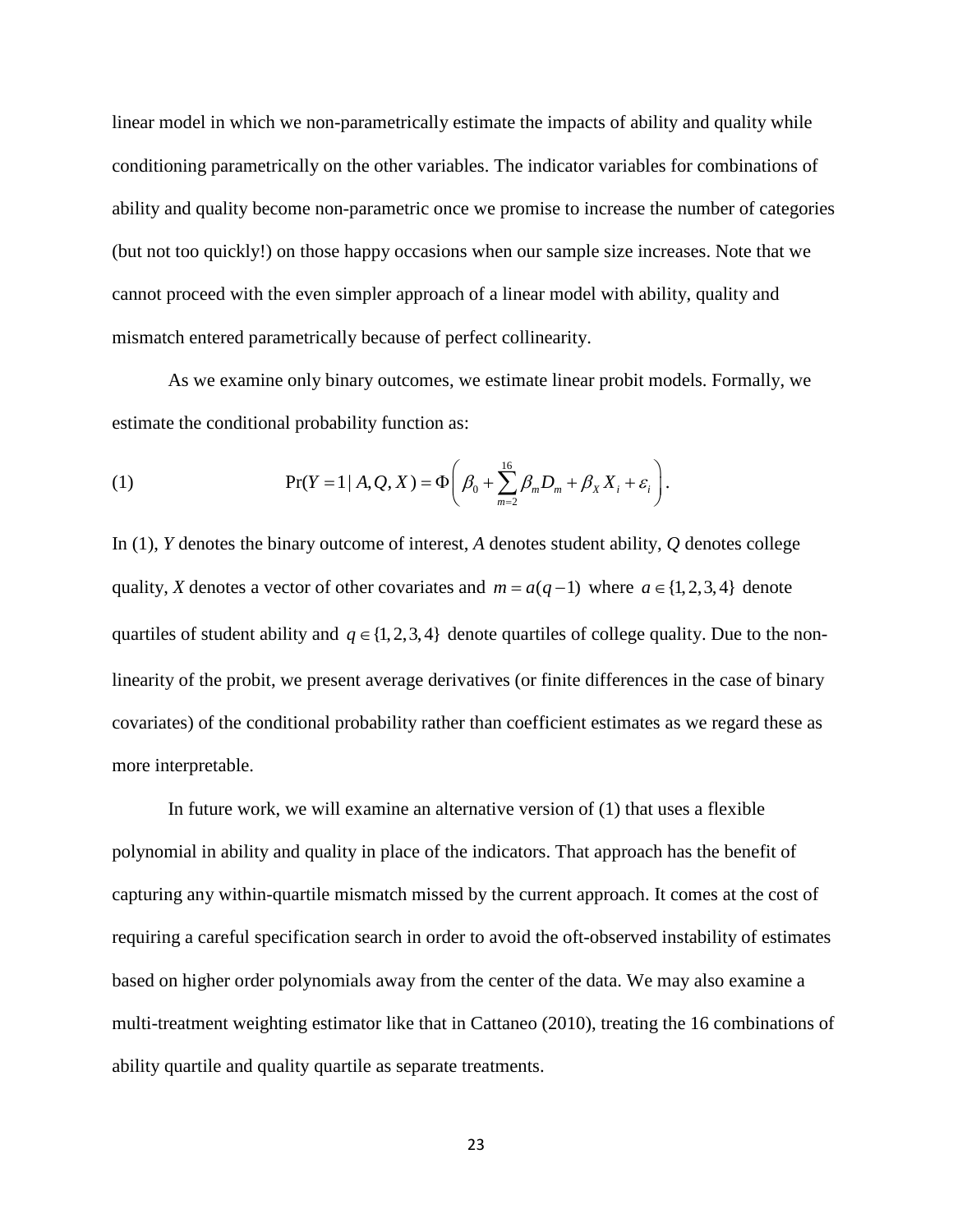#### **6. Results**

#### *6.1 College quality*

Our replication and updating of Black, Daniel and Smith's (2005) study of the main effect of college quality must await the next version of the paper.

#### *6.2 Mismatch*

Tables 6 and 7 present our estimates of equation (1), with Table 6 covering graduation and dropout and Table 7 covering transfers up and down. The values in the tables represent average derivatives (sometimes called mean marginal effects) or finite differences (in the case of discrete covariates) and so have the interpretation of the expected change in the probability the dependent variable equals one given the other conditioning variables. For example, the value of -0.123 for "male" in the graduation column in Table 6 means that males students have a 12.3 percentage point lower probability of graduation than females conditional on ability, college quality, and the other variables in the model. Figures 2 to 5 present the average derivatives on the indicators for combinations of student ability and college quality in graphical form. These figures complement the tables by making the patterns in the average derivatives easier to see at the cost of leaving out the standard errors and the point estimate.

We begin with our findings for degree attainment and, among those estimates, with the effects of college quality and student ability. We find two important patterns in the data. First, holding ability (and the other variables in the model) constant, increasing the quality of the initial college in which a student enrolls leads to a higher probability of obtaining a degree within five years. For example, for student in the third quartile of ability ("ability 3" in the table), the effects start at 0.161 for college quality quartile one. This represents the estimated increase in the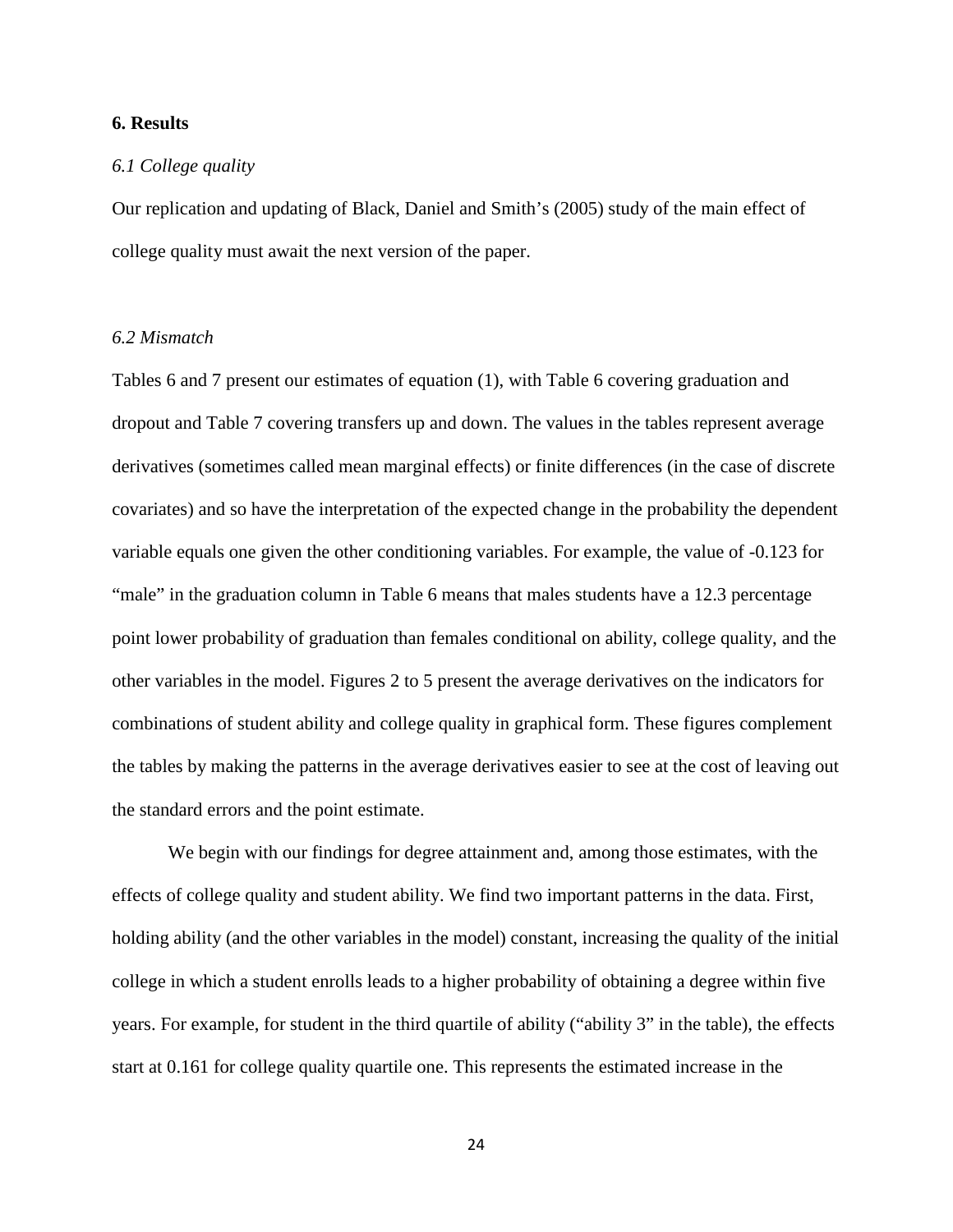probability of degree completion relative to a student in the first ability quartile and the first quality quartile as those students constitute the omitted category. Moving up to college quality quartile two, the effect for ability quartile three rises to 0.180, and from there it rises to 0.210 and 0.299 in college quality quartiles three and four, respectively. A similar monotone increasing pattern holds for every ability quartile, though the individual changes in the average derivative from one quality quartile to the next do not always statistically differ from one another. Thus, the college quality main effect found in (almost all of) the literature persists in our data, and does so for students of all ability levels.

Our second important pattern emerges when we hold look at how the effect of ability varies for each value of college quality. For example, for college quality quartile three moving along the ability levels from one to four reveals effects equal to 0.106, 0.164, 0.210 and 0.268. For the other quality quartiles, we find a similar pattern of monotone increases, with but three modest exceptions when going from ability quartile three to ability quartile four. In the case of quality quartile one, this likely just represents sampling variation as the number of very high ability students at very low quality schools is quite low. In the case of quality quartile one, the difference in estimated average derivatives is substantively quite minor, just 0.299 versus 0.281. The more puzzling case arises in ability quartile two, where the effects for ability quartiles three and four equal 0.180 and 0.143. The overall picture, though, consists of generally monotone increasing effects of ability for every college quality quartile. In the main, more able students have a higher probability of completing a degree than low ability students.

What do these patterns mean for mismatch? Mismatch would predict non-monotone patterns for the middle quartiles of both ability and quality. For example, for the third ability quartile, it would predict increasing degree completion probabilities up through the third quartile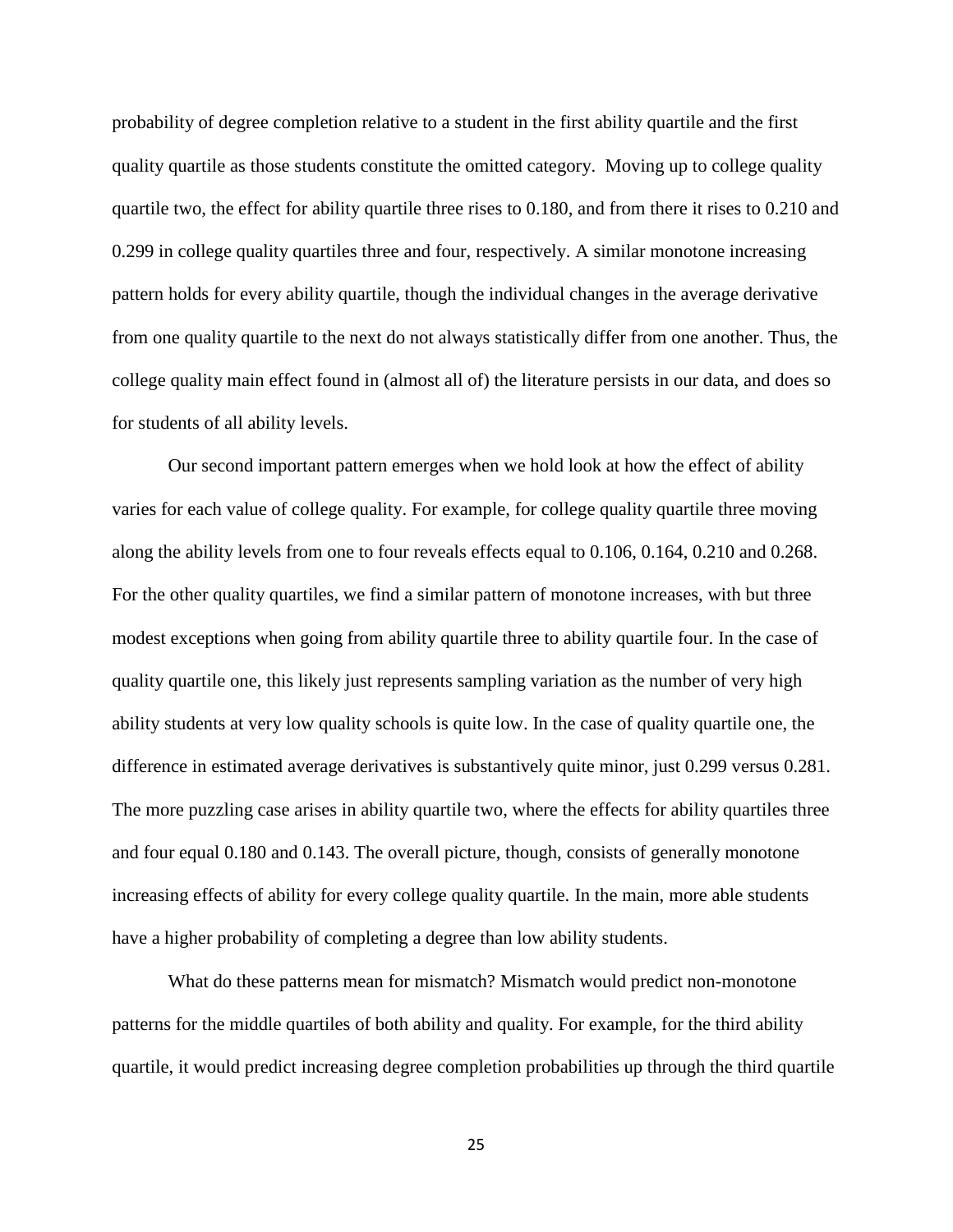of college quality as undermatch decreased followed by a decrease in the fourth quartile due to overmatch. For the lowest quartile of ability, mismatch predicts decreasing graduation probabilities with college quality due to increasing overmatch, and for the lowest quartile of quality, it predicts decreasing probabilities of completion with ability due to increasing overmatch. Similar, but reverse predictions, hold for the top quartiles of ability and college quality. Other than the small number of relatively minor departures from monotonicity described in the preceding paragraph, the patterns predicted by the mismatch hypothesis simply do not appear in our data.

We can quantify the lack of evidence for mismatch in our college completion results in two ways. First, because our model nests a model with only indicators for college quality quartiles and indicators for ability quartiles, we can test the implicit restrictions in going from one to the other. Put differently, we can test the restrictions on our model required to reduce it to a model with only main effects in ability and college quality. The p-value (multiplied by 100) from this test appears in the last row of Table 6, and the corresponding chi-squared statistic appears in the penultimate row. We obtain a p-value of 0.52, indicating that the restrictions required for the main-effects-only model cause very little trouble for the data.

Second, we can look to Table 8, which compares the observed degree completion rate with the degree completion rate implied by our model for the counterfactual world of perfect matching. We obtain this value by predicting degree completion for every observation but with their college quality quartile recoded to match their ability quartile. Based on our model, we find that degree completion *falls* very slightly if we eliminate mismatch, moving from 51.6% to 51.3%. The fall occurs because the positive effect of moving higher ability students at low quality colleges to their matched quality level just falls short of the negative effect of moving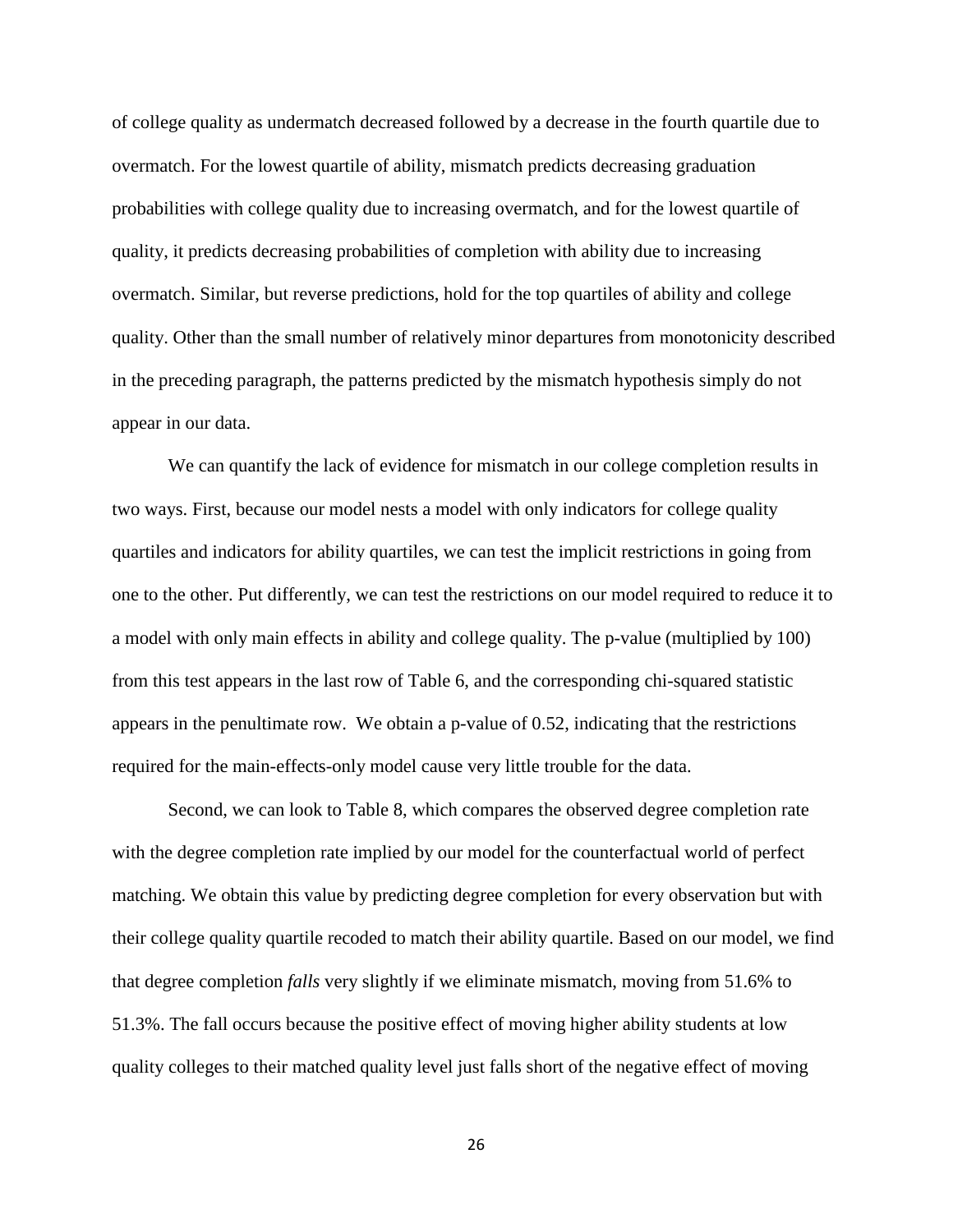lower ability students away from high completion rate high quality colleges to their matched quality level. Because it omits any effects of within-quartile mismatch, this exercise does not quite capture the entirety of mismatch, but we might expect mismatch effects to increase nonlinearly in the extent of the ability-quality difference, in which case we capture most of what we want to capture in this estimate.

Although our dropout outcome measure does not exactly equal one minus our degree completion measure, it comes close enough that the dropout results tell essentially the same story as the completion results, so we do not describe them in detail here.

We now turn to our analysis of transfer behavior; for this outcome we do find some bits of evidence consistent with mismatch. The first column of estimates in Table 7 corresponds to model (1) with transfer up as the dependent variable, while the second column of estimates corresponds to transfer down. For this table, we consider only transfers that result in a change in college quality of ten percentile points in one direction or the other. We have repeated the analysis using a zero cutoff (i.e. even moving by one percentile point up or down the quality scale counts) and we obtain qualitatively similar findings. In future versions of the paper, we will also consider a 20-point cutoff and will present estimates for a lateral transfer (i.e. within 10 percentile points of the initial college on either side) dependent variable.

Consider first our results for transferring to a higher quality college, and start once again by looking at how the estimates vary by ability for each quartile of college quality. In the lowest college quality quartile, we find some evidence consistent with mismatch, in that students in the lowest ability quartile are substantively and statistically less likely to transfer to a higher quality college than students in the other three ability quartiles. The pattern is non-linear though, rather than strictly increasing in ability as mismatch would predict. In the second college quality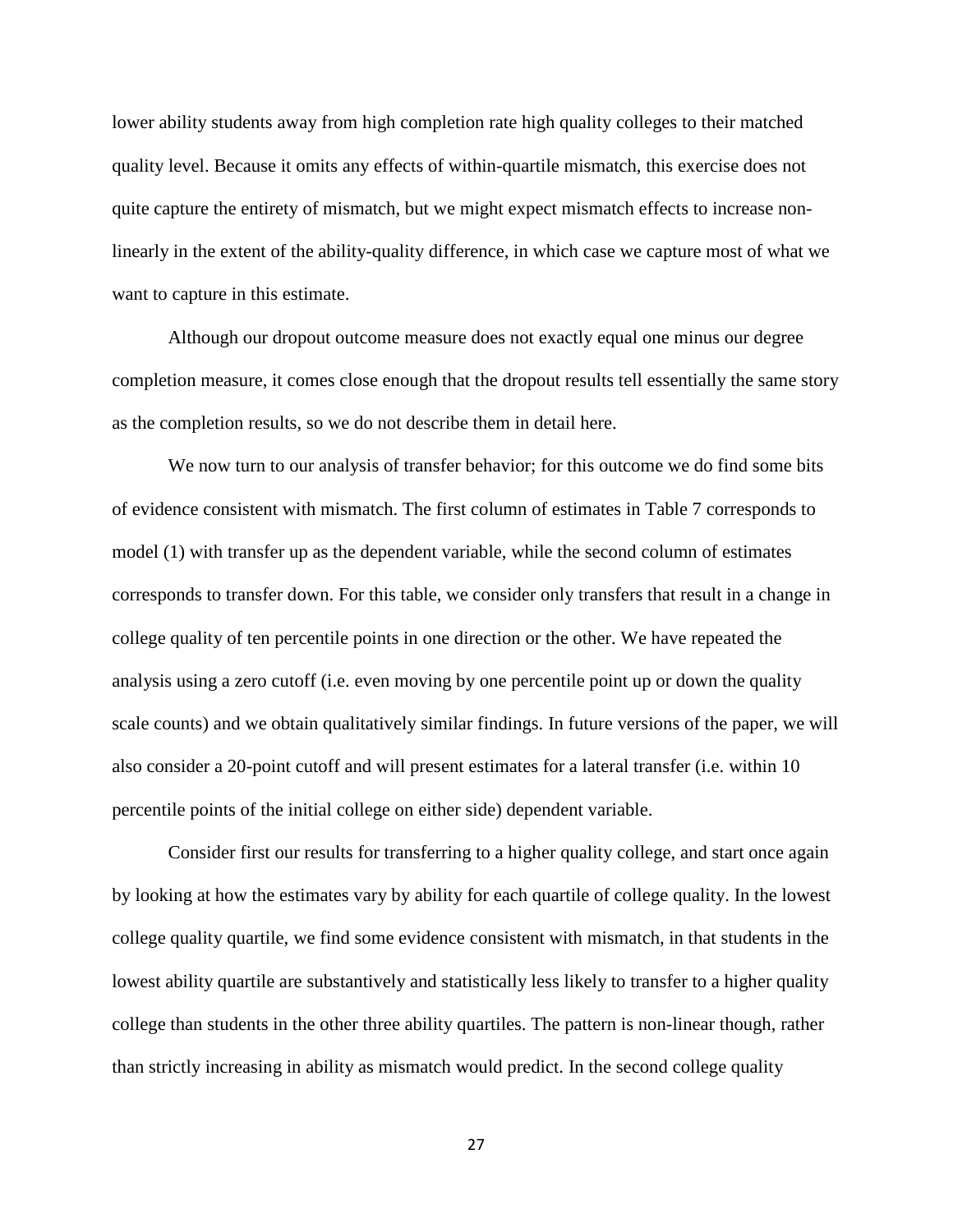quartile, we again see non-linear effects, which again coincide to some extent with what the mismatch hypothesis would predict in that students in the highest ability quartile have a much larger probability of transferring up than students in the other ability quartiles. For the third college quality quartile, we again find a non-linear pattern somewhat consistent with mismatch in the sense that the highest ability students have a lower probability of transferring up than the rest. In the top quartile of college quality, we find a (partly or perhaps wholly) mechanical effect of much lower probabilities of transfer up relative to the omitted group. Inconsistent with the mismatch hypothesis, this effect looks about the same for the first, third and fourth ability quartiles (and the second quartile has an empty cell problem).

Looking now from the perspective of a particular ability quartile and varying the college quality quartile, we again find mixed results somewhat but not completely consistent with mismatch. At the lowest ability level, we find a much higher probability of moving up when starting in the lower half of the quality distribution than in the upper half. Mismatch would say that low ability students should never move up, so our pattern fails to match (pun intended) the prediction in that sense. At the second ability quartile, we lack evidence for the highest quality quartile, but the probability decreases monotonically up to that point. For ability quartile three, mismatch would predict larger probabilities of transfer up when starting in quality quartiles one and two and a zero probability when starting in the highest quality quartile. What we find is that the probability monotonically decreases. It also monotonically decreases for students in the highest ability quartile, which in their case comports with the mismatch prediction. Taken together, the results for transferring to a better college provide a bit of support for mismatch around the edges and a lot of support for a strong (and partly mechanical) negative main effect in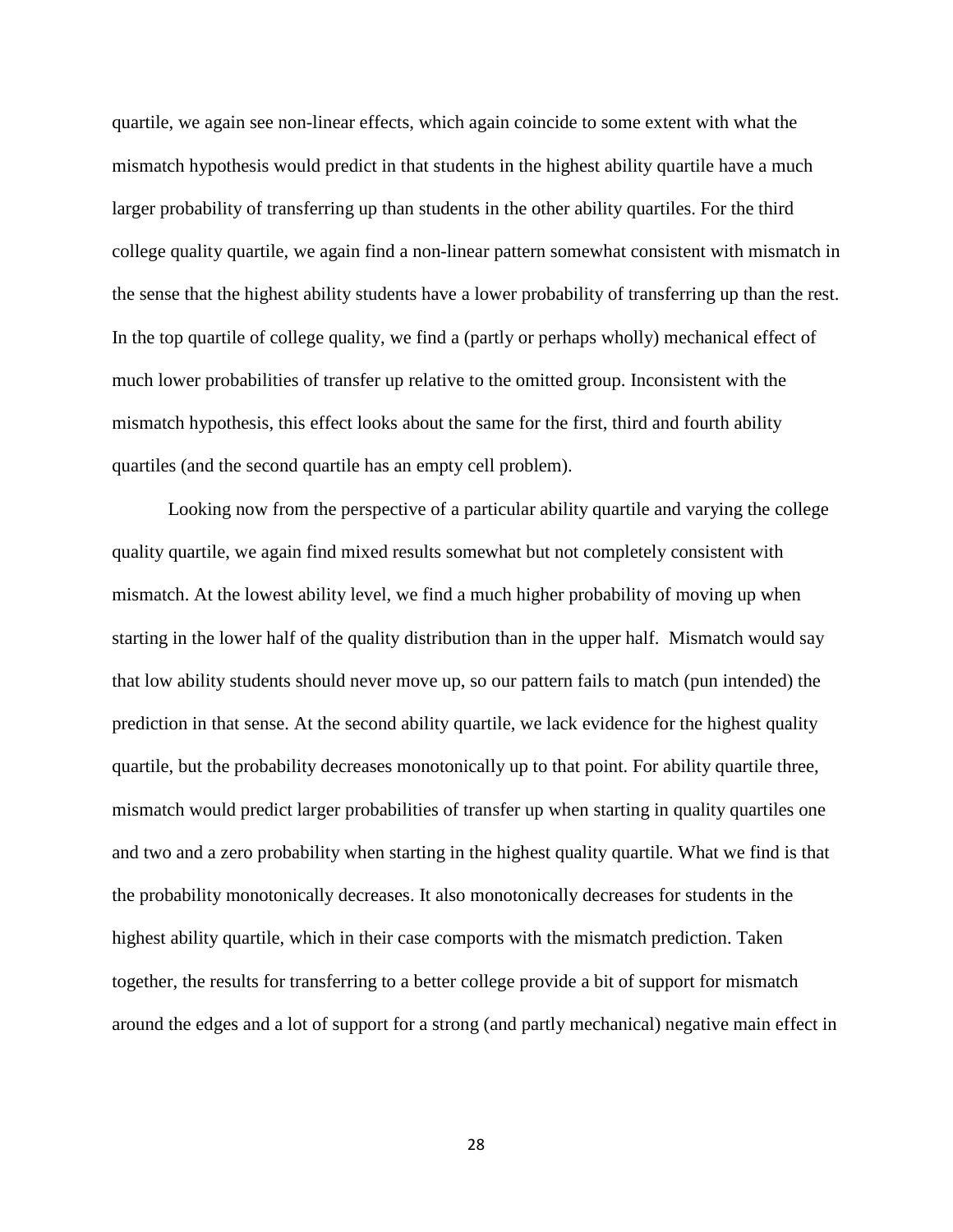college quality. Students who start at stronger colleges have a lower probability of transferring up, regardless of their ability level.

Overall, for the transfer up model as for the completion model, we cannot reject the null of only ability and quality main effects. In this case, as shown at the bottom of Table 8, the pvalue equals 0.73. In Table 8, we find a non-trivial change in the estimated probability of upward transfer overall, from 7.0% in the data to 4.3% with mismatch removed. Based on our point estimates, mismatch, particularly initial undermatch, leads to upward transfers later on, transfers that presumably come at some cost to the student and (often) the taxpayer in terms of more time spent in school and less time spent in the labor force.

Finally, consider transfer down to a lower quality college. Our results in this case display some surprising patterns. As always, we start by looking at variation in the estimated effects by student ability conditional on college quality. Mechanically, not many students at the lowest quality quartile transfer down. At the second quality quartile, students in the lower half of the ability distribution have higher probabilities of downward transfer. Mismatch would predict this for the lowest quartile but also for the top half of the distribution. In the third quality quartile, everyone transfers down a lot relative to other groups, even students in the upper ability quartile, though a bit less so in their case. We do not have a clear explanation for this pattern. Perhaps big state schools predominate here, and perhaps those schools do a poor job of helping students who struggle. At the top quality colleges, students in the lowest ability quartile transfer down a lot, but not other students. This non-linear pattern partly comports with the mismatch hypothesis.

Now we consider the results from the perspective of varying quality within student ability quartiles. In the lowest ability group, the relative probability of downward transfer increases in college quality from the first quality quartile to the third, but then falls again from the third to the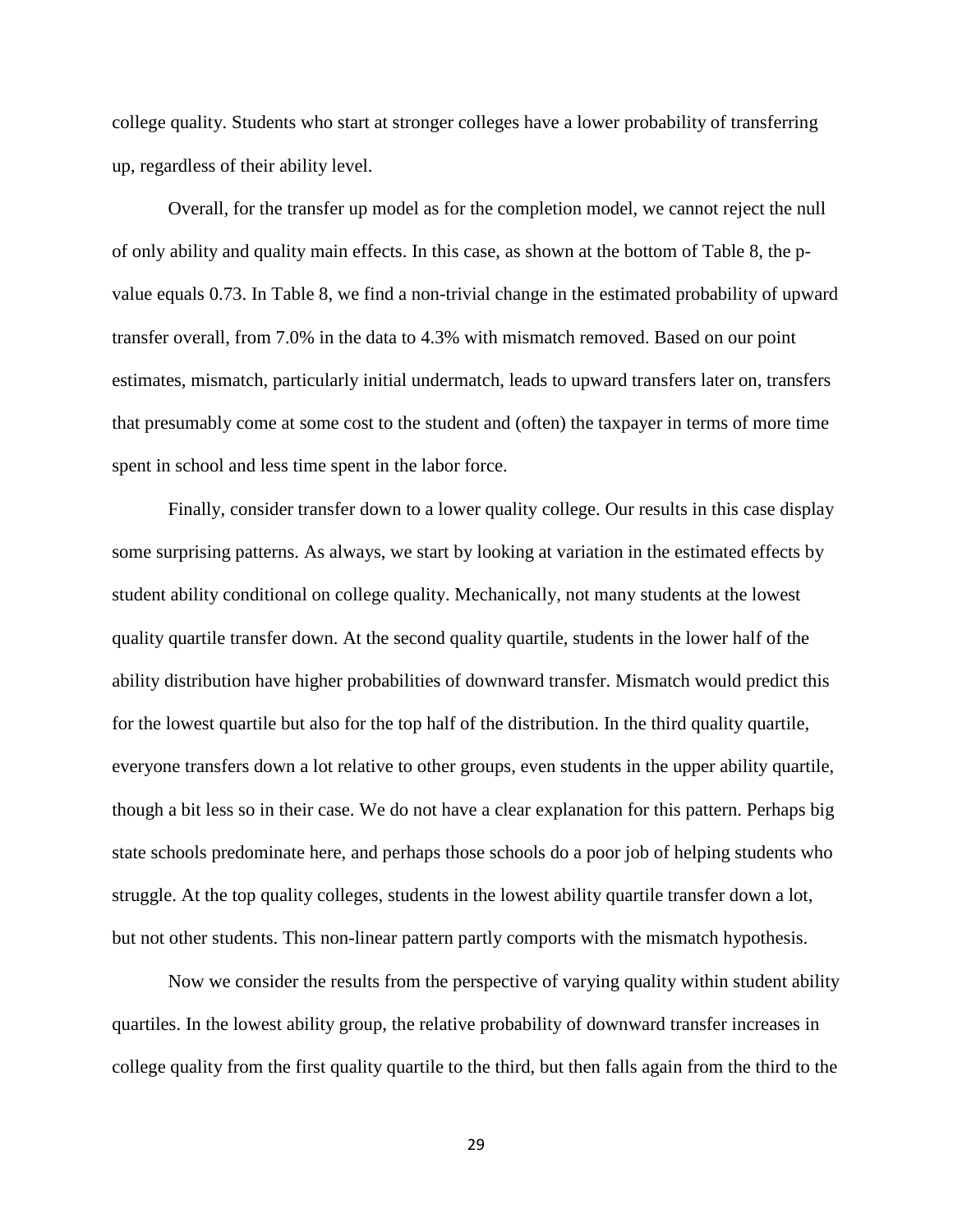fourth, going from 0.177 to 0.146. Mismatch would predict the upward trend, but not the drop at the top. Students in ability quartile two have the largest probabilities of downward transfer at quartiles two and three of college quality. Again, this partially but not fully comports with mismatch. Students in ability quartile three have their highest downward transfer probability in college quality quartile three, exactly the opposite of what mismatch would predict, and they are less likely to transfer down from the top quality quartile than any other, again not what mismatch would predict. Finally, students in the top quartile are relatively most likely to transfer down in the third quality quartile.

Overall, we once again fail to reject the null of only main effects in student ability and college quality for the transfer down outcome, in this case with a p-value of 0.75. In Table 8, we see a modest *uptick* in downward transfers in a matched world relative to the observed data, with the predicted value of 28.8% exceeding the observed value by 1.9%. Our analysis of downward transfers raises some interesting questions, but the data once again provide at best mixed evidence consistent with mismatch.

Future versions of the paper will include a brief discussion of the estimates on the conditioning variables in the models presented in Tables 6 and 7.

#### *6.3 Other college characteristics*

Our analysis including both 2-year and 4-year starters, as well as our analysis using only students who start at a public university (where selection on observed variables is more plausible due to extensive reliance on simple admissions formulae) and our analysis interacting the college quality variable with the heterogeneity of student ability (e.g. the inter-quartile range of student SAT scores) at the college, must await the next version of the paper.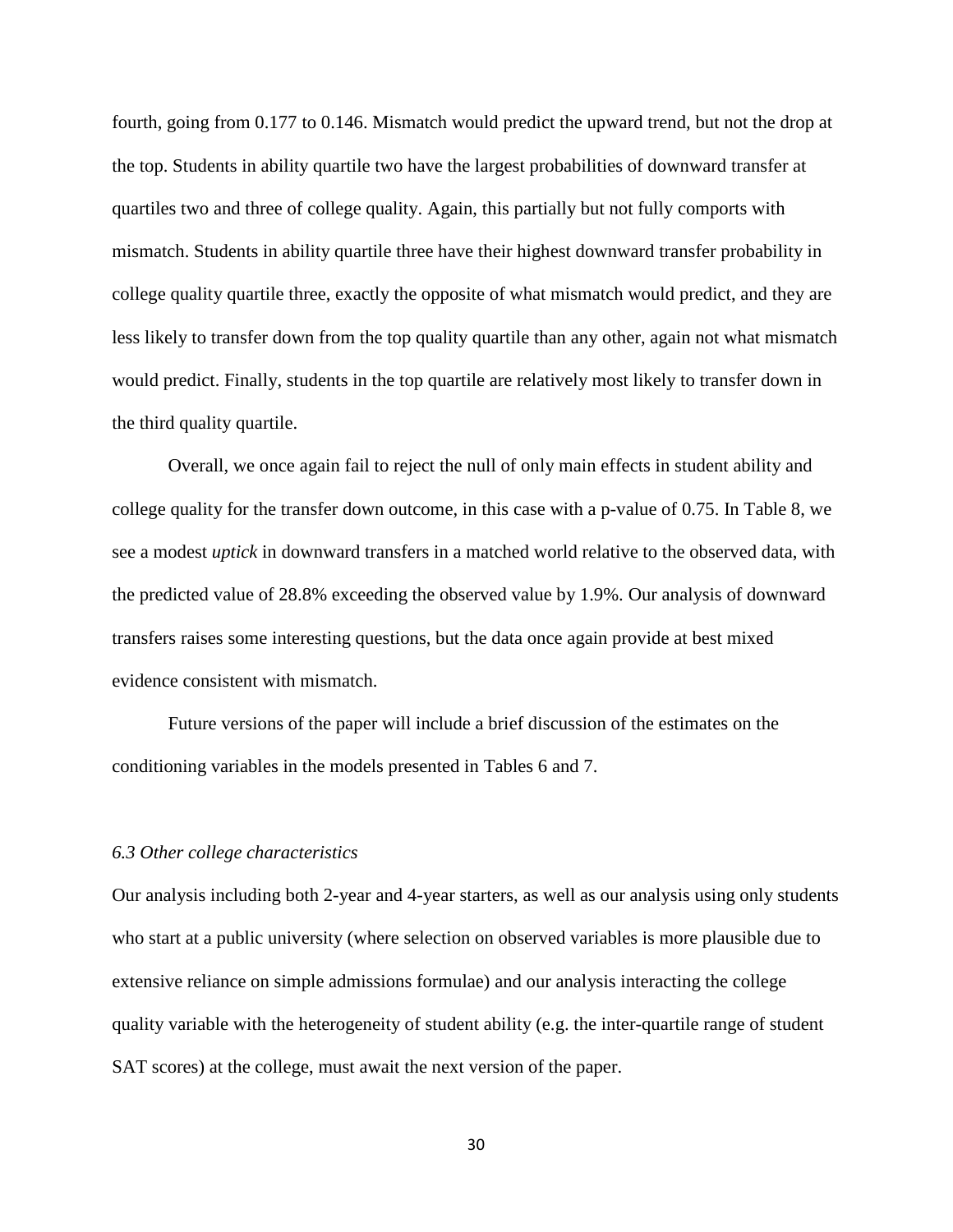#### *6.4 Subgroups*

Our analysis of subgroups defined by sex, race, family income, parental education, whether or not the students attends a public college, and variance of student ability at the chosen college must await the next version of the paper.

#### *6.5 Sensitivity to conditioning variables*

Our analysis of the sensitivity of the estimates to changes in the conditioning set must await the next version of the paper.

#### **7. Sensitivity analysis**

Our analysis of the sensitivity of the results to any remaining selection on unobserved variables must await the next version of the paper.

#### **8. Summary and conclusions**

This paper examines the effects of college quality and student ability on academic and (in future versions) labor market outcomes. We use the rich data from the NLSY-97 and adopt a "selection on observed variables" identification strategy. In the current version, we examine only a limited set of outcomes: degree completion, college dropout, and transfer to a higher quality college or a lower quality college. We find strong evidence that college quality increases the probability of degree completion, and similarly strong evidence that student ability increases it as well. We do not find any evidence of the interactive effects of college quality and student ability predicted by the mismatch hypothesis on the outcomes we examine here.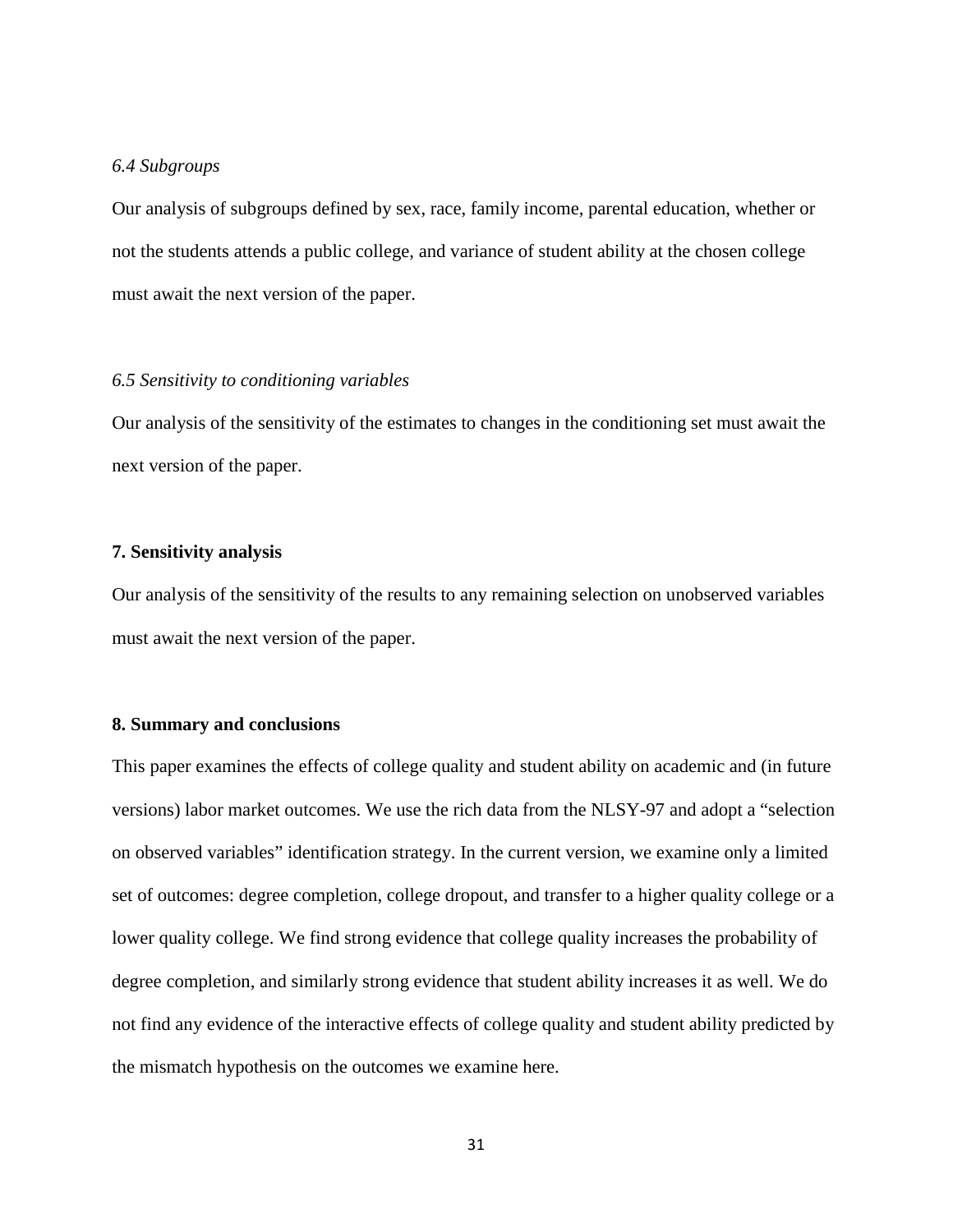We end this draft with two caveats: First, our results consider only mismatch at the undergraduate level. Our results may not generalize to other contexts, such as law schools, that provide students with fewer dimensions on which to respond to an environment that proves too challenging, or not challenging enough. In law school, for example, the student cannot change majors, or easily reduce their course load. For this reason, mismatch, particularly overmatch, might have very different overall effects in that context than in ours.

Second, this paper considers what we might call academic mismatch. Other types of mismatch between students and their undergraduate institutions represent an important omission from most of the literature (all of it inside economics and much of it outside as well). Perhaps the most obvious concerns mismatch in terms of social class or socio-economic status, or what an economist might prefer to call (at the cost of losing some nuance in interpretation) family resources. The recent Armstrong and Hamilton (2012) *Paying for the Party* book and their related academic work emphasize this form of mismatch, as does Tom Wolfe (2004) in his novel of college life entitled *I Am Charlotte Simmons*. Because mismatch on social class will likely correlate with academic mismatch, it represents a potentially confounding treatment in our context.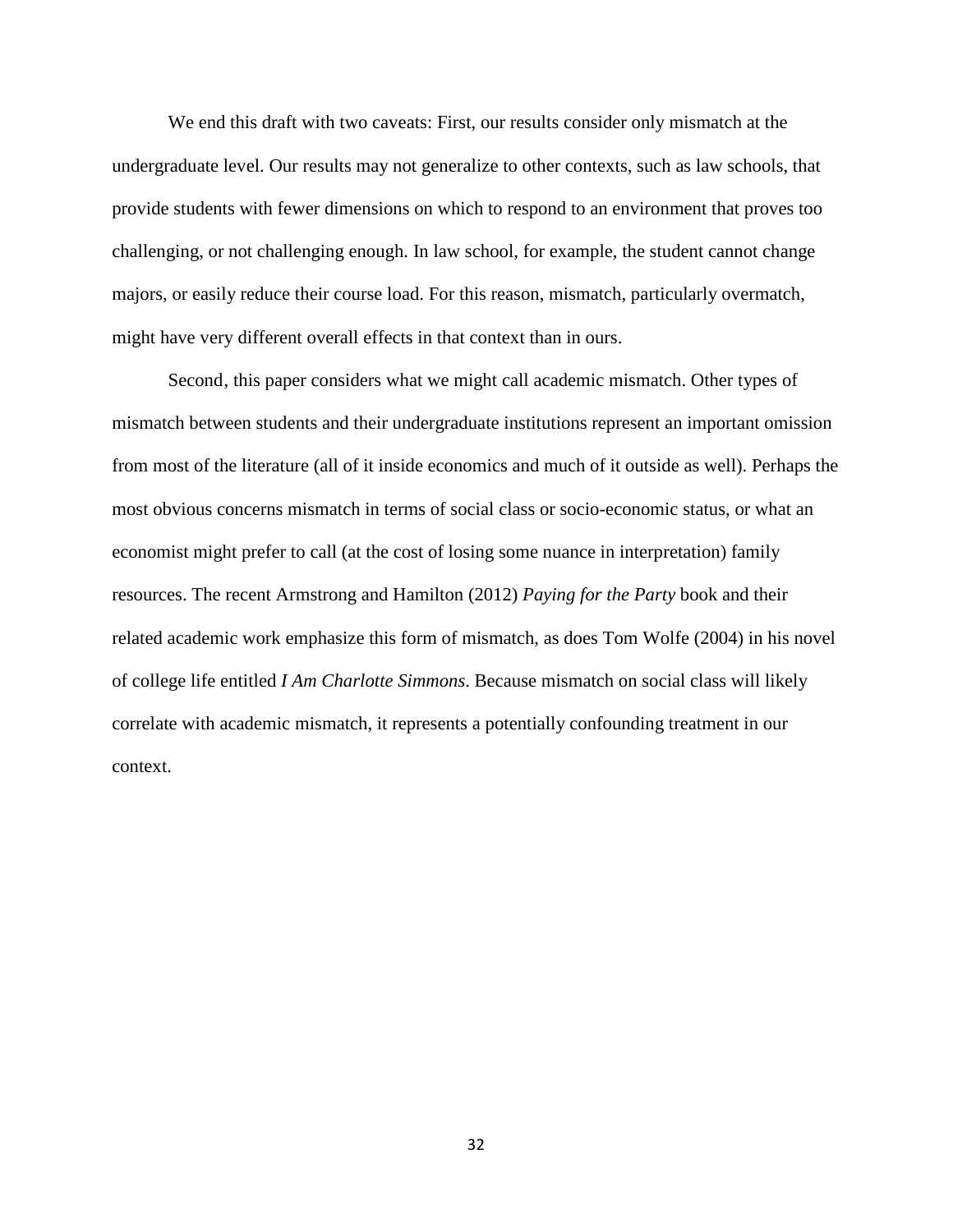### **References**

Alon, Sigal and Marta Tienda (2005): "Assessing the `Mismatch' Hypothesis: Differences in College Graduation Rates by Institutional Selectivity", *Sociology of Education*, 78, pp. 294-315.

Altonji, Joseph, Todd Elder and Christopher Taber (2005): "Selection on Observed and Unobserved Variables: Assessing the Effectiveness of Catholic Schools," *Journal of Political Economy*, 113(1), pp. 151-184.

Ann Arbor News (2008): "Academics and Athletics: A Four-Day Ann Arbor News Series on the University of Michigan."<http://www.mlive.com/wolverines/academics/>

Arcidiacono, Peter (2005): "Affirmative Action in Higher Education: How do Admission and Financial Aid Rules Affect Future Earnings?" *Econometrica*, 73(5), pp. 1477-1524

Arcidiacono, Peter, Esteban Aucejo and V. Joseph Hotz (2013): "University Differences in the Graduation of Minorities in STEM Fields: Evidence from California," Unpublished manuscript, Duke University.

Arcidiacono, Peter, Esteban Aucejo and Ken Spenner (2012): "What Happens After Enrollment? An Analysis of the Time Path of Racial Differences in GPA and Major Choice," *IZA Journal of Labor Economics*, 1:5.

Armstrong, Elizabeth and Laura Hamilton (2013): *Paying for the Party: How College Maintains Inequality,* Cambridge, MA: Harvard University Press.

Becker, Gary and H. Gregg Lewis (1973): "On the Interaction between the Quantity and Quality of Children," *Journal of Political Economy* 81(2, part 2), pp. S279-S288.

Bettinger, Eric, Bridget Terry Long, Philip Oreopoulos and Lisa Sanbonmatsu (2009): "The Role of Simplification and Information in College Decisions: Results from the H&R Block FAFSA Experiment," NBER Working Paper No. 15361.

Betts, Julian, Christopher Ferrall and Ross Finnie (2013): "The Role of University Characteristics in Determining Post-Graduation Outcomes: Panel Evidence from Three Canadian Cohorts," *Canadian Public Policy*, 39, pp. S81-S106.

Black, Dan, Kermit Daniel and Jeffrey Smith (2005): "College Quality and Wages in the United States," *German Economic Review*, 6(3), pp. 415-443.

Black, Dan and Jeffrey Smith (2004): "How Robust is the Evidence on the Effects of College Quality? Evidence from Matching," *Journal of Econometrics*, 121(1), pp. 99-124.

Black, Dan and Jeffrey Smith (2006): "Evaluating the Returns to College Quality with Multiple Proxies for Quality," *Journal of Labor Economics*, 24(3), pp. 701-728.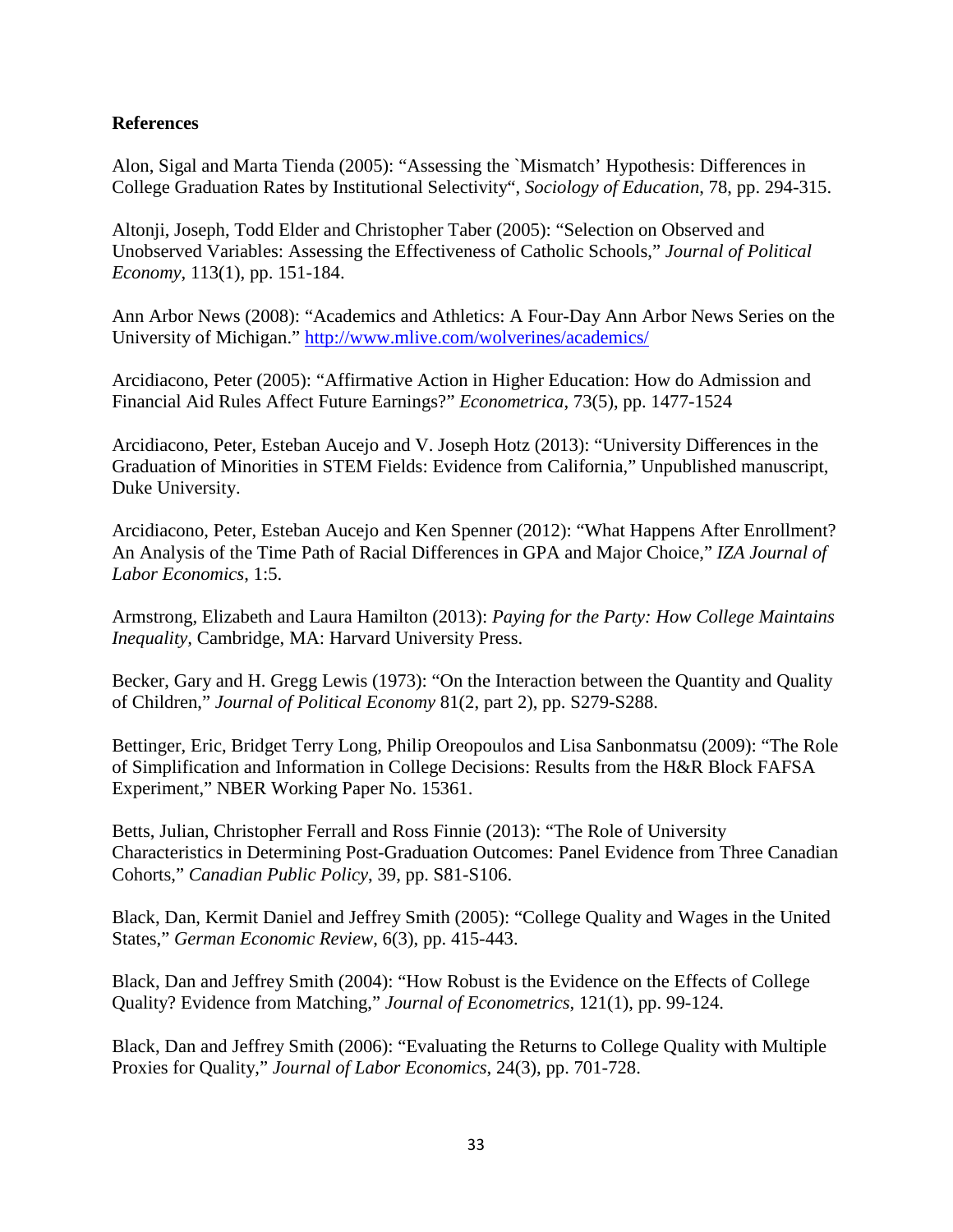Bound, John, Michael Lovenheim and Sarah Turner (2010): "Why Have College Completion Rates Declined? An Analysis of Changing Student Preparation and Collegiate Resources," *American Economic Journal: Applied Economics*, 2(3), pp. 129-157.

Bordón, Paola and Breno Braga (2013): "Employer Learning, Statistical Discrimination and University Prestige," Unpublished manuscript, University of Michigan.

Bowen William and Derek Bok (1998): *The Shape of the River: Long-Term Consequences of Considering Race in College and University Admissions*, Princeton, NJ: Princeton University Press.

Bowen, William, Matthew Chingos, and Michael McPherson (2009): *Crossing the Finish Line: Completing College at America's Public Universities*, Princeton, NJ: Princeton University Press.

Card, David (1995): "Using Geographic Variation in College Proximity to Estimate the Return to Schooling." Iin Louis Christofides, Kenneth Grant and Robert Wsidinsky eds. *Aspects of Labour Market Behavior: Essays in Honour of John Vanderkamp*, Toronto: University of Toronto Press, pp. 201-222.

Cattaneo, Matias (2010): ["Efficient Semiparametric Estimation of Multi-valued Treatment](http://www-personal.umich.edu/%7Ecattaneo/papers/Cattaneo_2010_JoE.pdf)  [Effects under Ignorability,](http://www-personal.umich.edu/%7Ecattaneo/papers/Cattaneo_2010_JoE.pdf)" *Journal of Econometrics*, 155(2), pp. 138-154.

Cawley, John, James Heckman, and Edward Vytlacil (2001): "Three Observations on Wages and Measured Cognitive Ability," *Labor Economics*, 8(4), pp. 419-442.

Chevalier, Arnaud and Gavan Conlon (2003): "Does it Pay to Attend a Prestigious University?" IZA Discussion Paper No. 848.

Dale, Stacy and Alan Krueger (2002): "Estimating the Payoff to Attending a More Selective College: an Application of Selection on Observables and Unobservables," *Quarterly Journal of Economics*, 117(4), pp. 1491-1528.

Dale, Stacy and Alan Krueger (2011): "Estimating the Return to College Selectivity Over the Career Using Administrative Data," NBER Working Paper No. 17159.

Dillon, Eleanor and Jeffrey Smith (2013): "The Consequences of Mismatch between Student Ability and College Quality," NBER Working Paper No. 19286.

Goldrik-Rab, Sara (2006): "Following Their Every Move: An Investigation of Social-Class Differences in College Pathways," *Sociology of Education*, 79(1), pp. 61-79.

Hershbein, Brad (2013): "Worker Signals Among New College Graduates: The Role of Selectivity and GPA," Upjohn Institute Working Paper 13-190.

Hoekstra, Mark (2009): "The Effect of Attending the Flagship State University on Earnings: A Discontinuity-Based Approach," *Review of Economics and Statistics* 91(4): 717-724.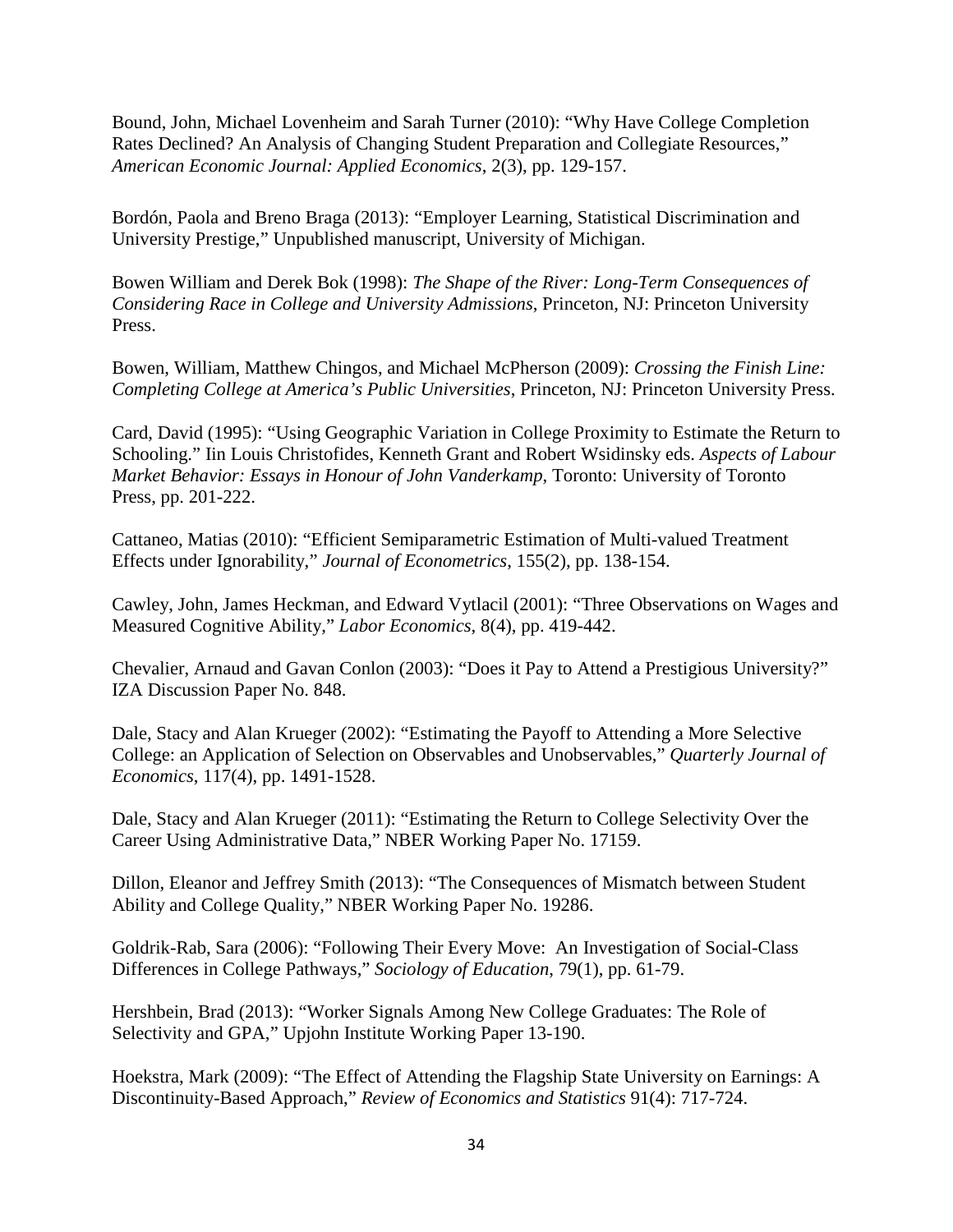House, Emily (2013): "Exploring the Undermatch Phenomenon in Michigan," Unpublished manuscript, University of Michigan.

Hoxby, Caroline (2009): "The Changing Selectivity of American Colleges," *Journal of Economic Perspectives*, 23(4), pp. 95-118.

Hoxby, Caroline and Sarah Turner (2012): "Expanding College Opportunities for High-Achieving, Low-Income Students." SIEPR Discussion Paper No. 12-014.

Hussain, Iftikhar, Sandra McNally, and Shqiponja Telhaj (2009): "University Quality and Graduate Wages in the UK," IZA Discussion Paper No. 4043.

Ichino, Andrea, Fabrizia Mealli and Tommaso Nannicini (2008): "From Temporary Help Jobs to Permanent Employment: What Can We Learn from Matching Estimators and their Sensitivity?" *Journal of Applied Econometrics*, 23, pp. 305-327.

Kane, Thomas and Cecilia Rouse (1995): "Labor-Market Returns to Two- and Four-Year College," *American Economic Review* 85(3), pp. 600-614.

Light, Audrey and Wayne Strayer (2000): "Determinants of College Completion: School Quality or Student Ability?" *Journal of Human Resources*, 35(2), pp. 299-332.

Long, Mark (2008): "College Quality and Early Adult Outcomes," *Economics of Education Review*, 27, pp. 588-602.

Milla, Joniada (2012): "University Quality and Labor Market Outcomes of Canadian Youth," University of Guelph College of Management and Economics Discussion Paper 2012-12.

Neal, Derek and William Johnson (1996): "The Role of Premarket Factors in Black-White Wage Differences," *Journal of Political Economy*, 104(5), pp. 869-895.

Pallais, Amanda (2012): "Small Differences that Matter: Mistakes in Applying to College," Unpublished Manuscript, MIT.

Reynolds, C. Lockwood (2012): "Where to Attend? Estimates of the Effects of Beginning College at a Two-Year Institution," *Economics of Education Review*, 31(4), pp. 345-362.

Roderick, Melissa, Jenny Nagaoka, Vanessa Coca, and Eliza Moeller with Karen Roddie, Jamiliyah Gilliam, and Desmond Patton (2008): *From High School to the Future: Potholes on the Road to the Future*. Chicago, IL: Consortium on Chicago School Research.

Sander, Richard and Stuart Taylor (2012): *Mismatch: How Affirmative Action Hurts Students It's Intended to Help, and Why Universities Won't Admit It*, New York: Basic Books.

Segal, Carmit (2012): "Working When No One is Watching: Motivation, Test Scores, and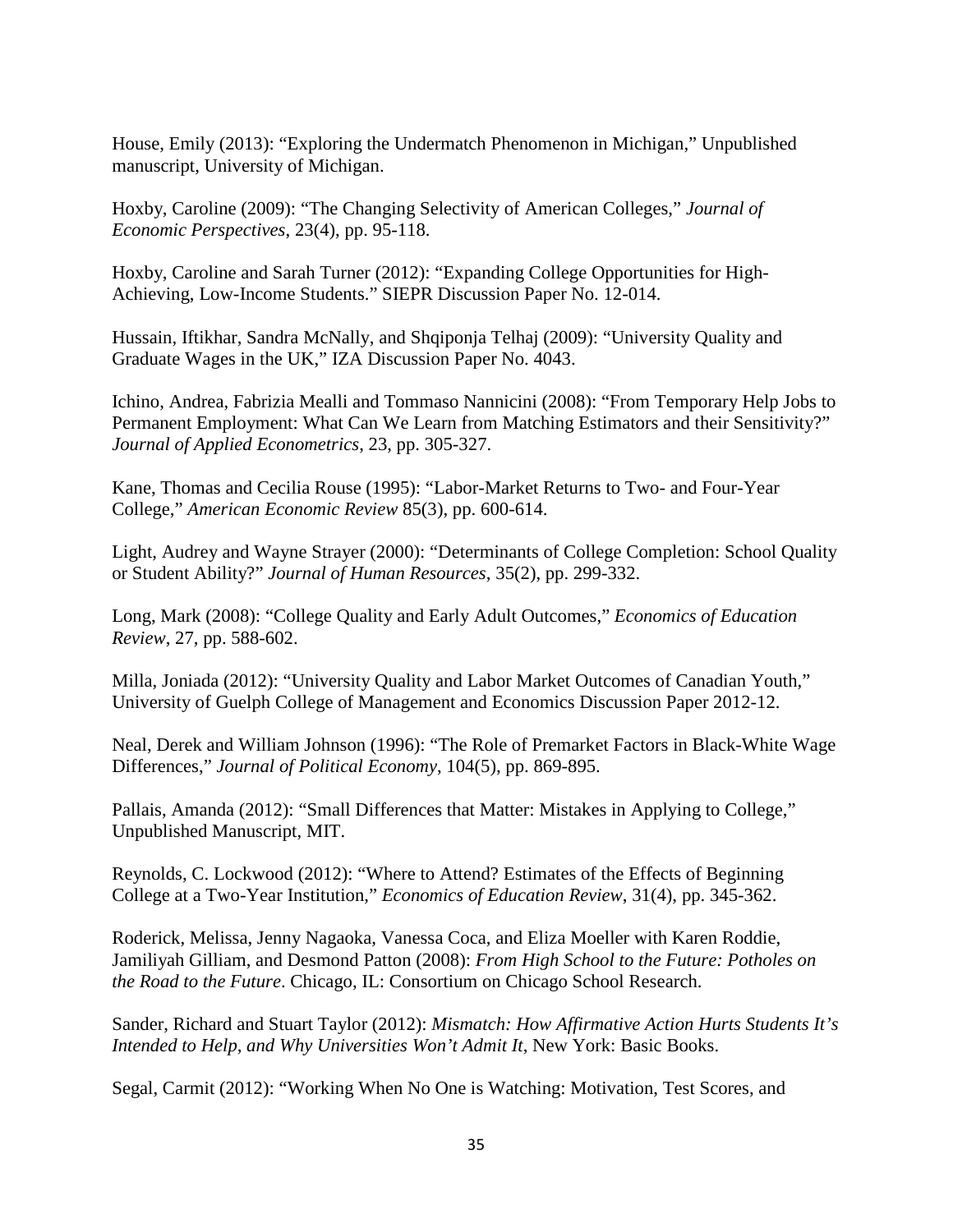Economic Success," *Management Science*, 58(8), pp. 1438-1457.

Smith, Jonathan, Matea Pender and Jessica Howell (2012): "The Full Extent of Student-College Academic Undermatch," Unpublished manuscript, the College Board.

Steeg, Jill, Jodi Upton, Patrick Bohn, and Steve Berkowitz (2008): "College Athletes [sic] Studies Guided Toward `Major in Eligibility'." *USA Today*, Updated 11/19/08. [http://usatoday30.usatoday.com/sports/college/2008-11-18-majors-cover\\_N.htm](http://usatoday30.usatoday.com/sports/college/2008-11-18-majors-cover_N.htm)

Turner, Sarah (2002): "Changes in the Return to College Quality," Unpublished manuscript, University of Virginia.

Wolfe, Tom (2004): *I Am Charlotte Simmons*, New York: Farrar, Straus, and Giroux.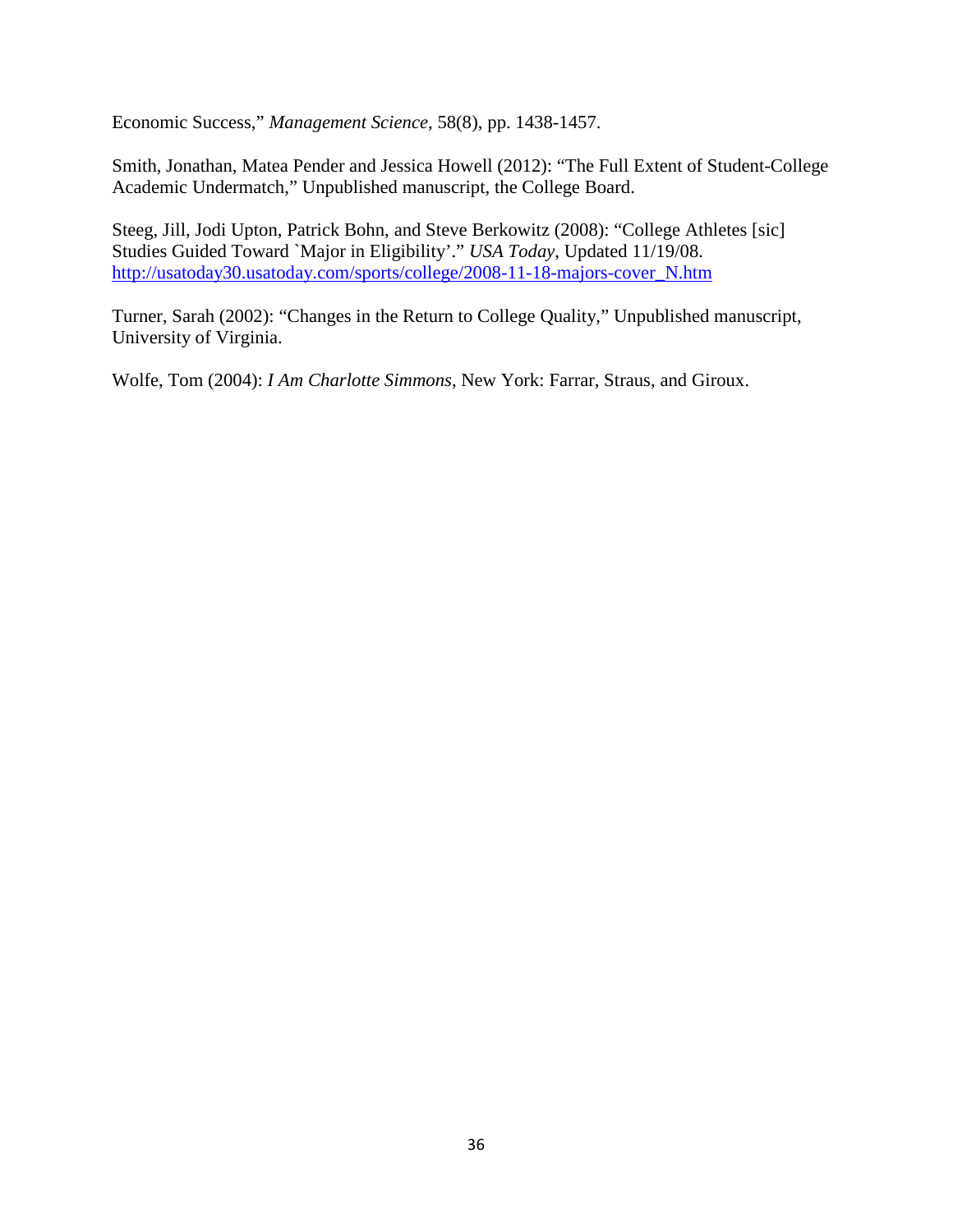### **Consequences of Mismatch Tables** August 24, 2013

| Ability                             | 1 <sup>st</sup> Quartile | $2nd$ Quartile | $3rd$ Quartile | $4th$ Quartile | Total       |
|-------------------------------------|--------------------------|----------------|----------------|----------------|-------------|
| Quartiles                           | (lowest)                 |                |                | (highest)      |             |
| $1st$ Quartile                      | 9.1                      | 5.7            | 3.2            | 2.0            |             |
| (lowest)                            | (45.4)                   | (28.7)         | (16.0)         | (9.9)          | (100.0)     |
|                                     | [34.4]                   | [22.9]         | [12.5]         | [8.5]          | $(N=531)$   |
| $2nd$ Quartile                      | 8.0                      | 7.1            | 6.5            | 4.2            |             |
|                                     | (30.9)                   | (27.5)         | (25.3)         | (16.4)         | (100.0)     |
|                                     | [30.3]                   | [28.3]         | [25.5]         | [18.3]         | $(N=548)$   |
| $3^{\text{rd}}$<br>Quartile         | 5.2                      | 7.6            | 7.5            | 6.0            |             |
|                                     | (19.9)                   | (28.9)         | (28.4)         | (22.8)         | (100.0)     |
|                                     | [19.8]                   | [30.3]         | [29.1]         | [25.9]         | $(N=509)$   |
| $\overline{4}^{\text{th}}$ Quartile | 4.1                      | 4.6            | 8.4            | 10.9           |             |
| (highest)                           | (14.6)                   | (16.4)         | (30.1)         | (38.9)         | (100.0)     |
|                                     | [15.5]                   | [18.4]         | [33.0]         | [47.3]         | $(N=513)$   |
| Total                               | [100.0]                  | [100.0]        | [100.0]        | [100.0]        | 100.0       |
|                                     | $[N=585]$                | $[N=547]$      | $[N=506]$      | $[N=463]$      | $N = 2,101$ |

### **Table 1**: **Joint distribution of college quality and ability—NLSY97, four-year starters**

Each cell contains the overall percentage, (the row percentage), and [the column percentage]. College quality is measured by the 4-factor index. Ability is measured by the first principal component of the ASVAB scores. Percentages are weighted as described in the text. Observation counts are unweighted.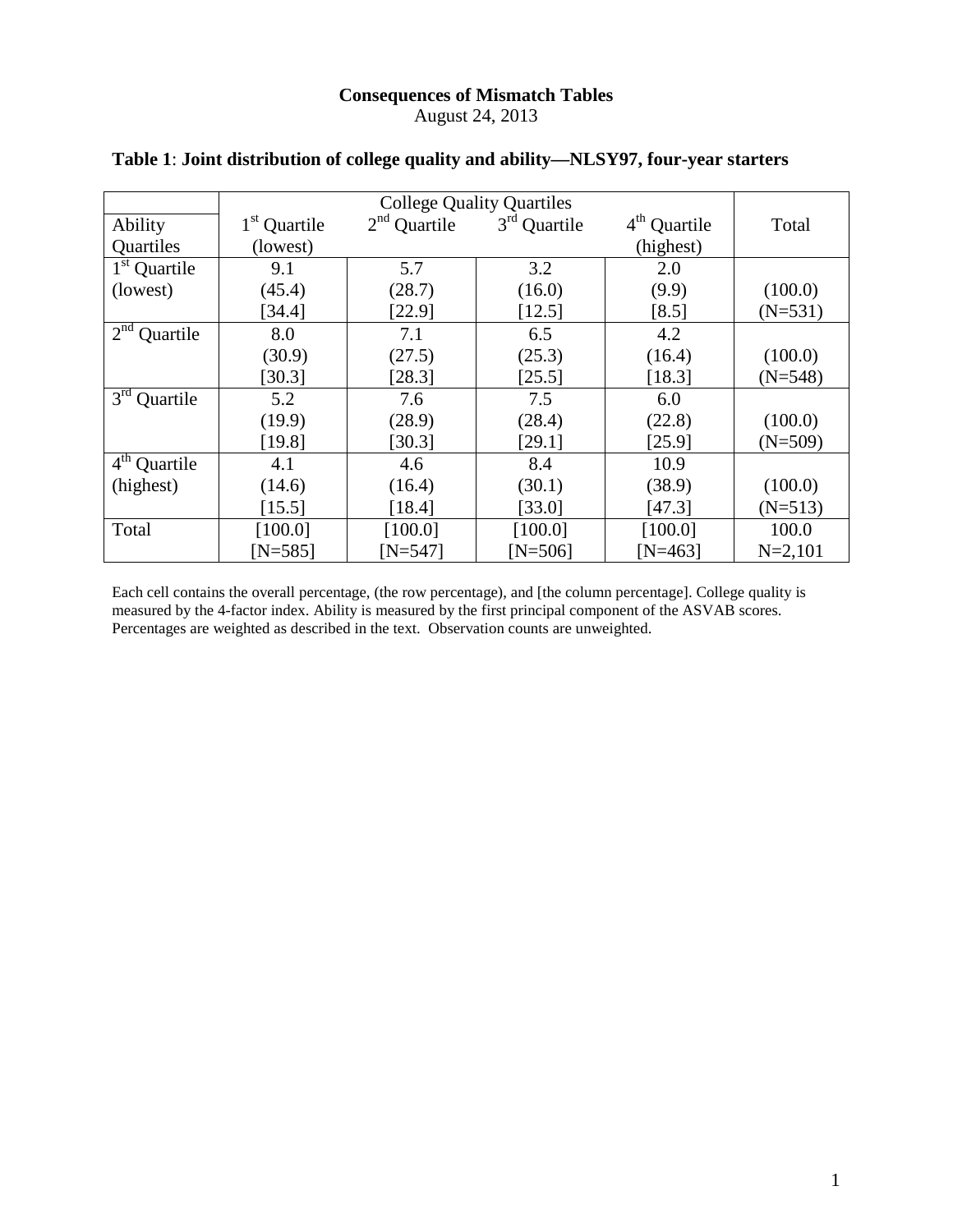|                                       | College   |           |           | College quality quartile |            |
|---------------------------------------|-----------|-----------|-----------|--------------------------|------------|
|                                       | Attendees | 1, lowest | 2         | 3                        | 4, highest |
| $\mathbf N$                           | 2,101     | 585       | 547       | 506                      | 463        |
| Male                                  | 45%       | 42%       | 43%       | 46%                      | 48%        |
| White                                 | 77%       | 75%       | 75%       | 82%                      | 77%        |
| <b>Black</b>                          | 11%       | 17%       | 13%       | 8%                       | 5%         |
| Hispanic                              | 6%        | 7%        | 7%        | 4%                       | 7%         |
| Other (not white)                     | 6%        | 1%        | 5%        | 6%                       | 11%        |
| Household members age 18 or under     | 2.2       | 2.3       | 2.2       | 2.1                      | 2.2        |
| ASVAB 1 percentile                    | 53%       | 41%       | 48%       | 58%                      | 66%        |
| ASVAB 2 percentile                    | 51%       | 47%       | 50%       | 50%                      | 58%        |
| High school GPA percentile            | 54%       | 45%       | 51%       | 58%                      | 63%        |
| SAT percentile                        | 53%       | 36%       | 47%       | 59%                      | 71%        |
| Household wealth in 1997              | \$184,385 | \$127,251 | \$166,649 | \$205,868                | \$249,675  |
| Wealth quartile 1 (lowest)            | 10%       | 13%       | 8%        | 8%                       | 9%         |
| Wealth quartile 2                     | 18%       | 25%       | 20%       | 13%                      | 12%        |
| Wealth quartile 3                     | 28%       | 29%       | 28%       | 30%                      | 22%        |
| Wealth quartile 4 (highest)           | 45%       | 33%       | 44%       | 49%                      | 58%        |
| No parent completed high school       | 2%        | 4%        | 3%        | 2%                       | 1%         |
| At least one parent grad. high sch.   | 17%       | 22%       | 22%       | 14%                      | 8%         |
| At least one parent has some college  | 26%       | 31%       | 26%       | 21%                      | 24%        |
| At least one parent completed college | 55%       | 44%       | 49%       | 63%                      | 67%        |
| Northeast region                      | 21%       | 13%       | 16%       | 22%                      | 36%        |
| South region                          | 30%       | 35%       | 25%       | 31%                      | 30%        |
| Midwest region                        | 31%       | 35%       | 36%       | 36%                      | 18%        |
| West region                           | 17%       | 17%       | 23%       | 11%                      | 16%        |
| Rural                                 | 18%       | 29%       | 14%       | 18%                      | 9%         |
| Median income in census tract         | \$37,110  | \$33,091  | \$36,619  | \$37,929                 | \$41,318   |
| % Adults w/college deg. in tract      | 21%       | 18%       | 20%       | 22%                      | 24%        |
| Avg. 2-year in-state tuition          | \$1,633   | \$1,660   | \$1,515   | \$1,706                  | \$1,652    |
| Avg. 4-year in-state tuition          | \$3,146   | \$3,010   | \$3,001   | \$3,253                  | \$3,339    |
| Matched public 4-year in 50 mi        | 60%       | 55%       | 61%       | 56%                      | 66%        |
| Matched private 4-year in 50 mi       | 70%       | 57%       | 70%       | 72%                      | 83%        |

#### **Table 2**: **Average characteristics of students by college choice, four-year starters**

Notes: This table describes the characteristics of students at each college quality quartile. For example, the third row shows the percent of students attending each college type who are male. All results are weighted as described in the text. Ability percentiles are among 4-year college starters, with the ASVAB measures adjusted by age when taking the test. In-state tuition is measured in the year each student graduated from high school, deflated to 1997 dollars.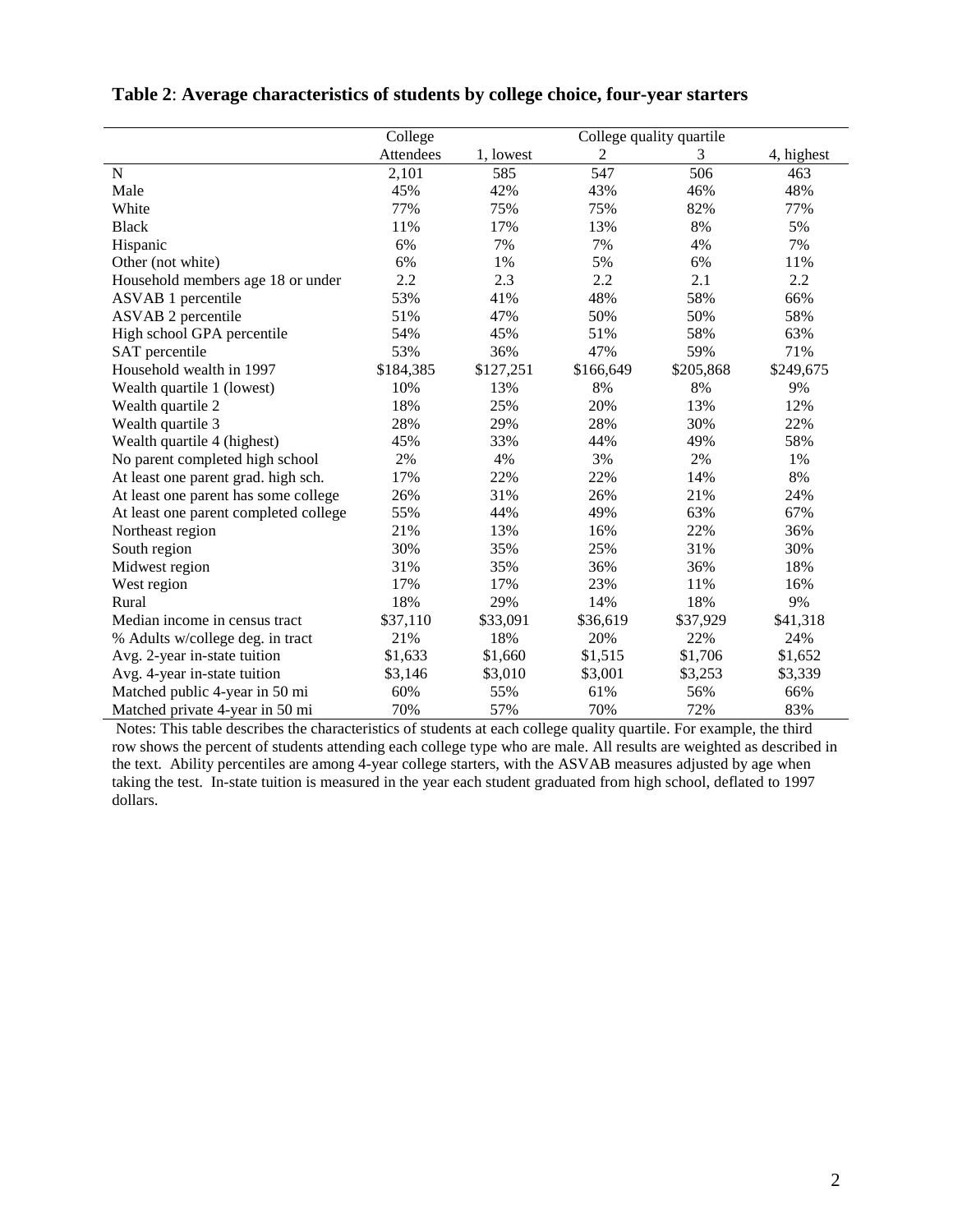|                                       | College   | Very        |              | Very         |
|---------------------------------------|-----------|-------------|--------------|--------------|
|                                       | Attendees | Overmatched | Well-matched | Undermatched |
| $\mathbf N$                           | 2,101     | 510         | 1,007        | 584          |
| Male                                  | 45%       | 37%         | 44%          | 51%          |
| White                                 | 77%       | 66%         | 75%          | 88%          |
| <b>Black</b>                          | 11%       | 18%         | 12%          | 5%           |
| Hispanic                              | 6%        | 8%          | 6%           | 4%           |
| Other (not white)                     | 6%        | 9%          | 6%           | 2%           |
| Household members age 18 or under     | 2.2       | 2.2         | 2.2          | 2.2          |
| ASVAB 1 percentile                    | 53%       | 32%         | 52%          | 70%          |
| <b>ASVAB 2 percentile</b>             | 51%       | 56%         | 53%          | 44%          |
| High school GPA percentile            | 54%       | 48%         | 54%          | 59%          |
| SAT percentile                        | 53%       | 42%         | 52%          | 63%          |
| Household wealth in 1997              | \$184,385 | \$172,727   | \$194,083    | \$177,264    |
| Wealth quartile 1 (lowest)            | 10%       | 15%         | 9%           | 8%           |
| Wealth quartile 2                     | 18%       | 20%         | 17%          | 18%          |
| Wealth quartile 3                     | 28%       | 26%         | 28%          | 28%          |
| Wealth quartile 4 (highest)           | 45%       | 40%         | 47%          | 47%          |
| No parent completed high school       | 2%        | 4%          | 2%           | 1%           |
| At least one parent grad. high sch.   | 17%       | 16%         | 16%          | 18%          |
| At least one parent has some college  | 26%       | 27%         | 25%          | 26%          |
| At least one parent completed college | 55%       | 53%         | 57%          | 55%          |
| Northeast region                      | 21%       | 31%         | 21%          | 13%          |
| South region                          | 30%       | 33%         | 33%          | 24%          |
| Midwest region                        | 31%       | 20%         | 29%          | 44%          |
| West region                           | 17%       | 15%         | 17%          | 18%          |
| Rural                                 | 18%       | 13%         | 17%          | 23%          |
| Median income in census tract         | \$37,110  | \$39,223    | \$37,627     | \$34,801     |
| % Adults w/college deg. in tract      | 21%       | 23%         | 22%          | 19%          |
| Avg. 2-year in-state tuition          | \$1,633   | \$1,623     | \$1,615      | \$1,671      |
| Avg. 4-year in-state tuition          | \$3,146   | \$3,208     | \$3,170      | \$3,065      |
| Matched public 4-year in 50 mi        | 60%       | 68%         | 69%          | 38%          |
| Matched private 4-year in 50 mi       | 70%       | 83%         | 73%          | 57%          |

|  | Table 3: Average characteristics of students by match quality, four-year starters |  |  |  |
|--|-----------------------------------------------------------------------------------|--|--|--|
|  |                                                                                   |  |  |  |

Notes: This table describes the characteristics of all college attendees (in the first column) and of students in each mismatch category. For example, the third row shows the percent of all students and of students in each match category who are male. All results are weighted as described in the text. Ability percentiles are among 4-year college starters, with the ASVAB measures adjusted by age when taking the test. In-state tuition is measured in the year each student graduated from high school, deflated to 1997 dollars.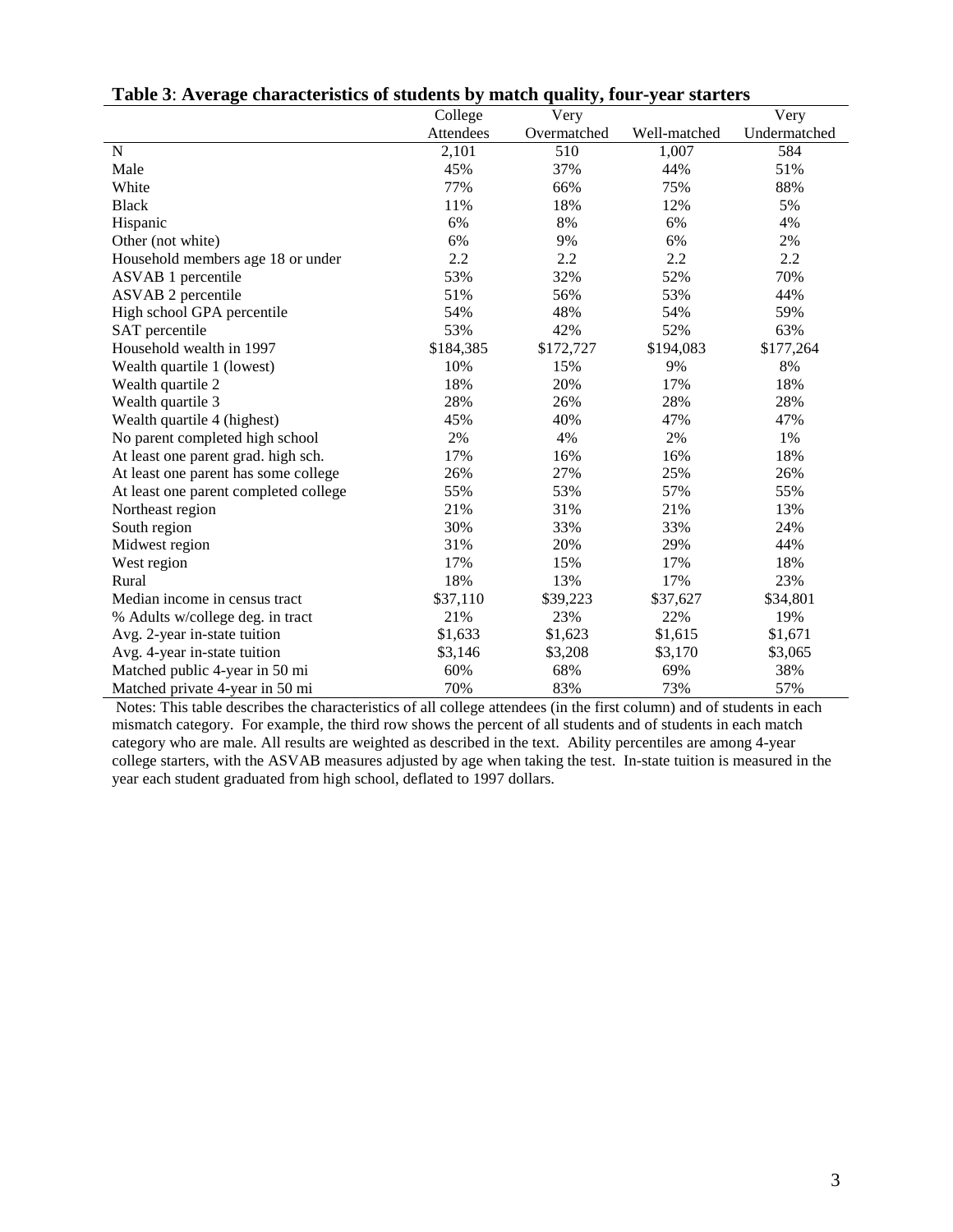|                                              | Respondents | Percent |
|----------------------------------------------|-------------|---------|
| 4-year College starters                      | 2,101       |         |
| Graduate in 4 years or less                  | 596         | 28%     |
| Graduate in 5 years                          | 384         | 18%     |
| Graduate in 6 or more years                  | 321         | 15%     |
| Leave school without a BA                    | 610         | 29%     |
| Still in 4-year college as of last interview | 64          | 3%      |
| Still in 2-year college as of last interview | 35          | 2%      |
| Not in most recent survey wave               | 91          | 4%      |
| Of 4-year college starters                   |             |         |
| Transfer to a higher quality college         | 92          | 4%      |
| Transfer to a lower quality college          | 514         | 24%     |
| Transfer to a similar or unknown college     | 239         | 11%     |
| Never transfer                               | 1,165       | 55%     |

Categories are mutually exclusive. Respondents who left college while still participating in the survey are counted as graduated or left without BA. Respondents who were in school as of their last interview but have not participated in the most recent waves of the survey are counted as out of survey.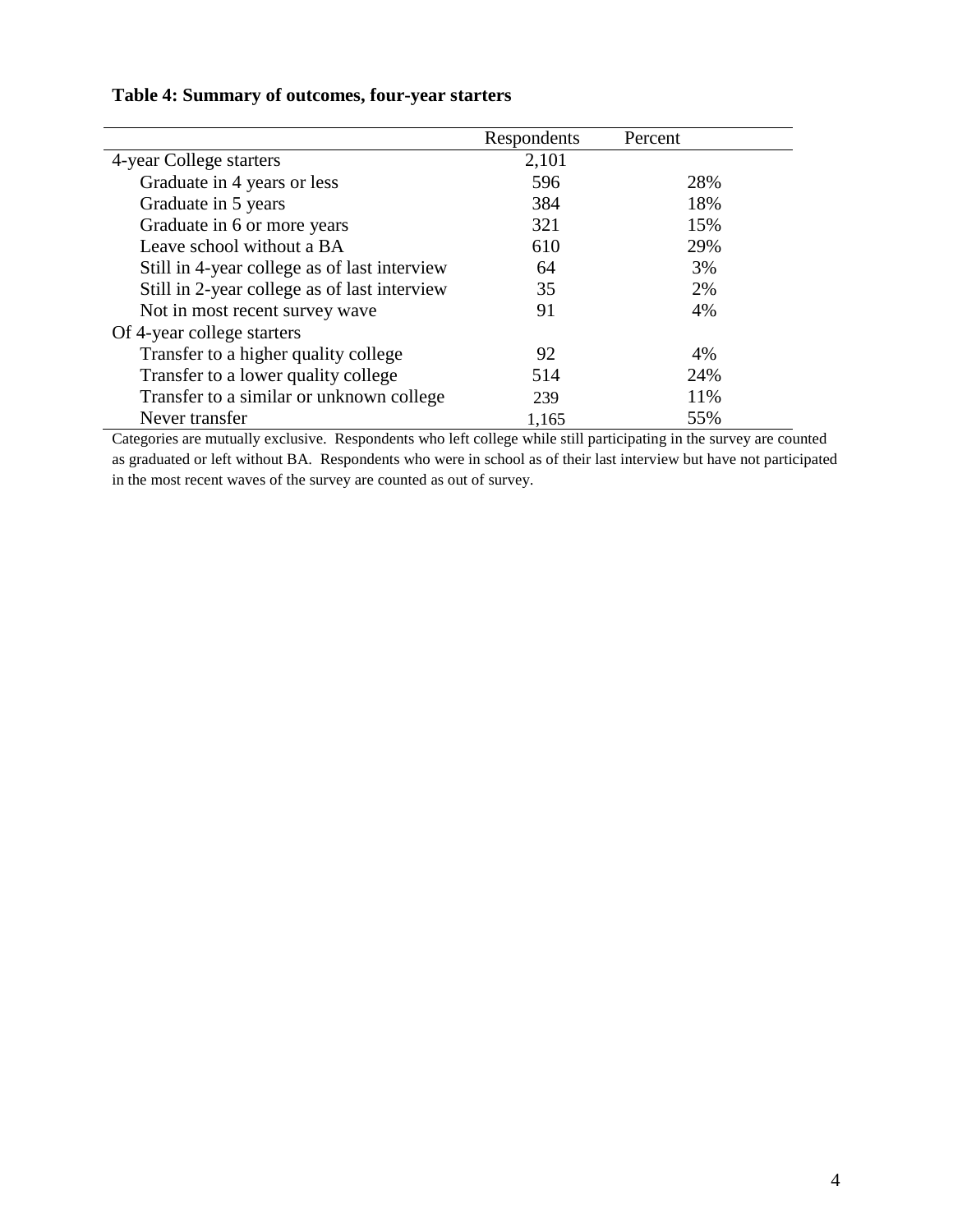|                      | Count | Graduate<br>within 5 years | Drop out | Transfer to a higher<br>quality college | Transfer to a lower<br>quality college |
|----------------------|-------|----------------------------|----------|-----------------------------------------|----------------------------------------|
| Quality 1, ability 1 | 237   | 27%                        | 48%      | 8%                                      | 26%                                    |
| Quality 1, ability 2 | 173   | 33%                        | 44%      | 15%                                     | 26%                                    |
| Quality 1, ability 3 | 101   | 46%                        | 38%      | 10%                                     | 18%                                    |
| Quality 1, ability 4 | 74    | 38%                        | 39%      | 16%                                     | 22%                                    |
| Quality 2, ability 1 | 163   | 39%                        | 38%      | 8%                                      | 35%                                    |
| Quality 2, ability 2 | 153   | 42%                        | 35%      | 6%                                      | 32%                                    |
| Quality 2, ability 3 | 147   | 53%                        | 24%      | 7%                                      | 23%                                    |
| Quality 2, ability 4 | 84    | 49%                        | 28%      | 12%                                     | 24%                                    |
| Quality 3, ability 1 | 83    | 40%                        | 43%      | 3%                                      | 41%                                    |
| Quality 3, ability 2 | 133   | 53%                        | 24%      | 6%                                      | 32%                                    |
| Quality 3, ability 3 | 140   | 61%                        | 21%      | 3%                                      | 33%                                    |
| Quality 3, ability 4 | 150   | 65%                        | 20%      | 8%                                      | 29%                                    |
| Quality 4, ability 1 | 48    | 57%                        | 27%      | 1%                                      | 34%                                    |
| Quality 4, ability 2 | 89    | 73%                        | 12%      | 0%                                      | 22%                                    |
| Quality 4, ability 3 | 121   | 72%                        | 16%      | 1%                                      | 18%                                    |
| Quality 4, ability 4 | 205   | 71%                        | 20%      | 1%                                      | 23%                                    |

### **Table 5: Summary of outcomes by ability and college quality quartile**

Percentages are weighted as described in the text. Observation counts are unweighted. Transferring to a lower quality college includes transferring to a two-year college.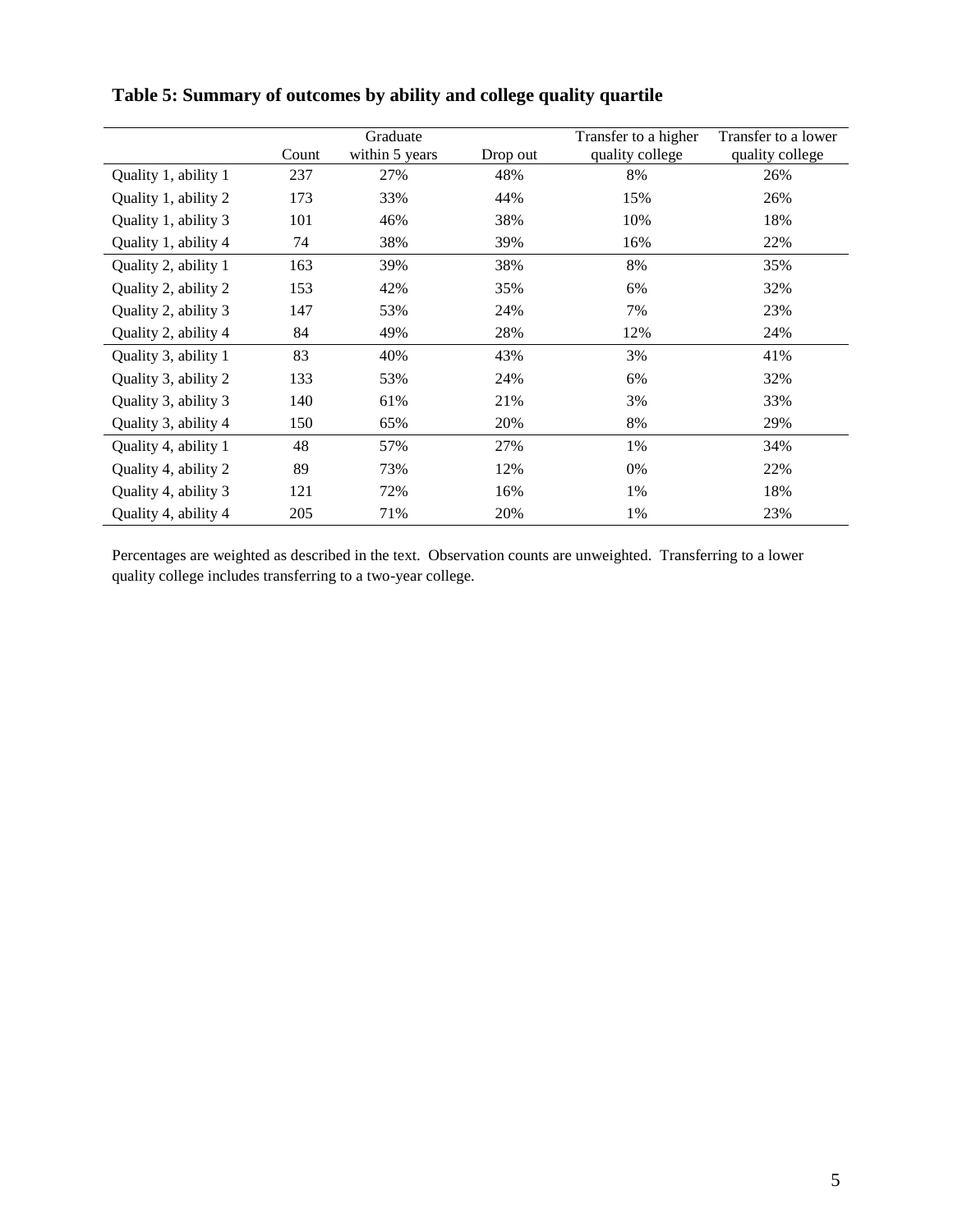|                                                     | Graduate within 5 years | Drop out        |
|-----------------------------------------------------|-------------------------|-----------------|
| Quality 1, ability 2                                | 0.039(0.014)            | $-0.005(0.012)$ |
| Quality 1, ability 3                                | 0.161(0.017)            | $-0.059(0.014)$ |
| Quality 1, ability 4                                | 0.071(0.018)            | $-0.026(0.016)$ |
| Quality 2, ability 1                                | 0.091(0.015)            | $-0.055(0.013)$ |
| Quality 2, ability 2                                | 0.095(0.015)            | $-0.055(0.012)$ |
| Quality 2, ability 3                                | 0.180(0.016)            | $-0.133(0.014)$ |
| Quality 2, ability 4                                | 0.143(0.017)            | $-0.109(0.015)$ |
| Quality 3, ability 1                                | 0.106(0.019)            | $-0.016(0.016)$ |
| Quality 3, ability 2                                | 0.164(0.016)            | $-0.132(0.014)$ |
| Quality 3, ability 3                                | 0.210(0.017)            | $-0.139(0.014)$ |
| Quality 3, ability 4                                | 0.268(0.020)            | $-0.160(0.015)$ |
| Quality 4, ability 1                                | 0.176(0.022)            | $-0.110(0.018)$ |
| Quality 4, ability 2                                | 0.283(0.023)            | $-0.202(0.018)$ |
| Quality 4, ability 3                                | 0.299(0.022)            | $-0.185(0.017)$ |
| Quality 4, ability 4                                | 0.281(0.020)            | $-0.142(0.014)$ |
| Male                                                | $-0.123(0.008)$         | 0.083(0.008)    |
| <b>Black</b>                                        | $-0.079(0.009)$         | 0.043(0.009)    |
| Hispanic                                            | $-0.089(0.011)$         | 0.081(0.011)    |
| Other (not white)                                   | 0.063(0.014)            | $-0.097(0.014)$ |
| Household members age 18 or under                   | $-0.000(0.003)$         | 0.006(0.003)    |
| Wealth quartile 2                                   | 0.023(0.013)            | $-0.083(0.012)$ |
| Wealth quartile 3                                   | 0.087(0.013)            | $-0.149(0.014)$ |
| Wealth quartile 4 (highest)                         | 0.161(0.013)            | $-0.177(0.014)$ |
| No parent completed high school                     | 0.010(0.019)            | $-0.116(0.016)$ |
| At least one parent has some college                | 0.021(0.010)            | $-0.008(0.008)$ |
| At least one parent completed college               | 0.067(0.010)            | $-0.084(0.010)$ |
| Northeast region                                    | 0.037(0.009)            | $-0.019(0.009)$ |
| South region                                        | 0.017(0.009)            | $-0.044(0.010)$ |
| West region                                         | 0.015(0.012)            | $-0.051(0.012)$ |
| Rural                                               | $-0.027(0.009)$         | 0.054(0.009)    |
| Log median income in census tract                   | 0.104(0.025)            | $-0.040(0.023)$ |
| % Adults w/college deg. in tract                    | $-0.250(0.059)$         | 0.157(0.056)    |
| Log avg. 2-year in-state tuition                    | $-0.070(0.009)$         | 0.033(0.009)    |
| Log avg. 4-year in-state tuition                    | 0.183(0.020)            | $-0.137(0.021)$ |
| Matched public 4-year in 50 mi                      | $-0.020(0.007)$         | 0.018(0.007)    |
| Matched private 4-year in 50 mi                     | 0.020(0.008)            | 0.022(0.009)    |
| N                                                   | 2,023                   | 1,946           |
| Pseudo R2                                           | 0.107                   | 0.087           |
| Log likelihood                                      | $-1,413$                | $-1,223$        |
| Test: interactions nest separate dummies (Chi stat) | 8.17                    | 10.68           |
| P-value from test of no interactions                | 52%                     | 30%             |

### **Table 6: Effect of mismatch on college outcomes, four-year starters**

Mean marginal effects (a.k.a. average derivatives) reported. Estimates statistically different from zero at the five percent level appear in bold. Estimates are weighted as described in the text.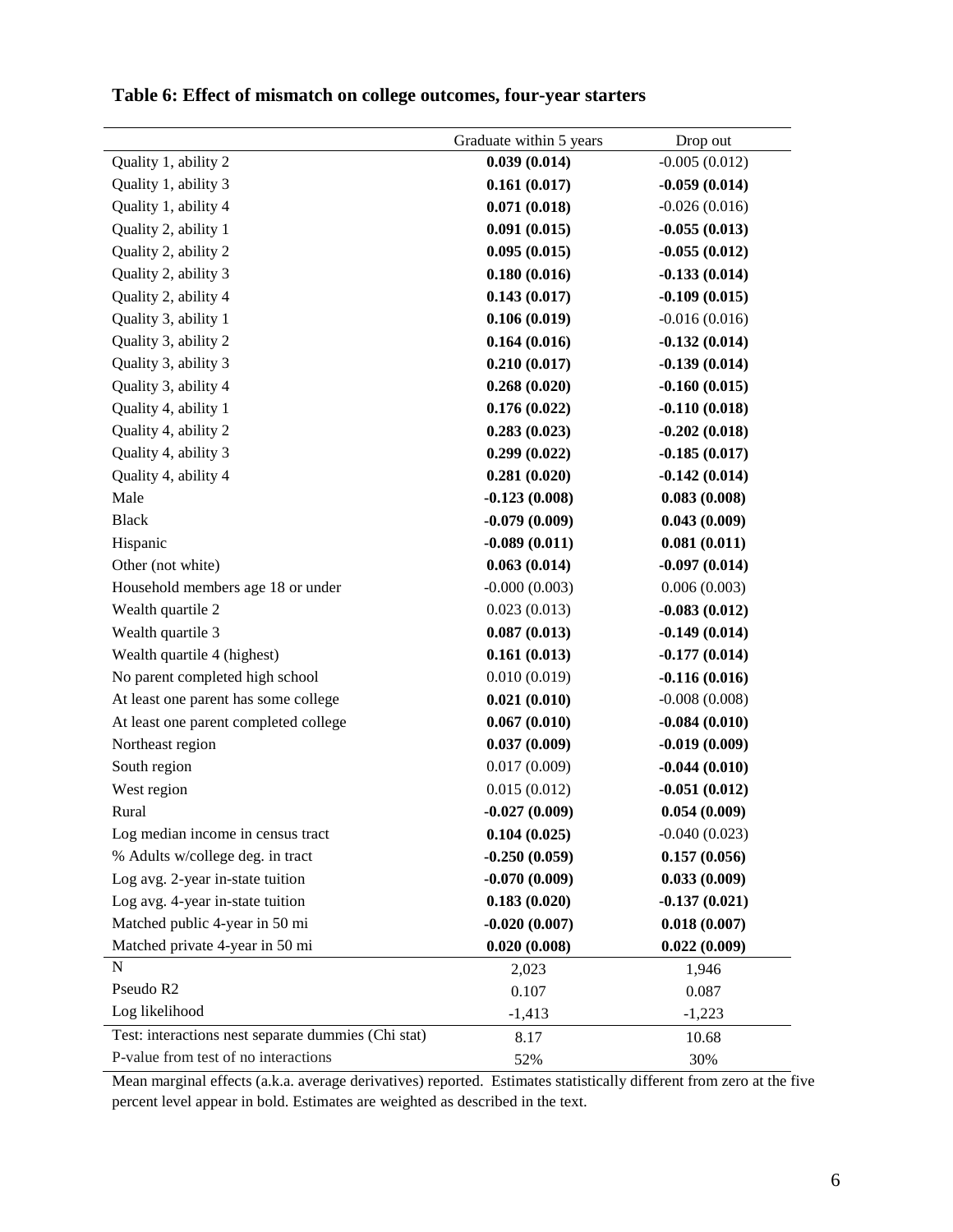|                                                     | Transfer higher | <b>Transfer lower</b> |
|-----------------------------------------------------|-----------------|-----------------------|
| Quality 1, ability 2                                | 0.061(0.011)    | 0.006(0.013)          |
| Quality 1, ability 3                                | 0.030(0.010)    | $-0.068(0.014)$       |
| Quality 1, ability 4                                | 0.076(0.016)    | $-0.018(0.017)$       |
| Quality 2, ability 1                                | $-0.012(0.007)$ | 0.080(0.016)          |
| Quality 2, ability 2                                | $-0.017(0.007)$ | 0.059(0.015)          |
| Quality 2, ability 3                                | $-0.005(0.007)$ | $-0.017(0.014)$       |
| Quality 2, ability 4                                | 0.042(0.012)    | 0.004(0.017)          |
| Quality 3, ability 1                                | $-0.047(0.009)$ | 0.177(0.021)          |
| Quality 3, ability 2                                | $-0.029(0.007)$ | 0.102(0.018)          |
| Quality 3, ability 3                                | $-0.050(0.008)$ | 0.113(0.017)          |
| Quality 3, ability 4                                | 0.008(0.008)    | 0.062(0.016)          |
| Quality 4, ability 1                                | $-0.065(0.010)$ | 0.146(0.027)          |
| Quality 4, ability 2                                | t               | 0.016(0.018)          |
| Quality 4, ability 3                                | $-0.066(0.010)$ | $-0.047(0.014)$       |
| Quality 4, ability 4                                | $-0.065(0.010)$ | 0.021(0.014)          |
| Male                                                | $-0.016(0.004)$ | $-0.034(0.006)$       |
| <b>Black</b>                                        | 0.019(0.006)    | 0.029(0.009)          |
| Hispanic                                            | 0.007(0.006)    | 0.051(0.011)          |
| Other (not white)                                   | $-0.017(0.008)$ | $-0.074(0.013)$       |
| Household members age 18 or under                   | 0.005(0.002)    | $-0.010(0.003)$       |
| Wealth quartile 2                                   | 0.018(0.008)    | 0.052(0.013)          |
| Wealth quartile 3                                   | 0.009(0.007)    | 0.010(0.012)          |
| Wealth quartile 4 (highest)                         | $-0.005(0.007)$ | 0.001(0.012)          |
| No parent completed high school                     | 0.076(0.017)    | $-0.030(0.017)$       |
| At least one parent has some college                | 0.037(0.008)    | $-0.059(0.009)$       |
| At least one parent completed college               | 0.039(0.007)    | $-0.067(0.009)$       |
| Northeast region                                    | 0.059(0.011)    | $-0.062(0.008)$       |
| South region                                        | 0.011(0.005)    | $-0.008(0.008)$       |
| West region                                         | $-0.016(0.006)$ | 0.013(0.011)          |
| Rural                                               | 0.006(0.005)    | $-0.007(0.009)$       |
| Log median income in census tract                   | 0.025(0.008)    | 0.108(0.015)          |
| % Adults w/college deg. in tract                    | 0.125(0.038)    | $-0.235(0.043)$       |
| Log avg. 2-year in-state tuition                    | $-0.002(0.005)$ | $-0.046(0.010)$       |
| Log avg. 4-year in-state tuition                    | $-0.045(0.012)$ | $-0.047(0.017)$       |
| Matched public 4-year in 50 mi                      | $-0.005(0.003)$ | $-0.004(0.006)$       |
| Matched private 4-year in 50 mi                     | 0.023(0.007)    | $-0.004(0.008)$       |
| N                                                   | 1,861           | 1,945                 |
| Pseudo R2                                           | 0.107           | 0.036                 |
| Log likelihood                                      | $-467$          | $-1,235$              |
| Test: interactions nest separate dummies (Chi stat) | 5.25            | 5.93                  |
| P-value from test of no interactions                | 73%             | 75%                   |

### **Table 7: Effect of mismatch of transfers, four-year starters**

Mean marginal effects (a.k.a. average derivatives) reported. Estimates statistically different from zero at the five percent level appear in bold. Estimates are weighted as described in the text.

† predicts failure perfectly, so excluded from this regressions and relevant observations dropped.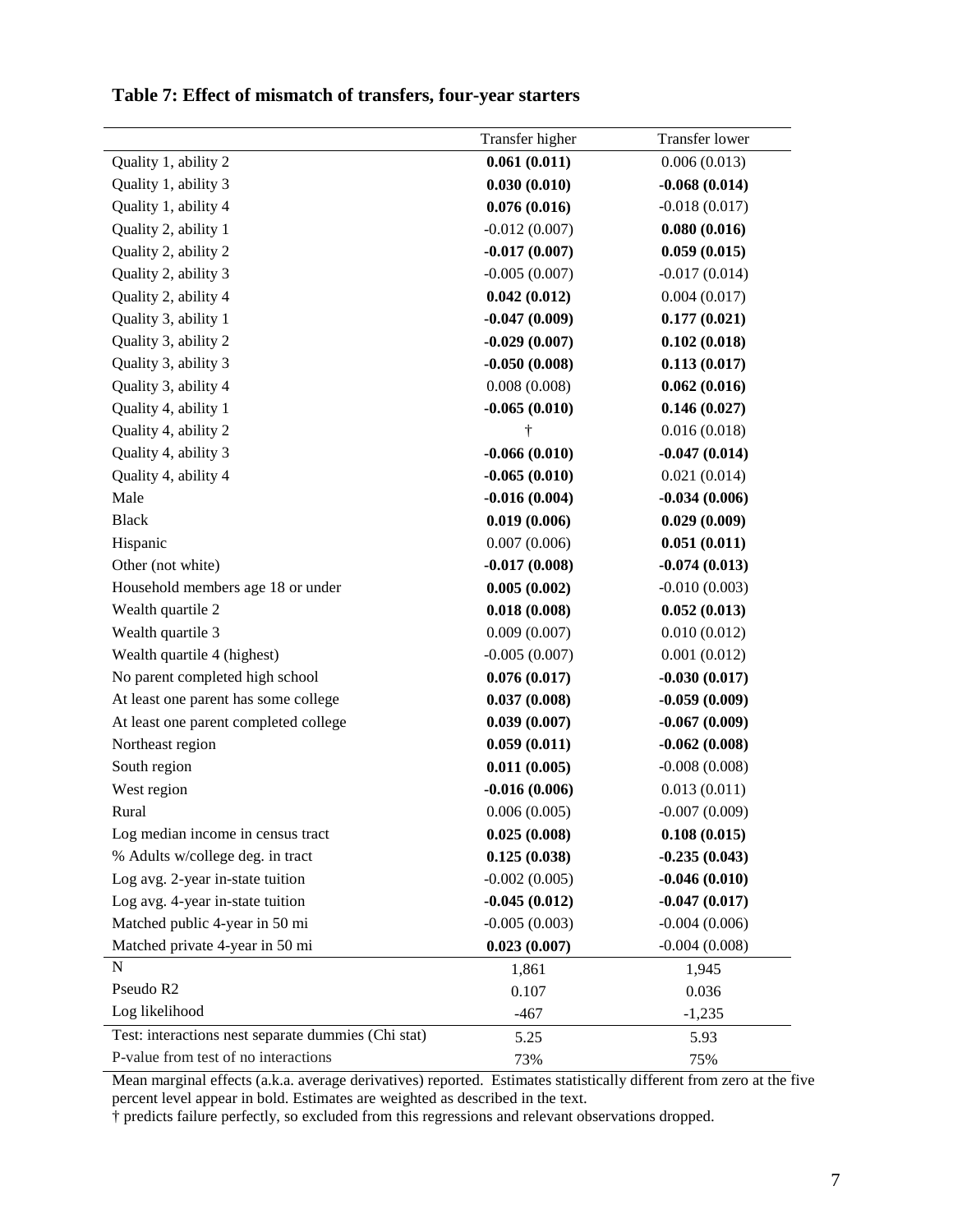|                                      |                | Predicted outcome |
|--------------------------------------|----------------|-------------------|
|                                      | Actual outcome | with no mismatch  |
| Graduate within 5 years              | 51.6%          | 51.3%             |
| Drop out                             | 29.4%          | 30.1%             |
| Transfer to a higher quality college | 7.0%           | 4.3%              |
| Transfer to a lower quality college  | 26.9%          | 28.8%             |

### **Table 8: Counterfactual outcomes with no mismatch**

This table presents the share of respondents who achieve each outcome in the data and the predicted share of respondents achieving each outcome in the counterfactual case of no mismatch (all students attend a college in the quality quartile that matches their ability quartiles). Predictions are made using the coefficients in tables 6 and 7.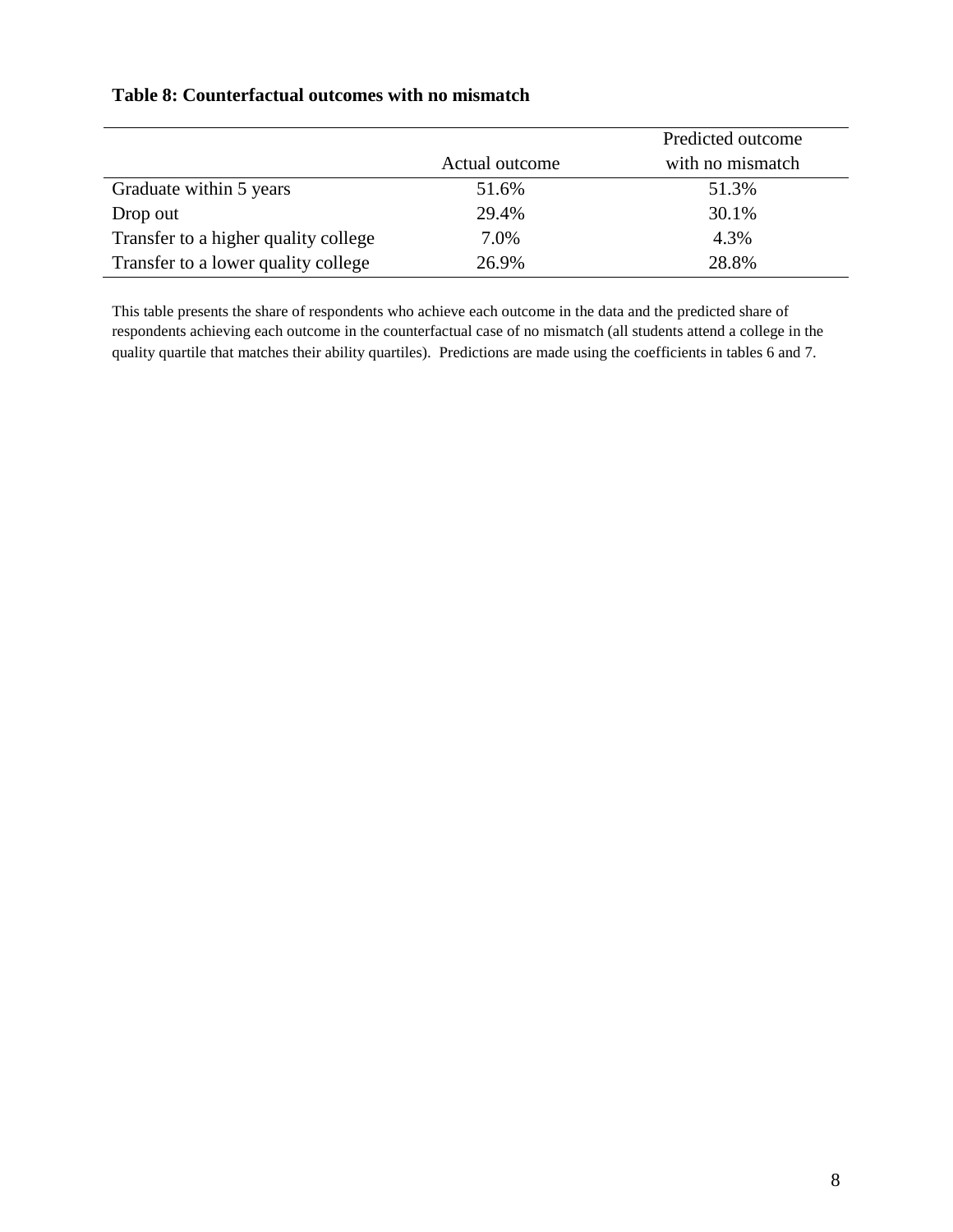### **Appendix Table 1: Sample**

| <b>Total Observations</b>        | 8,984 |
|----------------------------------|-------|
| <b>Graduated HS</b>              | 7,143 |
| Did not graduate HS but got GED  | 701   |
| Started at a 4-year college*     | 2,868 |
| Starting college qualities       |       |
| Of quality quartile 1            | 705   |
| Of quality quartile 2            | 630   |
| Of quality quartile 3            | 603   |
| Of quality quartile 4            | 541   |
| Missing quality                  | 389   |
| Has quality, but missing ability | 378   |
| Analysis sample                  | 2,101 |

\* The 4-year starters include 29 respondents who got a GED and 13 respondents with no recorded high school graduation date or GED.

College quality is for the first college attended. Of the 389 respondents who started at a 4-year school for whom we do not have a quality index, 26 are missing quality because we could not identify the college and 363 are missing quality because the school was not in IPEDS or did not have enough information to construct the quality measure.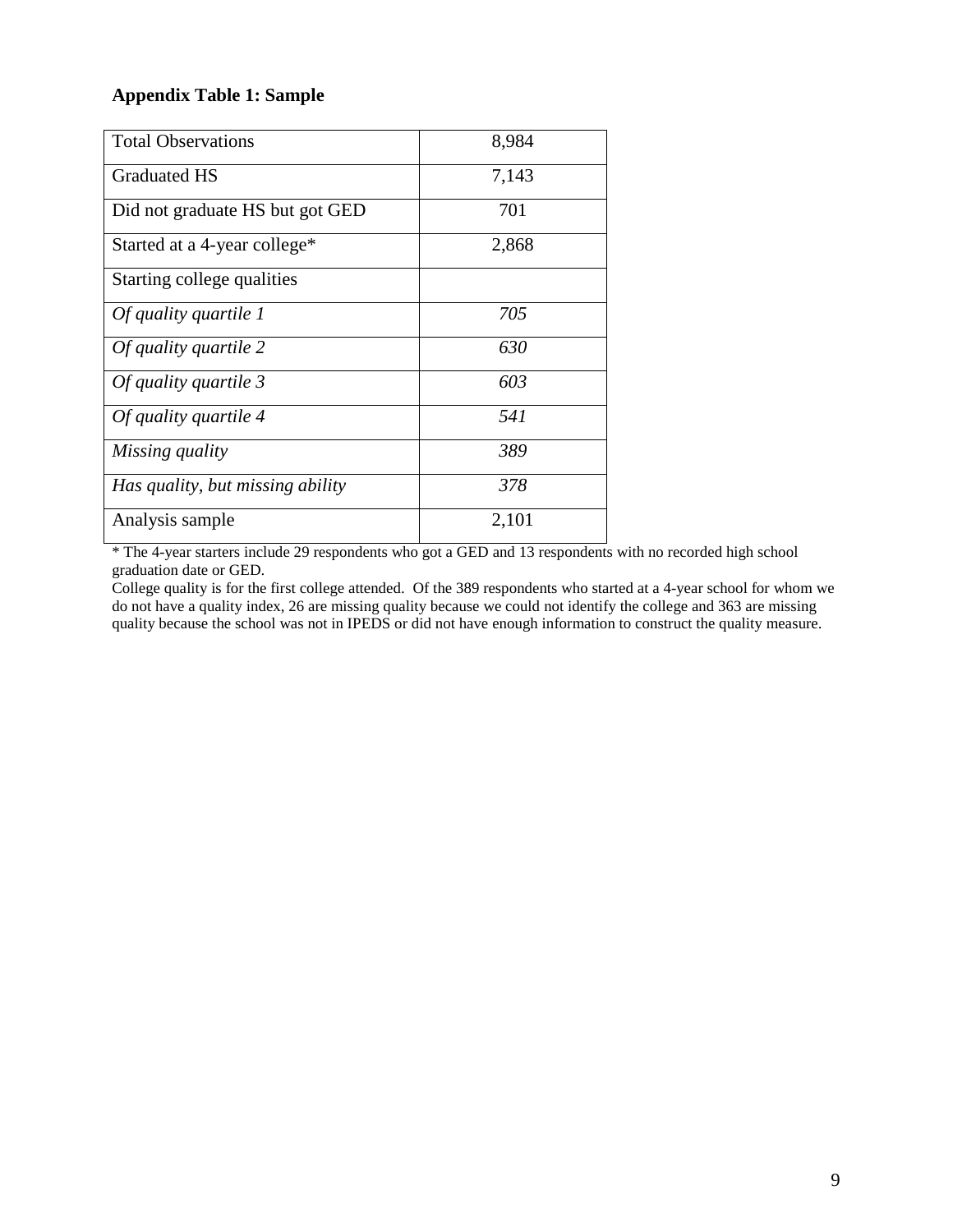| Variable                             | Description                                                                                                                                                                                                                                                                                                                                                                                                                     |  |  |  |
|--------------------------------------|---------------------------------------------------------------------------------------------------------------------------------------------------------------------------------------------------------------------------------------------------------------------------------------------------------------------------------------------------------------------------------------------------------------------------------|--|--|--|
| Male                                 | Indicator variable that respondent is male                                                                                                                                                                                                                                                                                                                                                                                      |  |  |  |
| <b>Black</b>                         | Indicator variable that respondent lists black as a racial category                                                                                                                                                                                                                                                                                                                                                             |  |  |  |
| Hispanic                             | Indicator variable that respondent lists Hispanic as an ethnic category and<br>doesn't list black as a racial category                                                                                                                                                                                                                                                                                                          |  |  |  |
| Other (not white)                    | Indicator variable that respondent doesn't list black or white as racial<br>categories or Hispanic as an ethnic category                                                                                                                                                                                                                                                                                                        |  |  |  |
| Household                            |                                                                                                                                                                                                                                                                                                                                                                                                                                 |  |  |  |
| members 18 and                       | Number of children age 18 and under living at the respondent's address in                                                                                                                                                                                                                                                                                                                                                       |  |  |  |
| under                                | 1997 (including the respondent)                                                                                                                                                                                                                                                                                                                                                                                                 |  |  |  |
| <b>ASVAB</b> percentile              | Percentile over 4-year college starters in the NLSY97 (or all college<br>starters for some specifications) of the first (ASVAB1) and second<br>(ASVAB2) principal components of the 12 sections of the ASVAB test,<br>taken by NLSY97 respondents in 1997 or 1998.                                                                                                                                                              |  |  |  |
| High School GPA                      | Collected from the respondent's high school transcript and standardized to<br>a 4-point scale weighted by Carnegie credits. GPA percentile is<br>calculated within our [weighted] sample of college-goers in the same way<br>as the ASVAB percentile.                                                                                                                                                                           |  |  |  |
| <b>SAT</b> score                     | Combined score on the math and verbal section of the SAT (max score<br>1600) or the composite score on the ACT converted to the SAT scale<br>using the table provided by the ACT, collected from the respondent's high<br>school transcript. SAT percentile is calculated within our [weighted]<br>sample of college-goers in the same way as the ASVAB percentile.                                                             |  |  |  |
| Household wealth                     | Total 1997 household net worth for the household where the respondent                                                                                                                                                                                                                                                                                                                                                           |  |  |  |
|                                      | lived in 1997. This number is taken from the parent survey where<br>available and from the youth survey when the parent response is missing<br>(98.6% from parent survey). We use total wealth across everyone living<br>in the same household as the respondent (whether or not respondent is<br>independent from parents in 1997). 1997 wealth quartiles are calculated<br>within the (weighted) sample.                      |  |  |  |
| Parents' education                   | We consider the highest educational attainment of either of the<br>respondent's resident parents (or of the only parent in single parent<br>households) as reported in the fall before the respondent finished high<br>school (or earlier if that year is unavailable). We include at most one<br>resident mother and father figure per respondent using the following<br>prioritization: biological, adopted, step, or foster. |  |  |  |
| Region of the U.S.                   | Region where the respondent lived in the fall before he or she finished<br>high school.                                                                                                                                                                                                                                                                                                                                         |  |  |  |
| Rural                                | Indicates that the respondent did not live within a Metropolitan Statistical<br>Area (MSA) in the fall before she finished high school.                                                                                                                                                                                                                                                                                         |  |  |  |
| Log median income<br>in census tract | Log median income (from the 1990 census) in the census tract where the<br>respondent lived during his last year of high school.                                                                                                                                                                                                                                                                                                 |  |  |  |
| % in census tract<br>with BA         | The share of the adult (over 25) population that has a 4-year college<br>degree (from 1990 census) in the census tract where the respondent lived<br>during his last year of high school.                                                                                                                                                                                                                                       |  |  |  |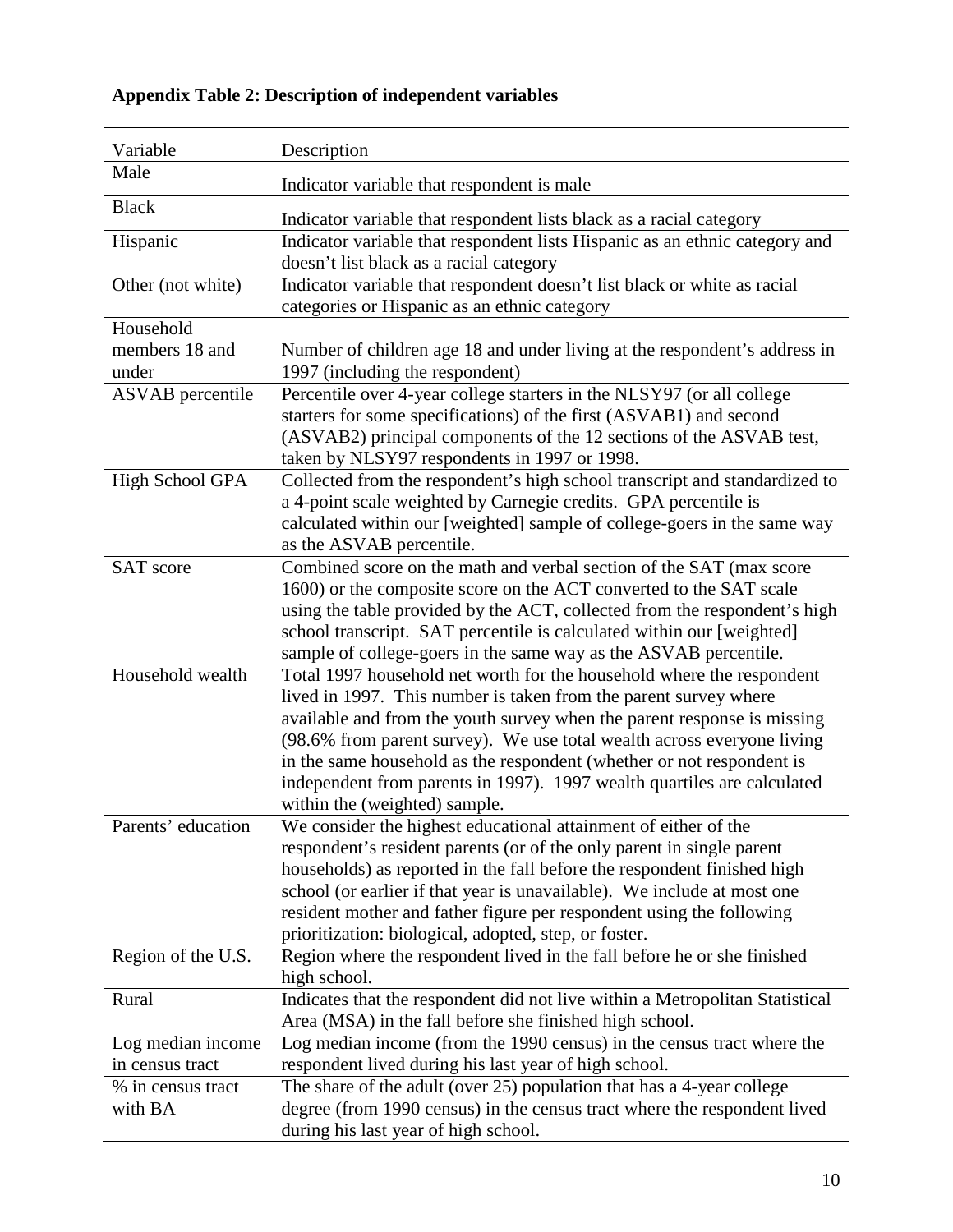| Log average 4-year | Average in-state tuition, by year, for public four-year and two-year           |  |  |  |  |
|--------------------|--------------------------------------------------------------------------------|--|--|--|--|
| or 2-year in-state | schools is from the State of Washington Higher Education Coordinating          |  |  |  |  |
| tuition.           | Board. "In-state" tuition for District of Columbia residents is calculated     |  |  |  |  |
|                    | as max (national average in-state tuition, national average out-of-state       |  |  |  |  |
|                    | tuition - \$10,000) in accordance with DC Tuition Assistance Grant             |  |  |  |  |
|                    | Program. For each respondent, in-state tuition is the in-state tuition in the  |  |  |  |  |
|                    | fall before he finished high school in the state where he lived that fall. All |  |  |  |  |
|                    | tuition is CPI-deflated to 1997 dollars.                                       |  |  |  |  |
| Well-matched       | Well-matched is defined as having a college of the relevant category           |  |  |  |  |
| public or private  | whose weighted quality percentile is within 20 percentage points of the        |  |  |  |  |
| college nearby     | student's ASVAB ability percentile (as detailed in the text). Distance is      |  |  |  |  |
|                    | calculated from the zipcode of the respondent's residence in the fall before   |  |  |  |  |
|                    | he finished high school. In the 352 cases where the zipcode that fall was      |  |  |  |  |
|                    | missing, the zipcode from the last available year prior to graduation is       |  |  |  |  |
|                    | used.                                                                          |  |  |  |  |

Note: Many variables are measured in relation to the time a respondent finished high school. This is the reported high school graduation date for high school graduates or the last month a respondent reported being enrolled in high school for respondents who did not graduate.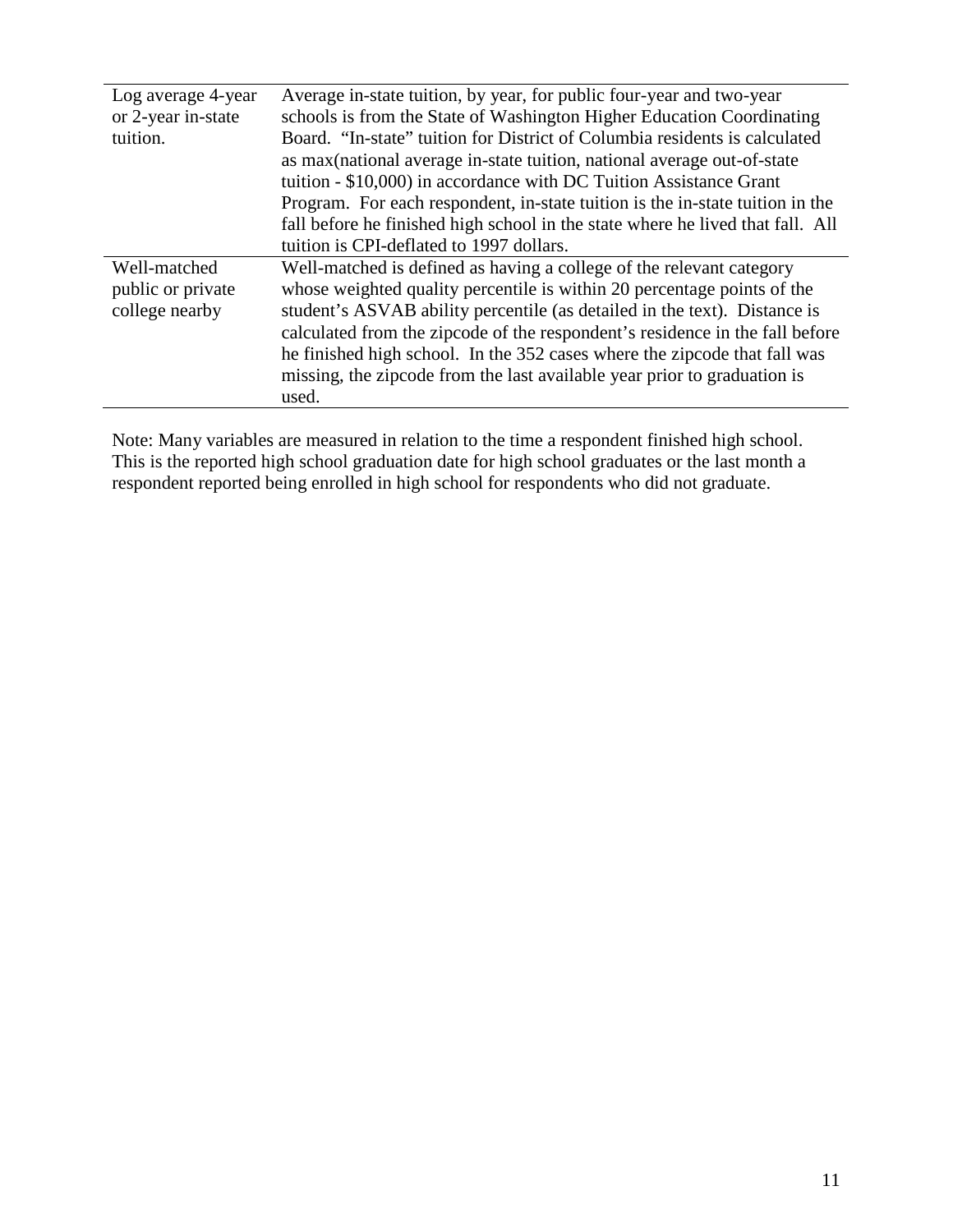## **Appendix Table 3: Sample construction for outcome regressions**

|                         | Value of dependent variable |                |                                              |
|-------------------------|-----------------------------|----------------|----------------------------------------------|
| Outcome:                | Graduate in 5 years         | Drop out       | Transfer up or down                          |
| Graduate in 4 years or  |                             |                |                                              |
| less                    |                             |                |                                              |
| Graduate in 5 years     |                             | $\overline{0}$ | 1 if transferred to a                        |
| Graduate in 6 or more   |                             | 0              | college in a quality                         |
| years                   |                             |                | percentile more than<br>10 percentage points |
| Leave school without    |                             |                | above (below) starting                       |
| a BA                    |                             |                | college. Transfers                           |
| Still in 4-year college | 0 if in college for $>5$    |                | down include                                 |
| as of last interview    | years, missing              | missing        | transfers to 2-year                          |
|                         | otherwise                   |                | colleges.                                    |
| Still in 2-year college |                             | 0              |                                              |
| as of last interview    |                             |                |                                              |
| Not in most recent      | 0 if in college for $>5$    |                |                                              |
| survey wave             | years before leaving        | missing        | missing                                      |
|                         | sample, missing             |                |                                              |
|                         | otherwise                   |                |                                              |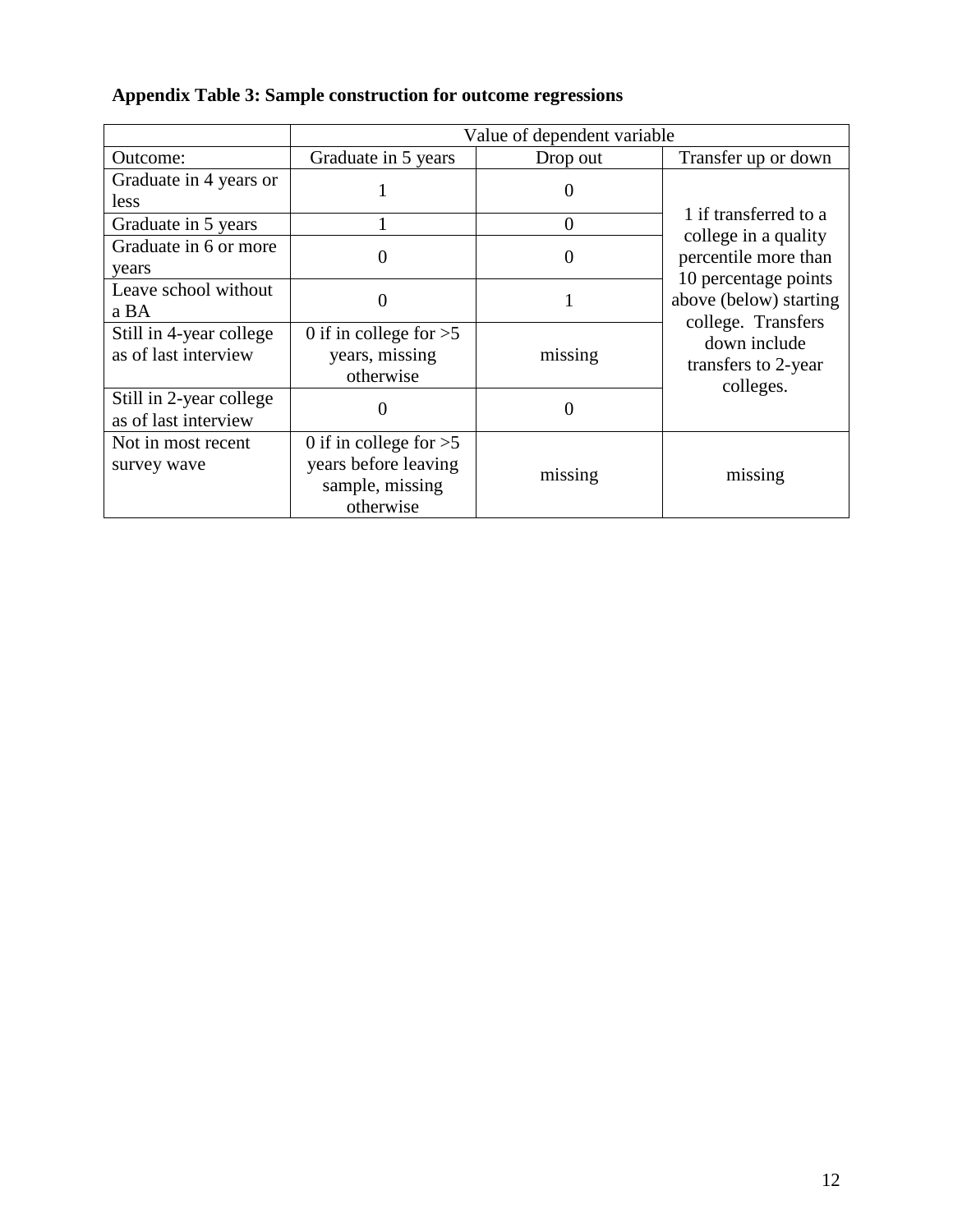|                                | $1st$ Component | 2 <sup>nd</sup><br>Component | Unexplained variance |
|--------------------------------|-----------------|------------------------------|----------------------|
| Eigenvalue                     | 7.18            | 1.36                         |                      |
| Total variance explained       | 59.8%           | 11.3%                        |                      |
| Eigenvectors:                  |                 |                              |                      |
| <b>General Science</b>         | 0.326           | $-0.114$                     | 21.9%                |
| Arithmetic Reasoning           | 0.325           | 0.117                        | 22.2%                |
| Word Knowledge                 | 0.322           | $-0.038$                     | 25.4%                |
| Paragraph Comprehension        | 0.320           | 0.114                        | 24.8%                |
| Mathematics Knowledge          | 0.318           | 0.239                        | 19.7%                |
| Mechanical Comprehension       | 0.310           | $-0.162$                     | 27.4%                |
| <b>Electronics Information</b> | 0.304           | $-0.228$                     | 26.8%                |
| <b>Assembling Objects</b>      | 0.273           | 0.107                        | 45.1%                |
| Shop Information               | 0.245           | $-0.462$                     | 27.9%                |
| <b>Numerical Operations</b>    | 0.240           | 0.444                        | 31.8%                |
| Auto Information               | 0.225           | $-0.456$                     | 35.6%                |
| Coding Speed                   | 0.223           | 0.441                        | 37.8%                |

### **Appendix Table 4: Principal components of the 12 test sections of the ASVAB**

Note: scores on each test component are adjusted for the age of the respondent when they took the test by regressing the score on age dummies and using the residuals for the principal components analysis. The first two principal components combined explain 71.1% of the total variance of the 12 test section scores.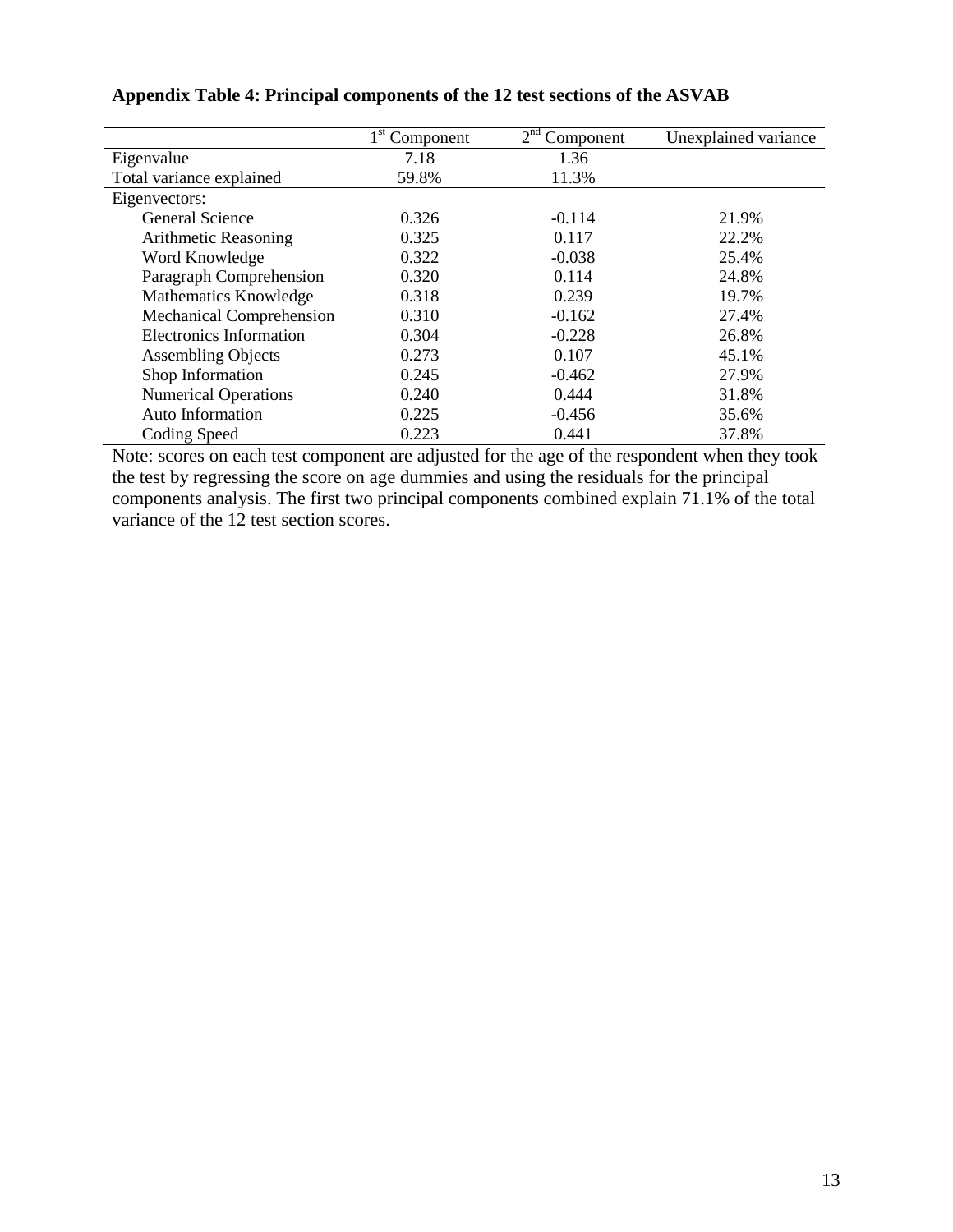|                          | $1st$ Component | Unexplained variance |
|--------------------------|-----------------|----------------------|
| Eigenvalue               | 2.09            |                      |
| Total variance explained | 52.2%           |                      |
| Eigenvectors:            |                 |                      |
| Mean SAT                 | 0.588           | 27.8%                |
| Rejection rate           | 0.479           | 52.1%                |
| Faculty/Student ratio    | 0.359           | 73.1%                |
| Average faculty salaries | 0.544           | 38.2%                |

# **Appendix Table 5: Principal components of the college quality indices**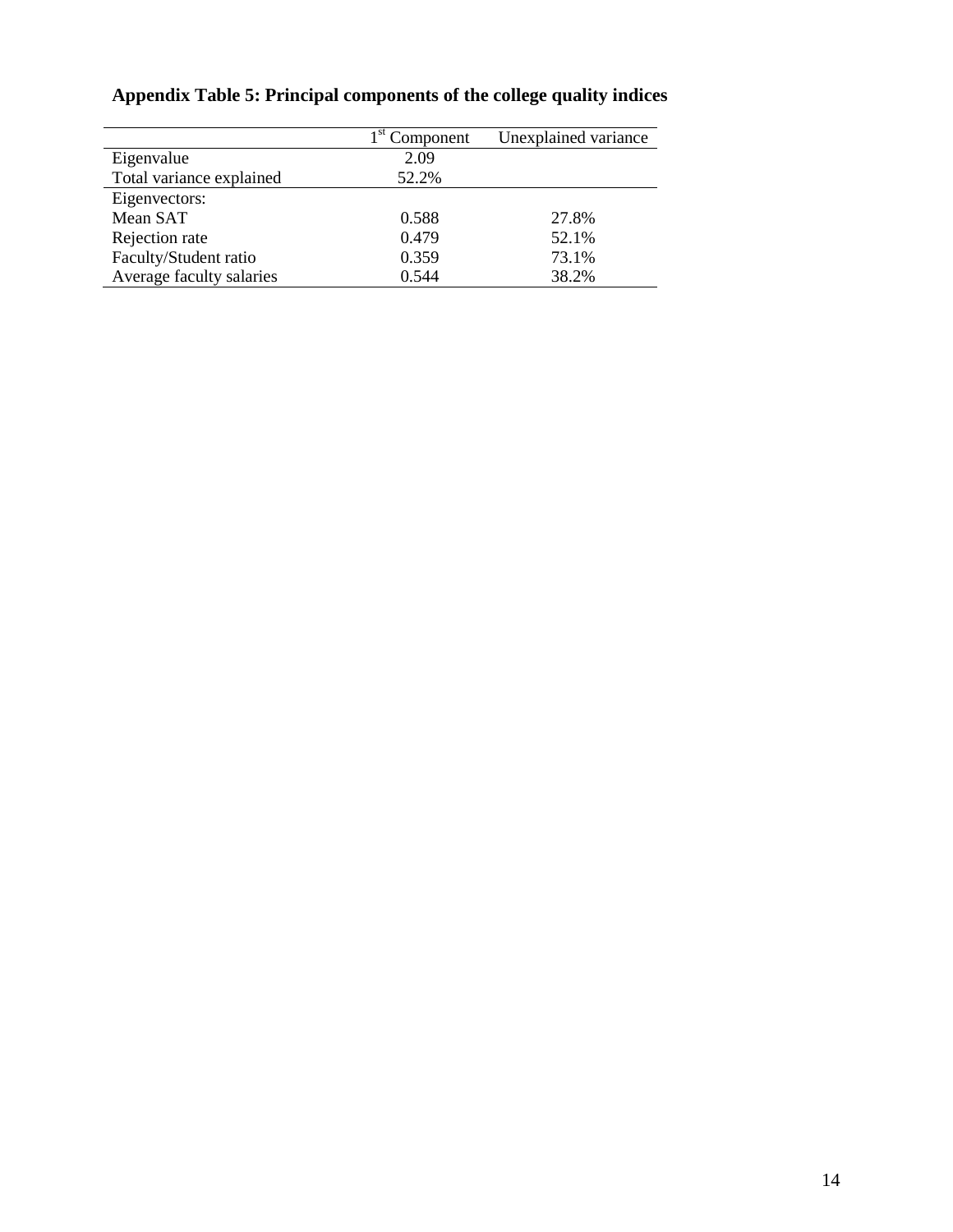

**Figure 1**: **Distribution of estimated college mismatch, four-year starters**

Mismatch defined as student ability percentile minus college quality percentile. Histogram includes estimated kernel density distribution.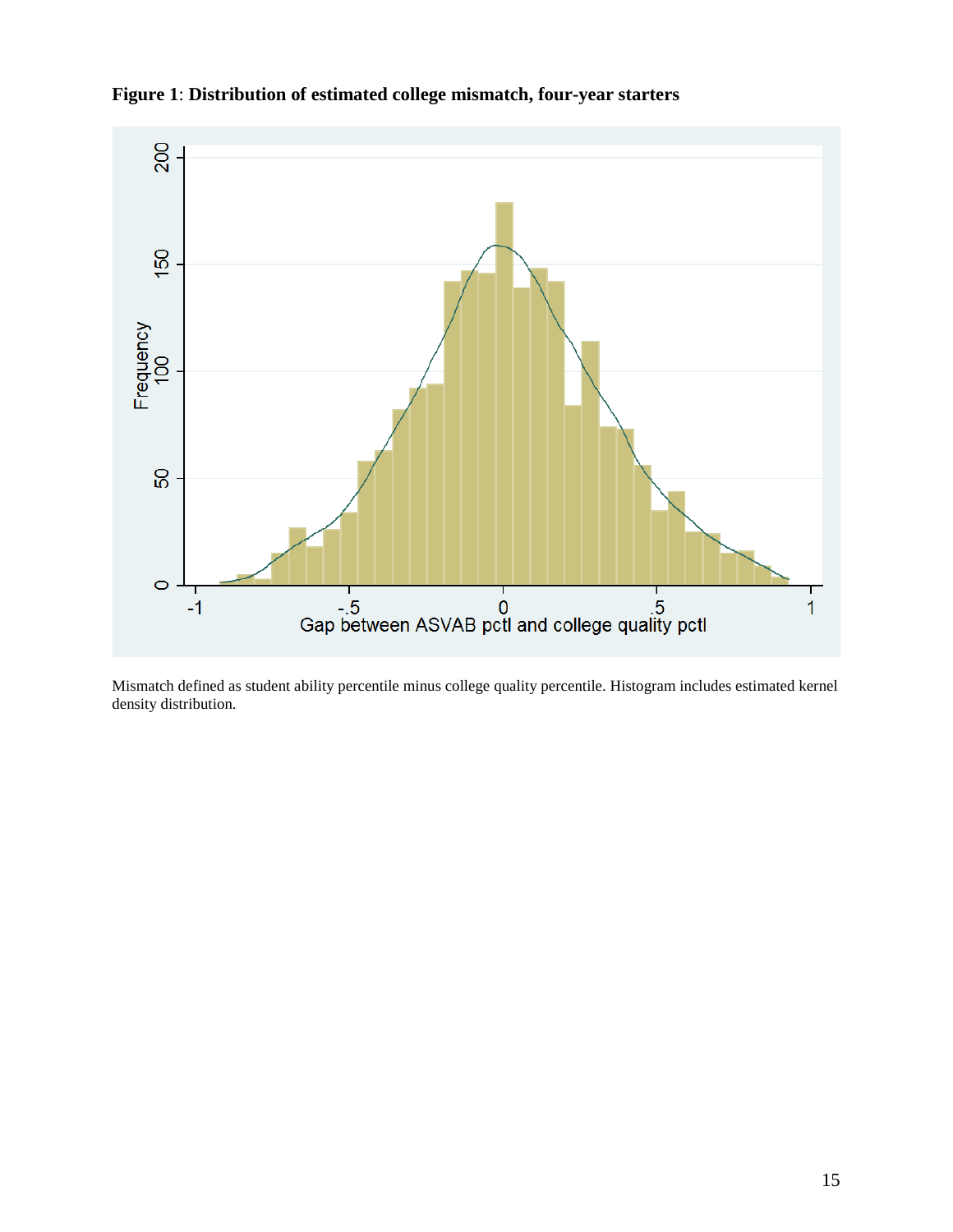

**Figure 2**: **Effect of ability-college quality on graduating within five years**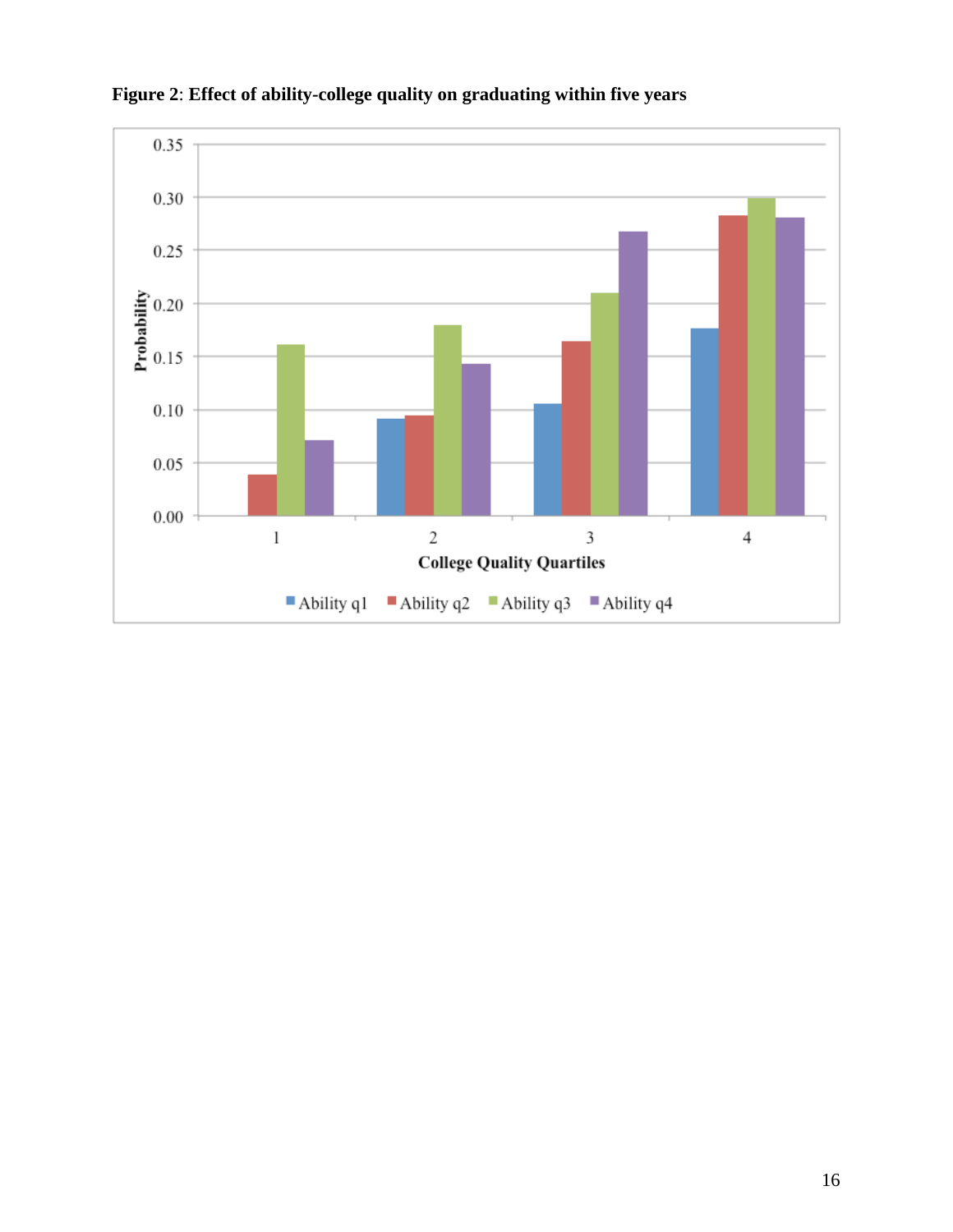

**Figure 3**: **Effect of ability-college quality on dropping out**

Lightly shaded columns represent coefficients that are not statistically significantly different from zero with 5% confidence.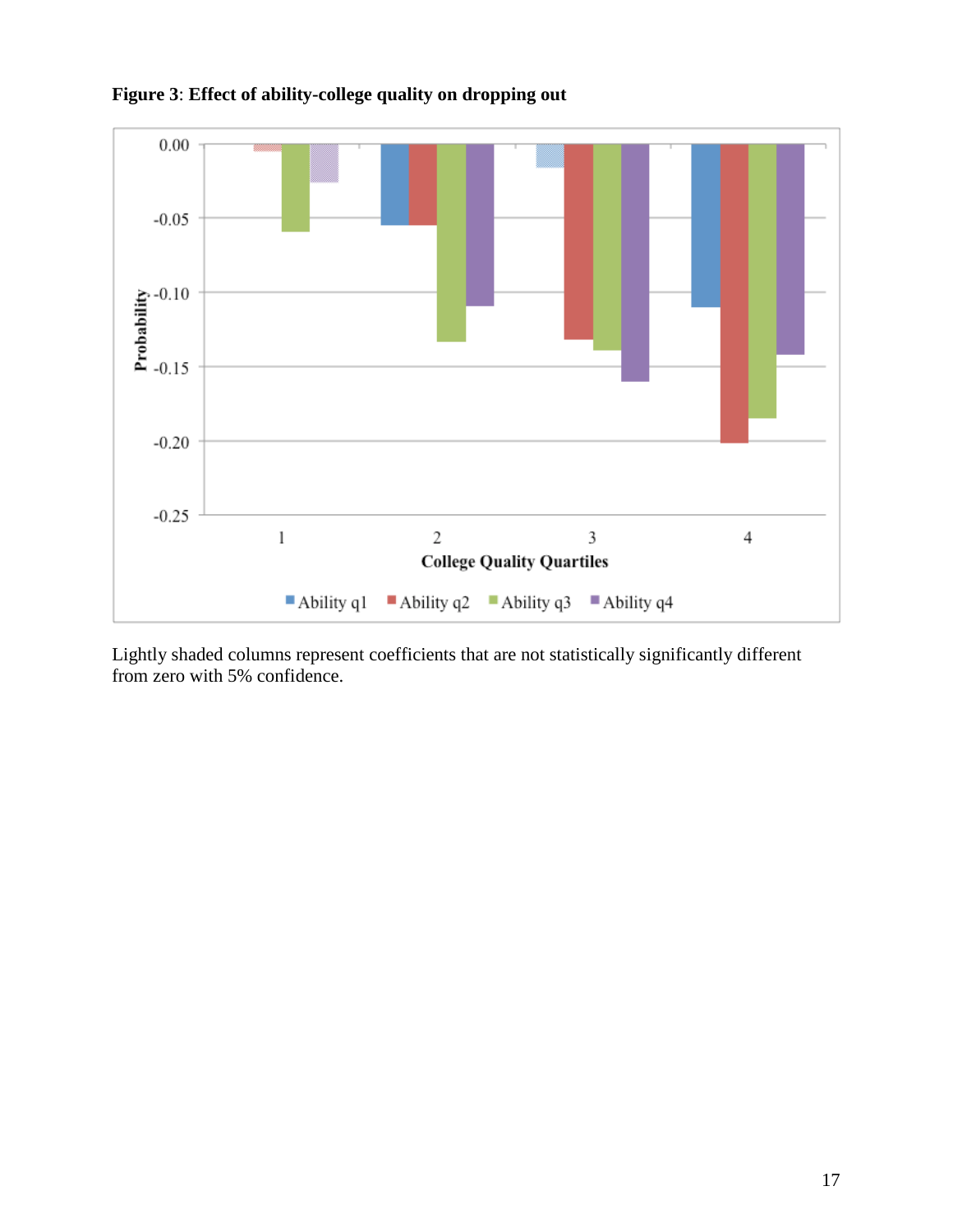

**Figure 4**: **Effect of ability-college quality on transferring to a higher quality college**

Lightly shaded columns represent coefficients that are not statistically significantly different from zero with 5% confidence.